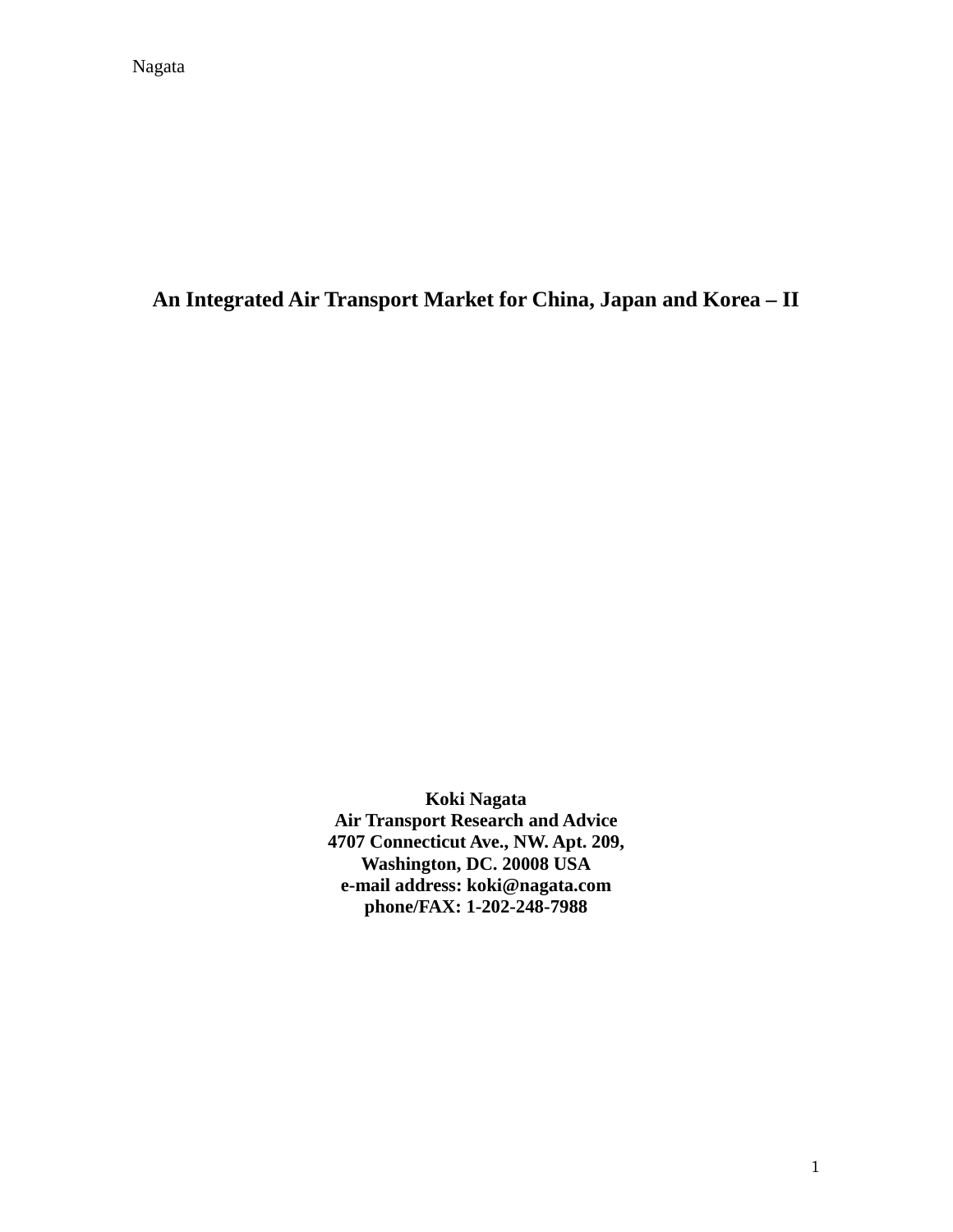Nagata

#### **An Integrated Air Transport Market for China, Japan and Korea – II (Abstract)**

Koki Nagata Air Transport Research and Advice 4707 Connecticut Ave., NW., Apt.209, Washington DC., 20008 USA Phone/FAX: 1-202-248-7988, e-mail: koki@nagata.com

This paper represents a continuation of ongoing work examining the integration of the North East Asia (NEA) transport system. In previous work, this author has proposed a "Customs Union" concept for NEA, referring to examples as far back as the European Coal and Steel Community Treaty of 1951. This paper reviews the history of European Common Transport Policy, including the European integration in the early 1980's and the Treaty of European Union (1992) that mandated common regulations and policies for (1) transportation safety (2) financing for transport infrastructure and (3) environmental protection among member states. The applicability to NEA is then analyzed.

The Bermuda type of bilateral air services agreements (BASA) have been prevalent in international civil aviation since the 1950s, long enough to become fixed in the mindset of air transport regulatory bodies that tend to work conservatively, be protective of both their roles and of national carriers, and tend to be skeptical of new directions.

However international air transport's increasing liberalization trends in the early eighties with the post-deregulation US foreign air transport policy coupled with regional groupings in other parts of the world has finally moved the stalemate of Europe obliging each member states to open their air market to competition.

This paper is an attempt to identify the demand for a new era for the NEA region.

Keywords:

Customs Union, EU common transport policy, North East Asia Transport Integration, e-freight, International Supply Chain, Public policy, Trade strategy, Protectionism and corruption, Japan-China-Korea economic integration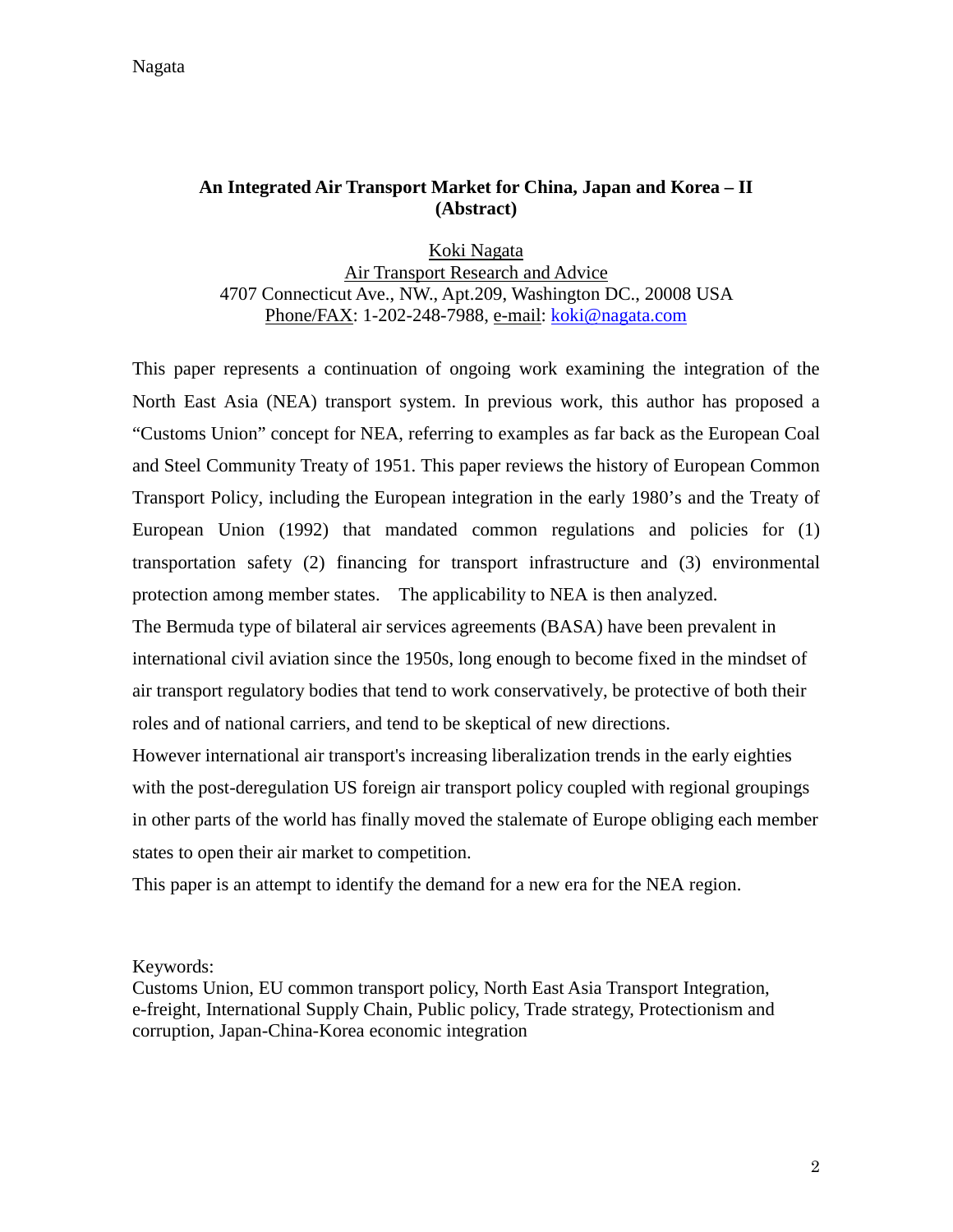# **An Integrated Air Transport Market for China, Japan and Korea – II**

#### **Introduction**

This paper represents a continuation of on going work examining the integration of the North East Asia (NEA) transport system.

A previous paper, first reviewed the summary results of five-year study titled "Policy making for an Integrated Transport Market for China, Japan and Korea"<sup>1</sup>. Secondly it added some strategic thoughts including, (1) Selective actions three countries could take due to commitment through international conventions. Therefore, it was recommended that a tripartite campaign be launched immediately. They were categorized as "action items not exclusive to three countries but priority should be given for joint action", suitable to cross-border commercial actions for three nations. The results of actions could promote a NEA institutional body internally, also form NEA common interest that can be useful in trade negotiation with third countries. (2) The EU integration model as the precursor to NEA could be used in order to put all work contents in a stronger context<sup>2</sup>. This was deemed indispensable because of fragilities that exist in the basic cooperative grounds attributable to the unfortunate history of early  $20<sup>th</sup>$  century. The "ethnic nationalism" sentiment can not be underestimated in the NEA.

For this reason, in the beginning this paper recapitulates three guiding principles of policy visions (1) Customs Union, (2) The low common denominator approach and (3) "Managed" liberalization, thereafter as the main purpose reviews the history of establishing European Common Transport Policy in order to analyze and find ways and means to de-compartmentalize NEA economic community.

#### **Guiding Principles for North East Asian Market Integration**

(1) Customs Union – a hope for an ultimate reconciliation method for pending historical issues

Article XXIV of the GATT  $3$  (Territorial Application – Frontier Traffic – Customs Union and Free Trade Areas) explains that a customs union shall be understood as the substitution of a single customs territory for two or more customs territories, so that duties and other restrictive regulations of commerce are eliminated with respect to "substantially all the trade" between the constituent territories of the union or at least with respect to "substantially all the trade" in products originating in such territories, and, substantially the

 $\overline{a}$ 

<sup>1</sup> Policy making for an Integrated Market for China, Japan and Korea, The Korea Transport Institute, Korea, December 2005. ISBN89-5503-213-7-93320

<sup>2</sup> Acknowledgement: I express special thanks to Dimitri Andriotis for his assistance including provision of abundant documents regarding European single market

<sup>3</sup> ANNEX-1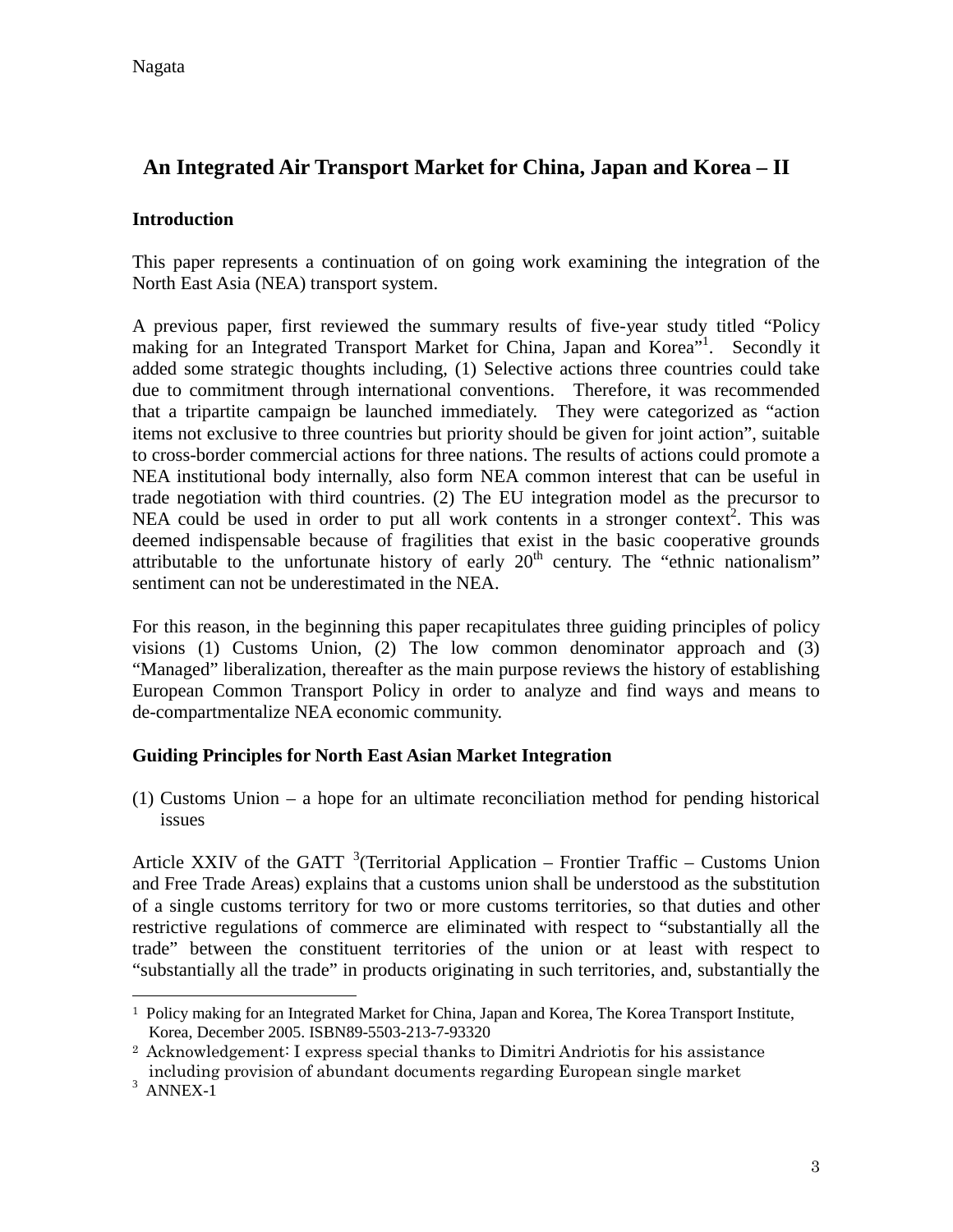same duties and other regulations of commerce are applied by each of the members of the union to the trade of territories not included in the union. A free-trade area (FTA) shall be understood to mean a group of two or more customs territories in which the duties and other restrictive regulations of commerce are eliminated on "substantially all the trade" between the constituent territories in products originating in such territories.

Here, "substantially all the trade" is understood to have 90% of all trade both quantitatively and qualitatively with no major sector being excluded.

If these applied to NEA's three countries, in the case of Customs Union, China, Japan and Korea will have no individual tariff and trade policy but single one common to them, and consequently would settle export/import duties collectively under the single trade policy with third countries. It is considered to be as a political process of economic integration. In the case of FTA, they still maintain individual tariff and trade policies and separate duty accounts settlement. It is a bottom up process mostly driven by business sectors.

Both processes are exempted from Most-Favored-Nation principle of the WTO, required to report as Regional Trade Arrangements (RTA). As of March 2006, a total 193 RTA's are reported to the WTO irrespective of whether they are active or dormant, consisting of 124 FTAs, 11 Customs Union, 22 Preferential Trade Agreements among developing countries, 36 GATS-FTAs.

Today, regionalization by means of FTAs has been developing. There are number of development cases growing to reach to the next stage of regionalism, the Customs Union.<sup>4</sup>

(2) The low common denominator approach - the approach that can accommodate different economic systems as well as different economical development stages

After the World War II, Japanese "Zaibatsu" (financial group system) was disbanded by the occupation regime yet recovered by her entrepreneurship blessed by series of economical tailwinds. Korea's economical success owes much to "Chaebol" through which government systematically supports private sectors. And China today is also showing her great economical success under market economy led by the communist regime. Although ECSC High Authority had to give up production quotas, Europe did not altogether forsake state aids. The balancing effort between co-operation and competition among the strong and the weak, or large and small is on going in the EU today and even inviting more fresh members into the Union.

No matter the different levels of development each market may stay in technical, financial, environmental, business and all others, all must start from the lowest level emulating each other to reach to common higher levels. The emulation process should include not only the low level unilaterally upgrade to the other higher levels but also high level, together with the others verify its systems or know-how durable for longer term future generation and in

 $\overline{a}$ 4 http://www.ide.go.jp/Japanese/Research/Theme/Eco/Int/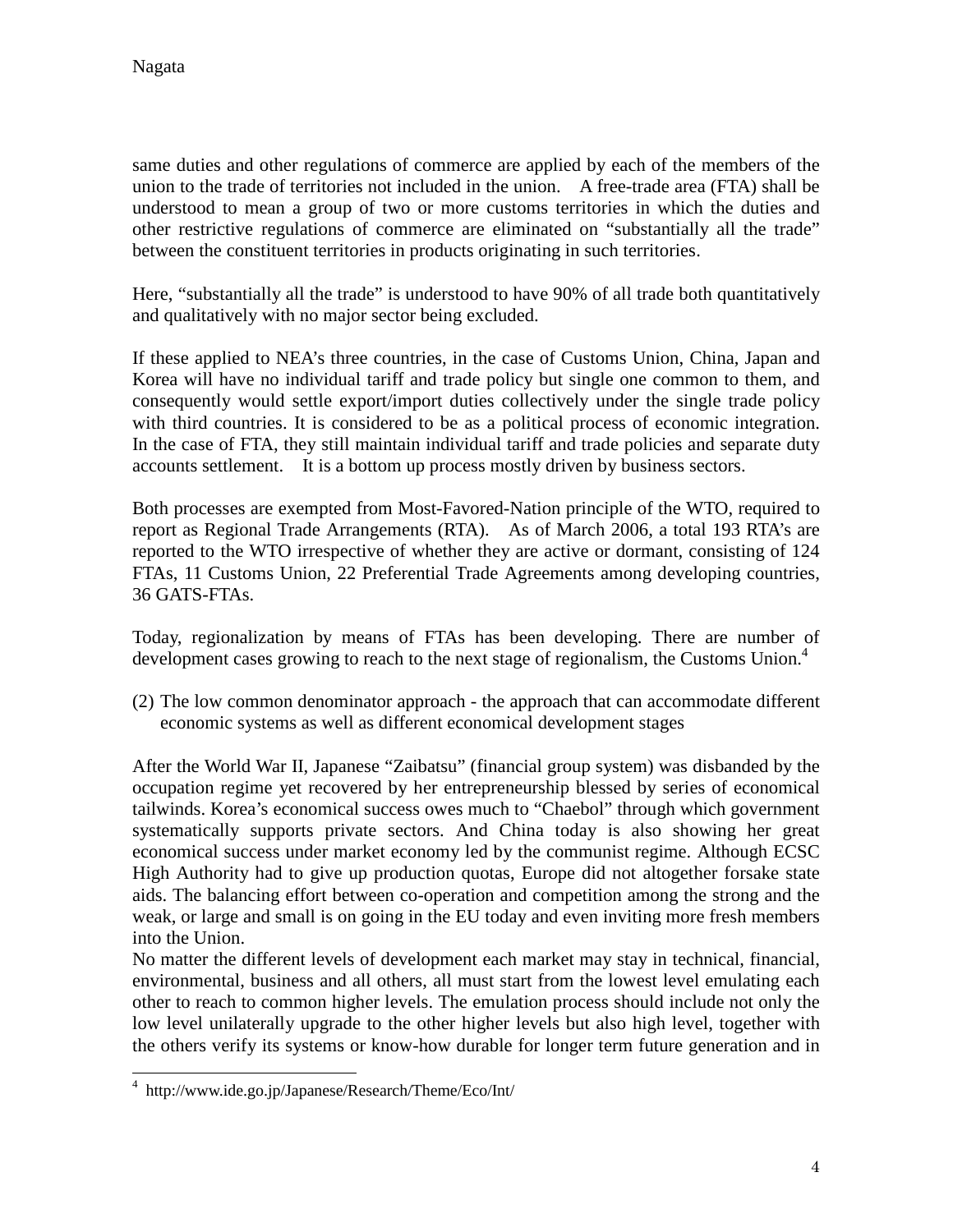larger scaled operations after integration.

(3) "Managed" liberalization – establishing the common interest of NEA to contribute to the global economy

In compliance with the WTO and other principles, the NEA will also find exceptional cases such as essential services or industries to be protected from open competition. The previous study mentioned exceptional cases where revenue or profit sharing, compensation schemes to the weaker parties, government aids and other anti-competitive measures shall be considered. In such context, NEA liberalization policy should be called "managed" liberalization.

# **PART ONE: Summary of EU History Study and Applicability to NEA**

#### **I. Building the Common Transport Policy**

#### 1. Eight reasons make Transport industry protective

(1)Transport infrastructure and equipment are very costly. Roads and rails with bridges and tunnels, ports and airports, trains, fleets, airplanes and equipment to assure safe and efficient operation are all costly to build, install and maintain. (2)Governments in most cases provide financial aids and assistance using law instruments characterizing the industry as the strategic instrument of national well-being and economic development. (3)This implies high barriers to market entry for new entrants not to mention foreign companies. Companies are usually licensed, and therefore administered by government officials by laws and regulations. The transport industry generally maintains closer than usual government-private relationship albeit with users. The result therefore has a natural tendency towards being monopolistic.

(4)Transportation asset costs are so high that no fares are affordable to users if charged in full. Total fares cannot recover the investment over any reasonable period of time. (5)In the market, when the train, ship or airplane is about to depart, either picking up "last minute jumping in passengers" or carry empty seats has no significant difference in costs recovery, because marginal costs (incremental costs) to pick up such last minute passenger is close to zero. (6)Carriers therefore are tempted to give deep discount to just cover such very low marginal costs at the same time maintain or gain market share to be dominant. The scale merit of carrier is apt to be used for market dominance which is a threat to fair competition. (7)Traditionally national leaders regard transport as public services which can not be left entirely to the private sector. (8) They fear that large carrier can snowball their size forcing the smaller competitors into bankruptcy especially when national competition laws do not protect their domestic enterprises in international market. Yet they must safeguard the demands of constituencies which carry ethnic, religious and other cultural elements characterizing the market and people's traveling patterns.

These characteristics have important implications for multiple transport market integration that are necessary to always keep in mind.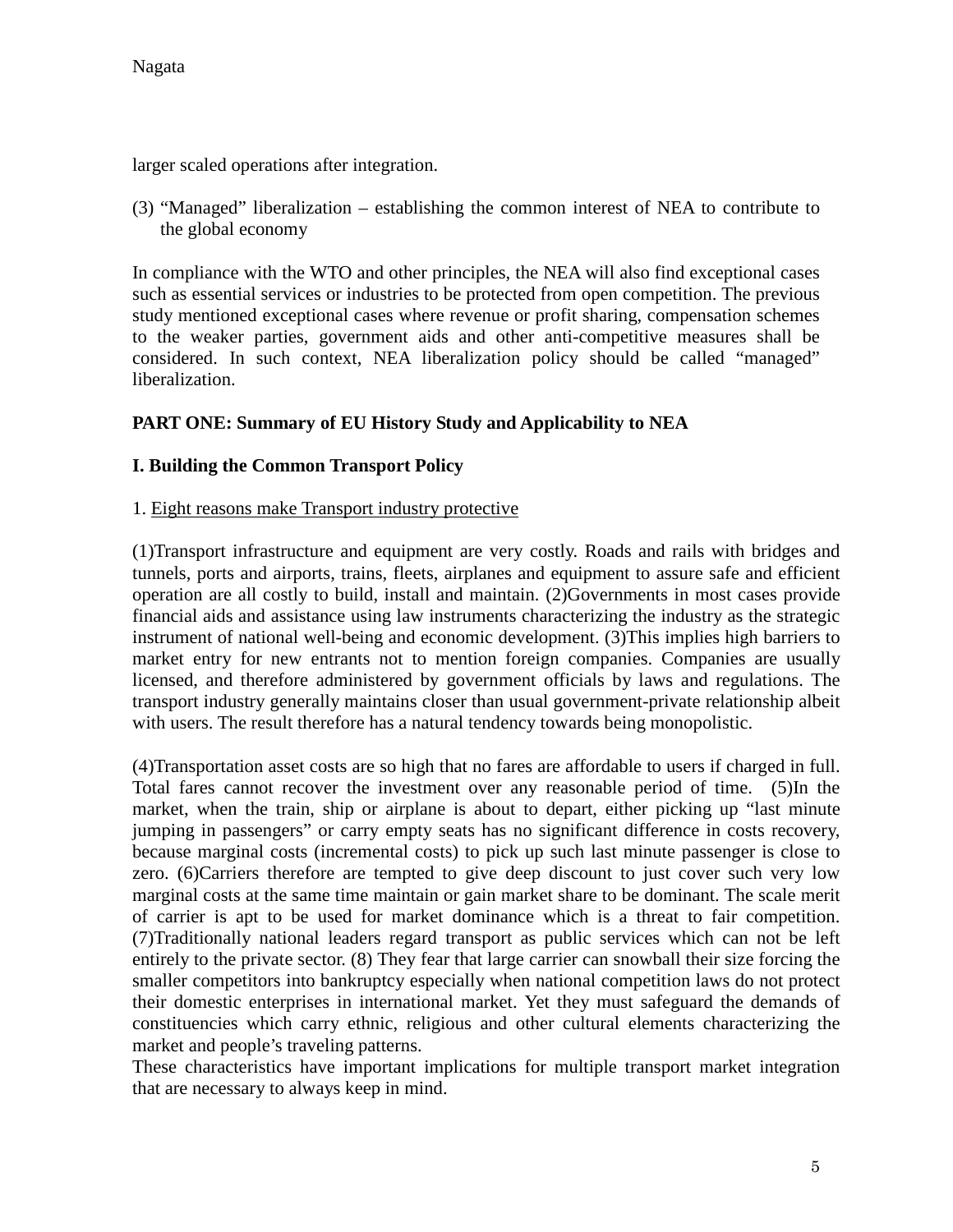Nagata

#### 2. EU institutional bodies

- The European Council = Gives Guidance. Members are Heads of Member states plus the President of Commission.
- Council of Ministers (Council) = Decision Making. Members elected one from each Member state. They represent the interest of home countries.
- Parliament = Decision Making. Parliamentarians are elected directly by citizens of Member states.
- Commission = Presents proposals for Single Market. Once adopted, leads implementation. 20 Commissioners (2 respectively from France, Germany, Italy, Spain, UK, 1 from the rest of 10 states) are elected.
- European Court of Justice = Legal supervision in relation to Treaty of Rome 15 Judges of 6 years term. 9 Advocate Generals. Both are by appointment with "common accord" of Member states.

#### 3. Brief overview of history of European Common Transport Policy

Despite the Treaty of Rome and institutional bodies being in place since the 1950s, European history of transport market integration was long and by no mean smooth. Member countries represented at the Council did not find Commission proposals for a single market attractive enough to them. It was only after the 1980's when there were climatic changes in European political and institutional scenes, that a window of opportunity towards the creation of single internal market was present. Parliamentary action of 1981 triggered pulling the issue out of long period of stalemate caused mostly by the situation in the Council. Of course the Commission has not simply waited for such opportunities, but never stopped in gathering momentum to promote the single market wherever possible. It drafted many common policy proposals and whitepapers, even too many, to which the Council members representing Member countries could not easily agree. Each had different domestic priorities at home based on history, geography and perception of national interest. The activities looked even mechanical. Three institutional bodies fulfilled their minimum duties, namely the Commission kept on creating papers, papers brought to Council and Parliament for seemingly futile discussion.

There were also important rulings of the European Court of Justice which clarified ambiguities of the Treaty of Rome provisions. ECJ decisions sent alarm to correct attitudes at other EU institutions, and especially pressured both the Commission and the Council to continuously build common internal policies.

The following are the key events that set the direction of the European common transport policy;

**1957-3-25:** Treaty of Rome set foundation of European Economic Community.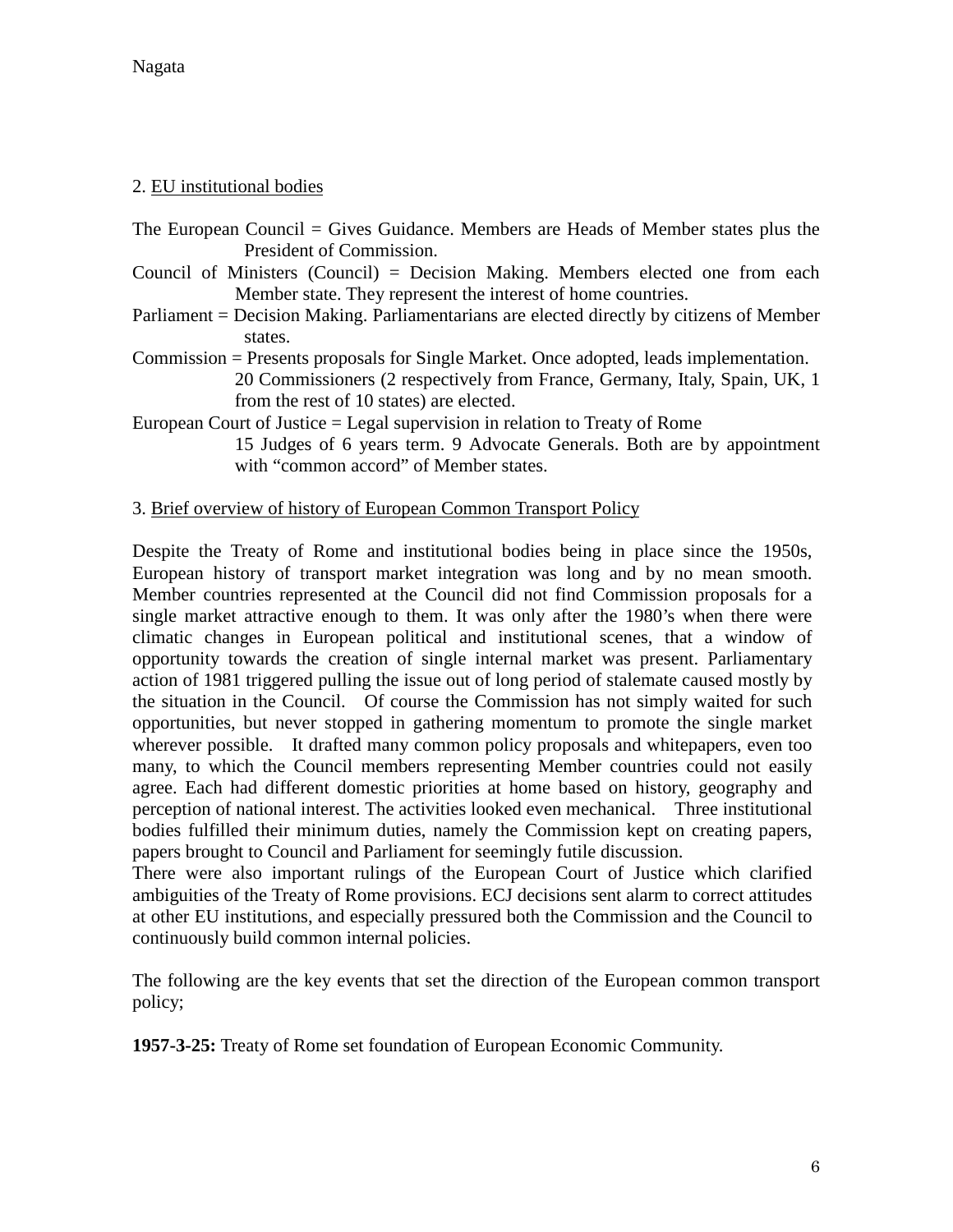- 1961: Schaus<sup>5</sup> Memorandum became legendary for its bold and visionary attempt to construct policies for road, rail, inland-waterway integration of transport market at the Community level.
- **1971-3-31:** AETR case decision. European Court of Justice authorized a Commission's external competence for the first time. The case was regarding maximum driving hours and minimum rest period of truck drivers. Member states no longer have the right to act individually to undertake obligations with third countries.
- **1972:** Paris Summit when Denmark, Ireland and UK joined EU. At this time the Commission summarized all previous proposals bringing everything together in an inter-modal network in which the different modes of transport would play complementary roles for a common transport policy.
- **1974:** French Seamen case. ECJ decision rejected French government contention that they were entitled to apply discriminatory rules concerning the free movement of seafarers until the Council had adopted a common policy. The Court pronounced that in the absence of specific exemptions for transport, general rules of the Treaty of Rome shall apply – such as competition, state aids, mobility of labor, right of establishment, non-discrimination on national grounds, etc. In other words, this ECJ ruling did not authorize the power of the Council so much as to hinder a "European single market principle" of the Treaty. Therefore, it, in effect, urged the Europeans to move forward to a common transport policy and rejected the claim of French government.
- **1981 summer:** at the time of Dutch presidency, there were about 40 Commission proposals blocked by the Council therefore they even cancelled the Council meeting. The European Parliament brought both the Council and the Commission to the European Court of Justice stating that both infringed on the Treaty of Rome in continuously failing to reach decision. On 1983-1-24 the ECJ declared that the Council alone had infringed on the Treaty of Rome.
- 1983~: Commission Director General John Steele<sup>6</sup> made a significant turn in leading the Commission regarding common transport policy direction. He persuaded the Commission to withdraw all pending proposals then to restart new policy building on a clean sheet. He directed a total review of previous positions taken by the Commission and reconsideration strictly based upon the competition rules of the Treaty of Rome. Some old Commission proposals were found indicating that the Council did not even have authority to decide, in other words Member states must abide by the general competition rule of the Treaty of Rome already are in force. No national market existed anymore, but there is a single European market, therefore no

<sup>5</sup> Transport Commissioner 1958-1967, Lambert Schaus, Luxembourg

<sup>6</sup> John Steele (UK) Director General of European Commission 1981~1986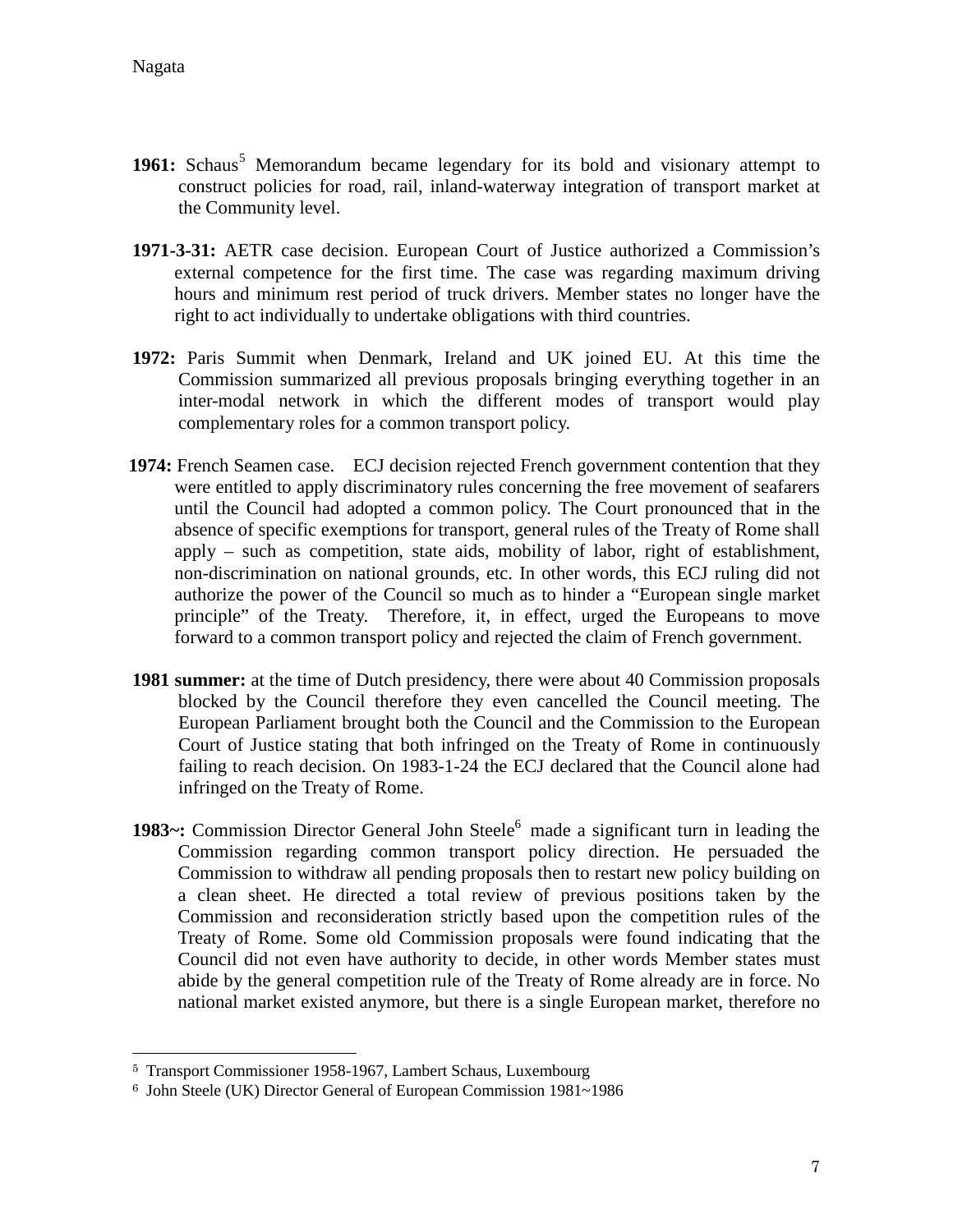$\overline{a}$ 

need to bring to the Council matters in such regards.<sup>7</sup>

It was as late as 1992 when for the first time in EU history, it spelled out concrete joint objectives in the Treaty on European Union (TEU). They were about common maritime safety standard, joint financial arrangements for infrastructure projects, and joint policies for the environmental protection. They were no longer intergovernmental actions but integrated EU actions. Soon, the Commission White Paper "Growth, Competitiveness and Employment" followed in December 1993 which proposed Trans-European Networks (TEN) needed for cross-border infrastructure projects. In the Annex of the whitepaper, the Commission identified 26 priority projects among which 14 were agreed upon by the Council in 1994. This political initiative matched with the financing strategy of European banks, such as the EIB.

# 4. Analysis of EU process of building Common Transport Policy

(a) A problem of Treaty of Rome

Transport infrastructure required a huge budget that depended on heavy public investment. Until TEN projects were agreed upon in 1994, all infrastructure was provided by individual governments, therefore divided by national policies. Roads and bridges had different weight limits for vehicles; canals and locks had different depths and widths for vessels; rails had different gauge, signaling and electrification; with all operations serving the national economies. Some operations were even designed to be different so as not to benefit neighboring countries. The Treaty of Rome had no provisions for community expenditures which means that major "teeth" were absent with regards to transport until the 1992 TEU.

# (b) 1985 Whitepaper "Completing the Internal Market"

The difficulty and complexity of merging ten to fifteen sets of national transport policy is spelled out comprehensively in the Commission whitepaper of 1985 "Completing the Internal Market"<sup>8</sup> (otherwise called Lord Cockfield's Whitepaper). This paper was the Commission's response to The European Council's request to propose a schedule to complete an internal market by 1992. This real work serves as a monumental summary of a "to do" list in order to achieve a single internal market. Its focus was that all Europeans can truly enjoy the benefit being EU citizens with the free movement of goods, persons, services and capital. But for millions of people who faithfully served their national interests directly or indirectly, this was not an acceptable message serving to pull the carpet from under their feet. For instance it included changes in government policies for procurement of goods and services which meant to providers a loss of regular customers who had been

<sup>7</sup> Transport Policy in the European Union, Handley Stevens 2003, Palgrave Macmillan ISBN 0-333-71695-7, P56-58.

<sup>8</sup> http://europa.eu/documents/comm/white\_paper/pdf/com1985\_0310\_f\_en.pdf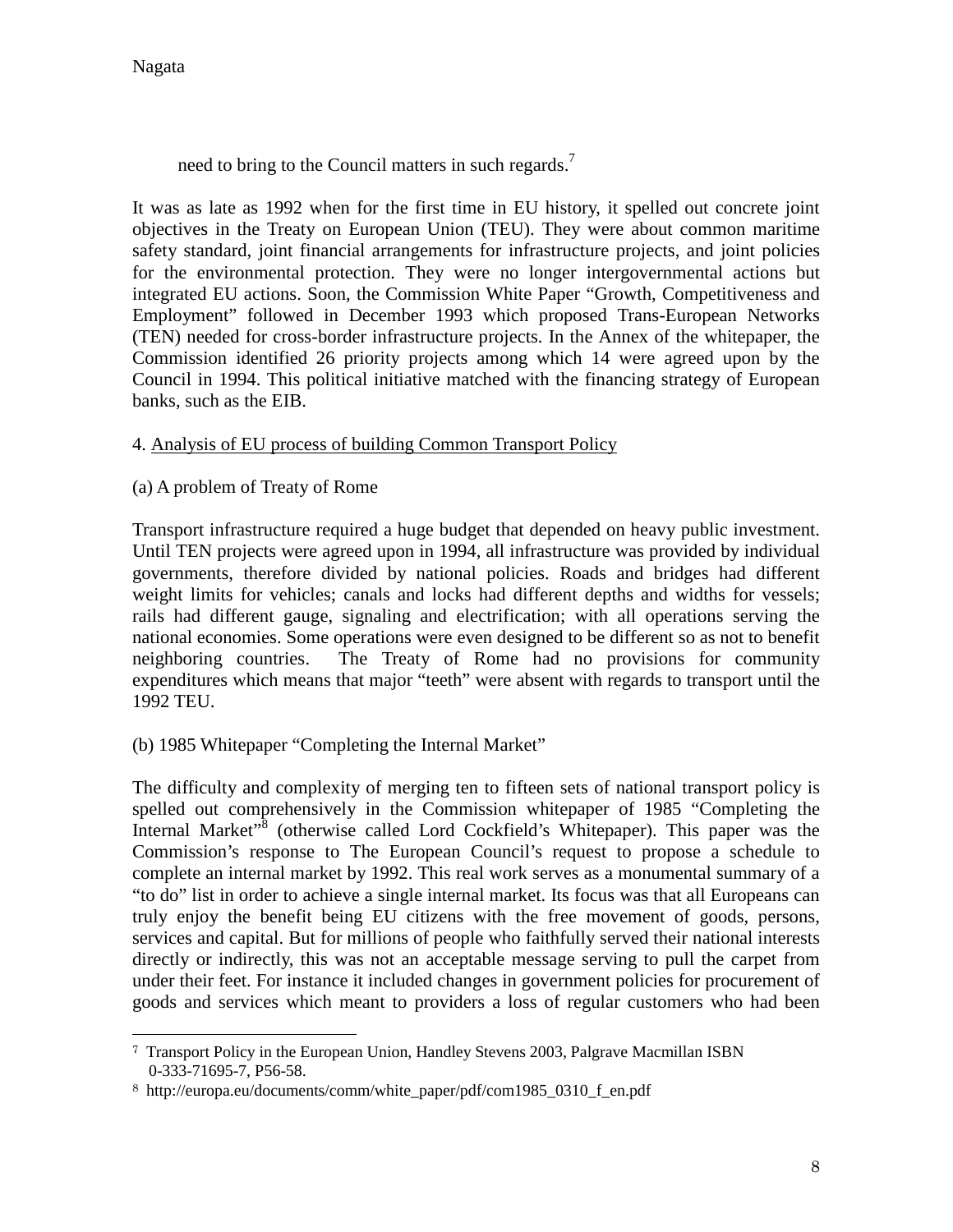maintained through good relationship with key government officials. In other cases, it might have meant that for experts in the bilateral negotiation of air traffic right exchanges, that their skills and expertise in handling confidential memoranda and confidential information would become obsolete. These individuals had all the reasons to defend their benefit and well-being. Nevertheless, the Whitepaper proposed the following:

Part One. Removal of Physical barriers:

Disappearance of border control facilities that dealt with the physical control of customs duties, immigration, vehicle authorization, quantity of goods carried, dangerous goods, and physical count for statistics.

Part Two. Removal of Technical barriers:

Free movement of goods, services, labor and professions, capital, release of national public procurement policies to the Community under title VI; "Creation of suitable conditions for industrial cooperation" nine paragraphs(136-144)<sup>9</sup>" "Creation of a Legal framework facilitating cooperation between enterprises", and application of Community Law especially about competition policy and state aids.

Part Three. Removal of Fiscal barriers:

Value Added Tax, Excises

(c) Trans-European Networks(TEN) construction project

This was understood as a lobbying success by Greece, Ireland, Spain and Portugal, which were concerned about further disadvantages, given their peripheral locations. The more economic and monetary union developed the greater the concentration towards the northern European heartland. At the least they must maintain physical links within Europe. 14 projects approved by the Council in 1994 required 400 billion Euro capital over 20 years<sup>10</sup>.

The benefit of this TEN project were never quantified but authorized by the assertion calling this a key factor in competitiveness, surmising that the benefit would far outweigh the costs. Therefore the TEN program was considered to be more political than economic in its motivation. As the result, this massive infrastructure program has become firmly established as a feature of the EU common transport policy, substantially enhancing the position of the EU institutions, in particular the Commission as a key player in European transport policies.

 $\overline{a}$ 

<sup>9</sup> ANNEX-2

<sup>10</sup> Each year Euro 20 billion, with its breakdown; EU budget=Euro.50 billion, EIB/EIF loan=70 billion, Eurobond=80 billion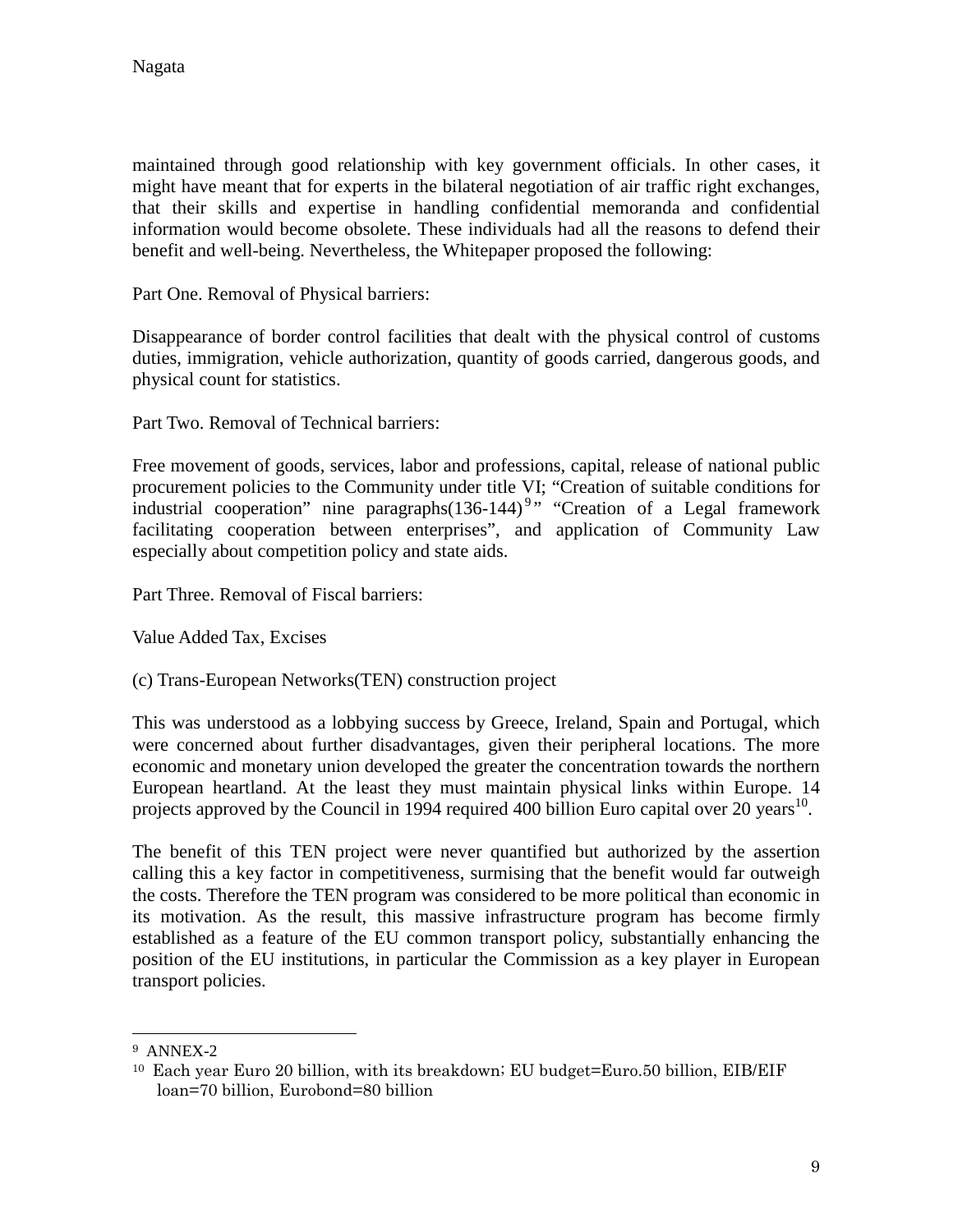# **II. Applicability to NEA**

#### 1. European success stories

The European example provides a living history which no outsider can copy as such, but provides lessons to be learned. The success stories from EU history seem to be uniquely European, with the following two stories serving as examples of political victory over the bureaucracy.

- (1) In 1957 when six countries (France, Germany, Italy, Belgium, the Netherlands, Luxembourg,) negotiated the drafting for the Treaty of Rome, representatives of states could not reconcile the conflicting positions in the intergovernmental negotiations because they gave too much importance to transport details. So they took the negotiations out of the hands of the transport officials, settling for a short transport title hurriedly drafted to specify the procedures under which the "new institutions" would establish a common transport policy.
- (2) TEN projects were initiated in 1994 skipping proper economical assessment of their effects and investments; but together with these projects the EU could finally establish common ground for construction of cross-border transport infrastructure combined with the environmental protection. Indeed this was what the drafter of Treaty of Rome deferred to the "new institutions" as mentioned above (1). The real economic assessment of each project would have to be resolved either politically or economically, or in some combination in due course in the future.

North East Asian bureaucracies, if there were such term, would not be treated so lightly as in ways as described in the above European examples. They have their own origins, each strengthened by modern western theory. In any policy making in the three countries, mainstream bureaucrats and group of experts must commit themselves no matter how long the consultations take to reach consensus. They have dominant influence it in all levels of policies, so they need to be trusted. There is a tendency in Asia to gauge the importance of issues by degree of involvement of mainstream bureaucracies.

#### 2. Strategic focus in the NEA environment

Since the EU institutional bodies were founded to transform the collective Member states into a single market, reform actions had to be coordinated with and exercised by Member governments. The above two stories were the cases when EU institutional bodies suddenly became political, moved on their own when the national governments were not in control. But in both cases, the substance of issues remained unresolved, and had to be deferred much to the future. If this understanding is broadly correct, what are the roles of EU institutions in relations to the development of the substance? The Commission is mainly a planner; the Council is for decision making; Parliament works for transparency; the European Court of Justice is the guardian of the Treaty of Rome; and the remaining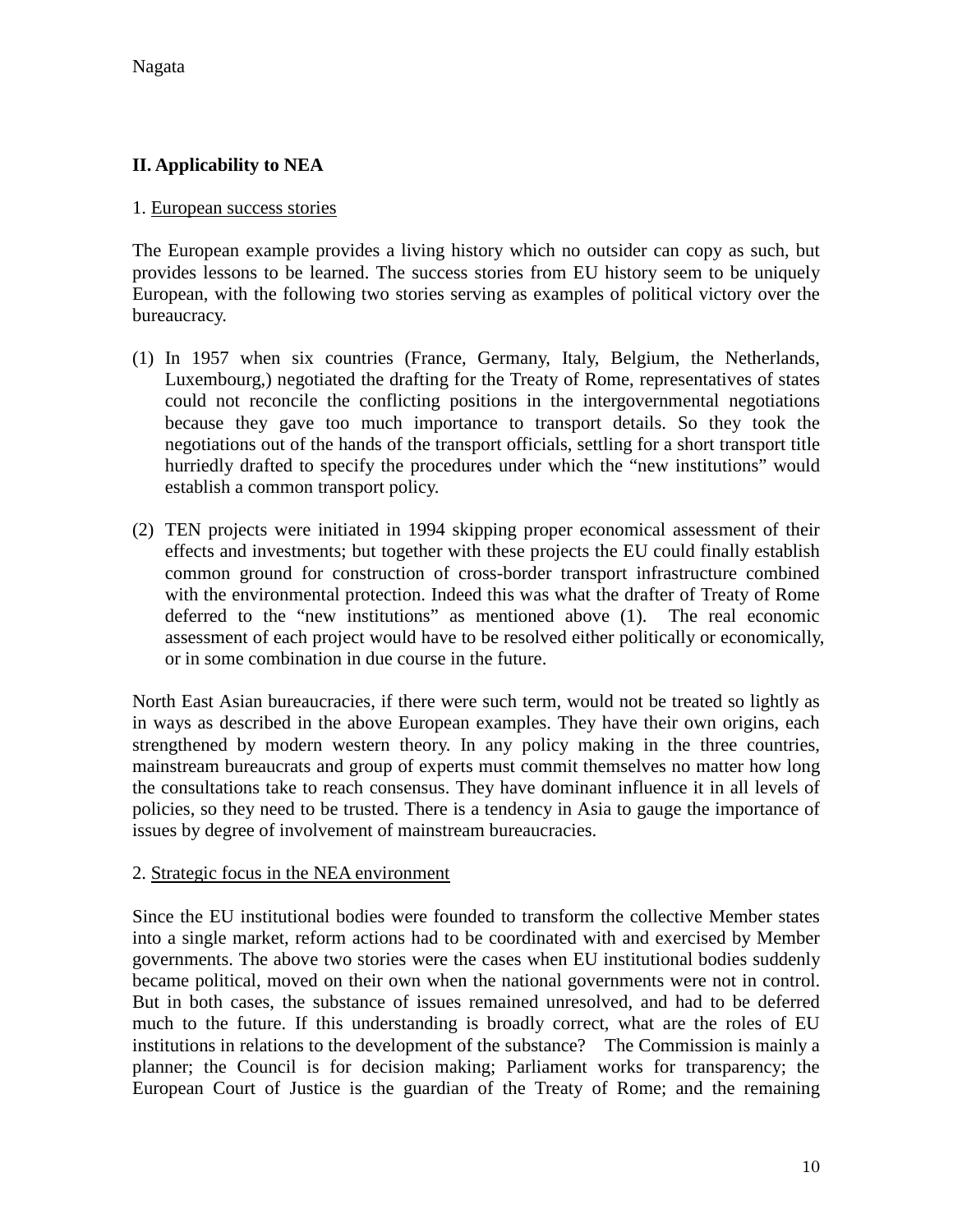institutions depend upon national governments:

In the NEA case, there are no dedicated supranational bodies such as the EU. But national bureaucratic institutions can, fulfill almost all functions of EU institutions except for transparency which may require a separate neutral body. There are no contestable bodies other than bureaucracies in national policymaking, and the transparency issue in implementation should be of paramount importance for the three countries. The trusted authorities need to be monitored and required to establish chances for systematic disclosure. The following three major strategic directions of EU would be useful to NEA case, especially in consideration of disclosure.

#### (1) The external pressure, awareness of competitive position

The US deregulation act of 1978 influenced EU history of its common transport policy, promoting a single internal market through liberalization and competition.

This should be considered especially in connection with issues of consumer benefit and market competition.

The speed should be of essence when using the external momentum for any strategic purposes. Publication media such as internet, TV, conferences and forum discussion would be helpful in enhancing awareness of consumers and mainstream bureaucracies alike with regards to projects because it is a market competition issue as well as consumer issue.

#### (2 ) Multilateralism is more transparent than bilateralism

Under bilateral system, many documents of confidential nature are exchanged with an agreement, for examples "confidential memorandum of understanding," "confidential agreed minutes" and other diplomatic notes. They are recorded with detailed discussion in negotiation often in summary, sometimes even word by word. They are essential bases for a continuing series of negotiations between two countries because records are binding even though unofficial. Unofficial documents are usually not open to the public; they are kept confidential among a small number of government officials.

Although multilateral organizations such as OECD, WTO, ECAC, ICAO wish to trace after these documents to understand exchanged realities, their effort in access to deeper information sources is limited. The bilateral obligations, official or unofficial, are other causes of national government reluctance at the EU Council.

Avoiding a discussion of the bilateral format will automatically make issues more transparent as in the cases seen in Commission proposals distributed to Parliament and Council for debate and decision.

#### (2) Creation of a Legal framework facilitating cooperation between enterprises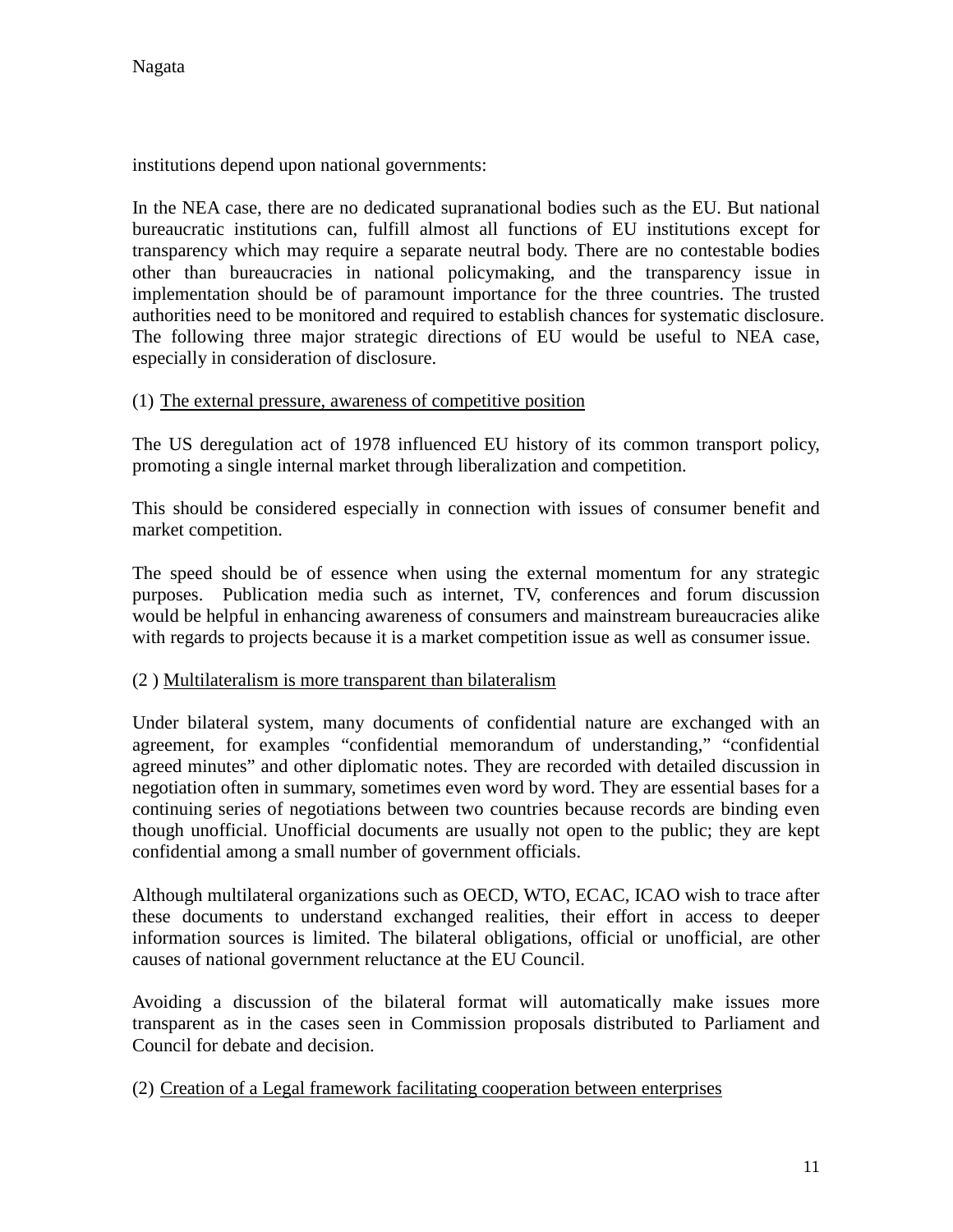$\overline{a}$ 

Numerous potential joint projects failed to materialize absent a community legal framework for cross-border activities by enterprises for cooperation between different member states. An association known as the "European Economic Interest Grouping", governed by uniform community legislation will make it easier for enterprises from different member states jointly to undertake specific cross-border activities. The Whitepaper proposed a statute for a European Company as an optional legal form at community level for the industrial cooperation for a unified internal market.

# **PART TWO: Market Integration of NEA in the New Era**

PART TWO, departing from the study of the European experience, turns to the NEA transport market. Here it tries to identify a few main approaches. An illustration of an import experience that the author recently had is added to help in the understanding of transport issues from the user's perspective.

#### **I. Rationalize transportation business process using IT**

The Japanese Business Federation as known as Japan Keidanren, issued a policy paper dated November 21,  $2006<sup>11</sup>$ . This paper should evoke responses by government offices concerned. This movement would reveal current problems in export/import procedures in Japan with the various thoughts for solutions. Unfortunately this did not reflect the NEA context at all, although it still is very relevant to this discussion. Therefore the highlights of the proposal should be shared below:

**Problems** of current structure and system

- (1) Inconvenience to users due too many customs export-import restrictions.
- (2) Separate Compliance Program each Ministry and Agency must issue that are burdensome to companies.
- (3) "Single Window System" is not thorough, yet is still inconvenient.
- (4) Port administrators issue different forms. Paperless Campaign unsatisfactory level.
- (5) Products of Originating certificate costs higher than other foreign countries. Timing of issuance needs to be regular and predictable.

In addition, security measures must reform urgently to the post 9/11 level compatible with the WCO, USA and EU.

<sup>11</sup> "Requesting Fundamental Reform of Trading system. – A concrete reform direction promoting Global Supply Chain-" (Japanese text, ANNEX-4 English translation)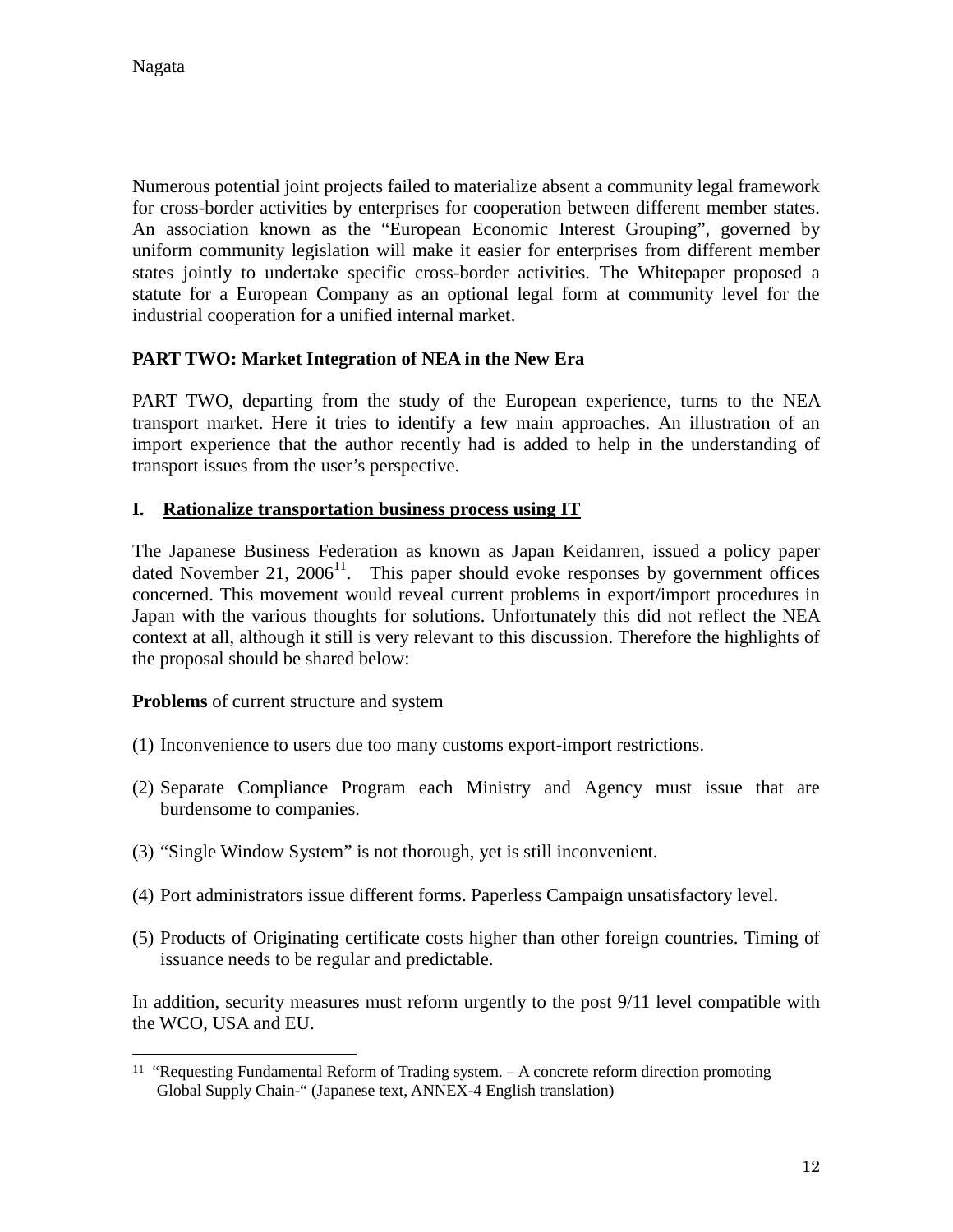### **Concrete proposals:**

- (1) Designing structure and system in accordance with WCO (a) ACI (Advanced Cargo Information) e-guideline in full, real "One-stop-service" by single system throughout government offices, and G to G compatible with other countries (b) AEO(Authorized Economic Operators) Compliance Program, unify CP standard, establish incentive programs to companies, and designing the fundamental export-import customs clearance system such as revise the handling principle of bonded cargo for export and "two step application principle" that authorizes cargo delivery not waiting for "Application for Import Tax" procedures (import).
- (2) Product Originating Certificate should be issued easily and handled more flexibly. Its rules and regulations be made more transparent and convenient to apply.
- (3) Port Authority administration must be reformed to integrate all ports in Japan and their seamless operation with ports overseas. More central control at national level so that it can unify policies, standardize forms and advance paperless culture.
- (4) Establish a headquarter for trade strategy coordination in the Cabinet. Members are by appointment from Ministers and experts from the private sector. Main purposes are primarily the integration of all ministries and agencies in trade policy and strategy through horizontal coordination and decision making.

#### **II. Legal Framework supporting the rise of small-mid size business of NEA**

Legal predictability is crucial for business development in liberalized market. Unlegislated rules and regulations such as administrative guidance, direction, order, or precedents, government authorized or endorsed practices of the sorts can be used in discriminate against non-national enterprises. These should be legislated as far as possible, at the same instance the ground of "across the counter micro-managing" should be avoided.

The conditions to encourage especially small and medium enterprises to engage in cross border business within the common markets will require legal support. Further, the legal framework facilitating cooperation between enterprises of the three countries should follow, and a statute for "NEA company registration" will be founded as described in "Creation of suitable conditions for industrial cooperation" "Creation of a legal framework facilitating cooperation between enterprises".

# **III. Heating up every corner**

Nobody would argue about the importance of "political will" in the case of a project of this magnitude. However even the EU experience is not as simple as how it might have been perceived. For this reason, this study focuses on the detail of substance, particularly on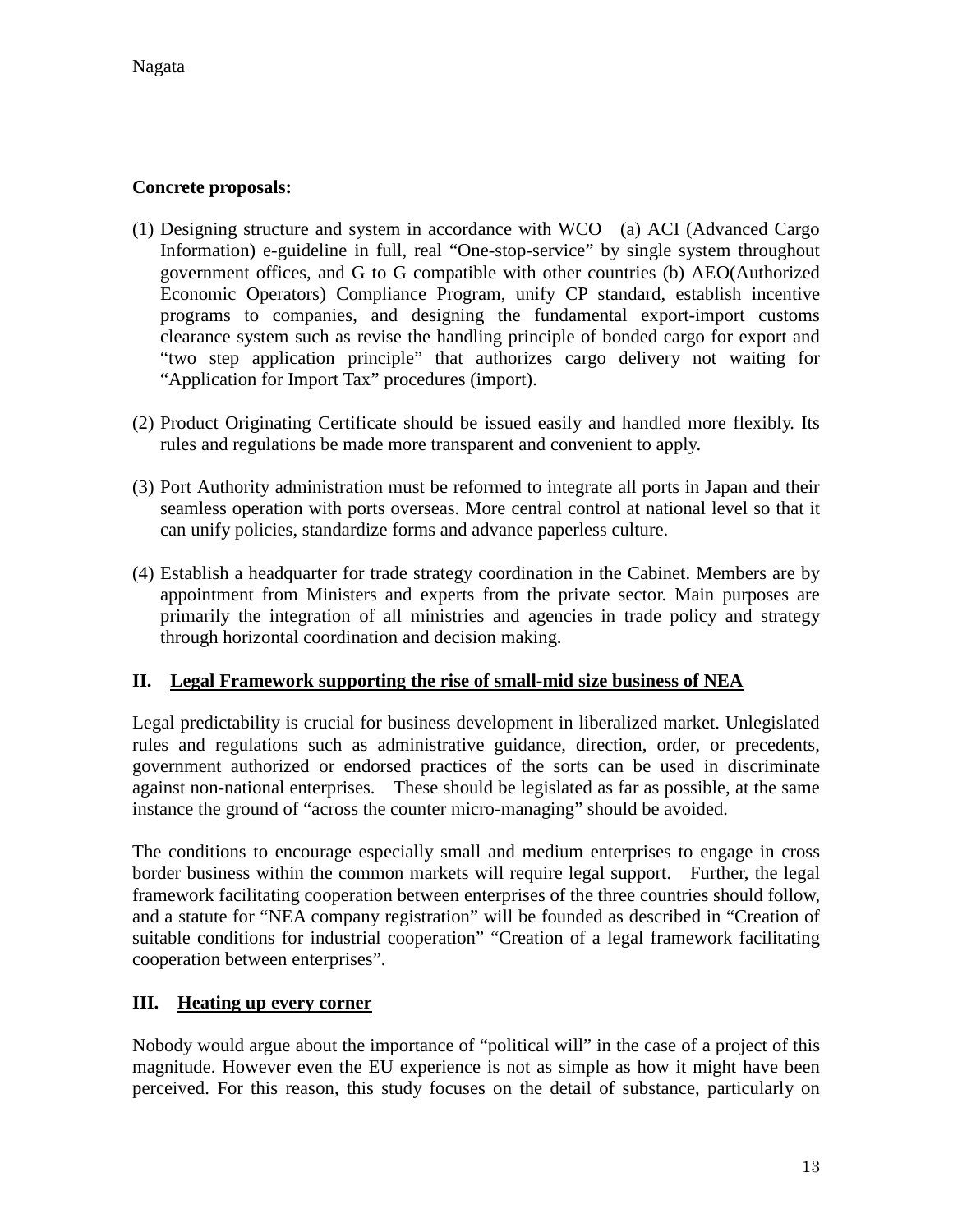"individual benefit". Building common interest in the NEA through commercial activity integration is one end of the ultimate goal opposite to the political unification.

Individual benefit can attract new entrants and at the same time solicit changes in conventional businesses patterns and modes. In any case, when the aim is as big as this, power from all dimensions must help in constantly heating up this formidable project.

# 1. Political will

A Chinese government representative mentioned strong "political will" which was expressed in a declaration by the head of three states. It is the "Joint Declaration on the Promotion of Tripartite Cooperation among the People's Republic of China, Japan and the Republic of Korea<sup>12</sup>" of October 7<sup>th</sup>, 2003, singed by Premier Wen Jiabao, Prime Minister Koizumi Junichiro and President Roh Moo-hyun in Bali, Indonesia.

They agreed to establish a three-party committee system to study, plan, coordinate and monitor the cooperation activities of all listed in this declaration such as trade facilitation, civil air transportation, inward foreign direct investment, regional financing, e-business, environmental protection, personnel exchanges and education. The committee is to make annual progress report to the summit meetings. Such a political declaration as this should not be stymied by complicated national systems but should be faithfully followed up and exposed to the public.

#### 2. Environmental protection

The environmental protection has become the highest priority issue, today. The EU formally launched campaign as early as 1986 by the Single European Act (SEA) and later in 1992 the Treaty on European Union (TEU) addressing the issue in transport infrastructure project financing. In cargo transportation, it is said that the railways. consume fuel at a half the rate transportation and the waterways are even lower than railway. The Marco Polo program is developing an inter-modal transportation network of Europe in combination with the environmental protection goals. The EU experience in this end should require special attention. Environmental issues can be an additional fortunate catalyst for NEA integration because of borderless nature of the issue.

# **V. An Import Experience** - A door to door shipment Shenzhen, China - Kyoto, Japan

#### 1. Shipment information:

Shipper: Mme. Pang XF, Shenzhen, China - Consignee: Mr. Gao XH, Kyoto, Japan Shipment: 5 boxes of printed material (restaurant menu), 105 kilos. - Incoterm: CFR case Exporter: Guangzhou Sunrise International Trading Co., Guangzhou, China Forwarding Agent: Seika Trading Co., Yokohama, Japan

 $\overline{a}$ 

<sup>12</sup> ANNEX-3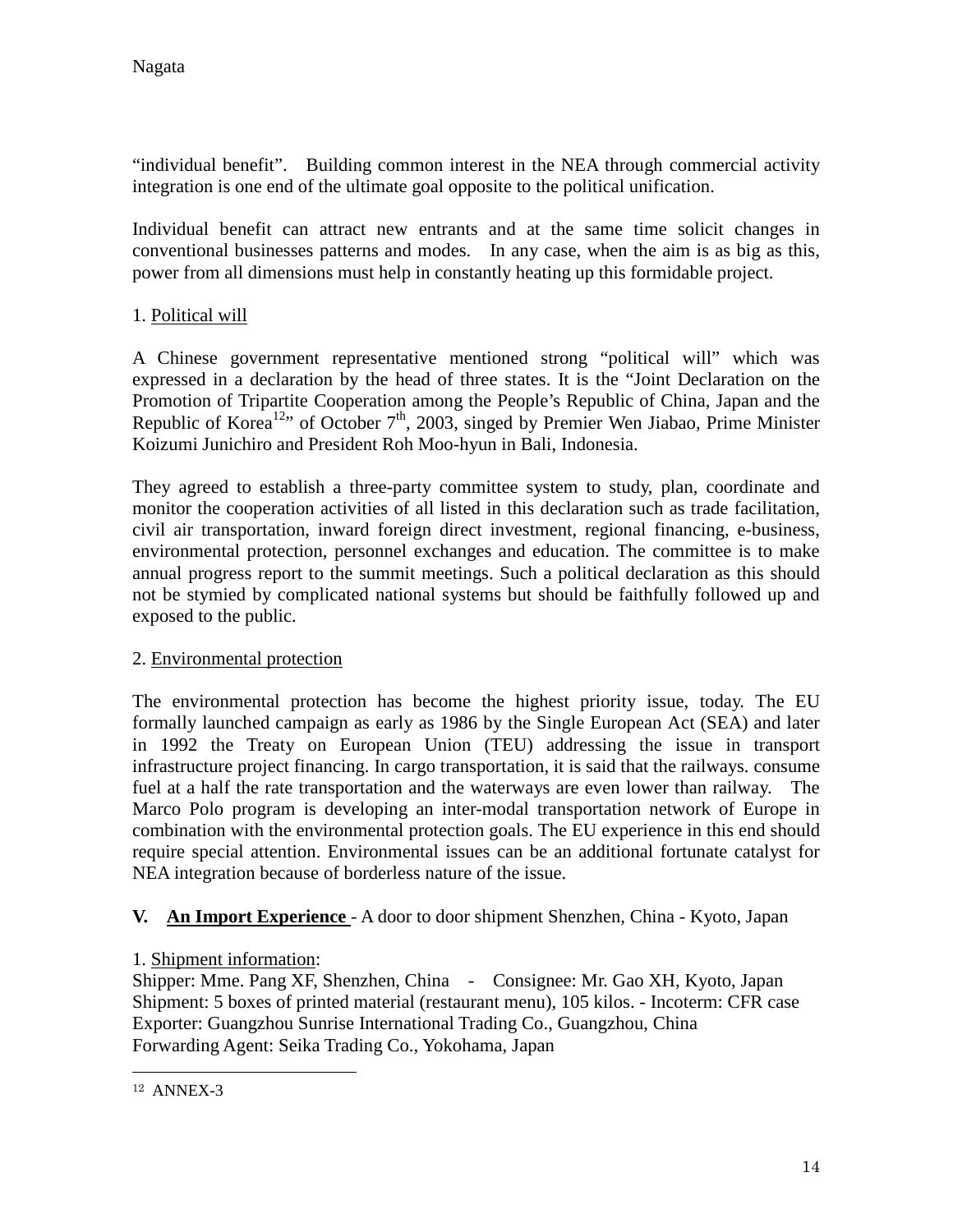| Bill of Lading: Continental Novo Lines Inc. GZEL2007030382, freight prepaid,<br>issued and signed by China Trans Int'l Ltd. (consolidator) |               |  |
|--------------------------------------------------------------------------------------------------------------------------------------------|---------------|--|
| Pre-carriage by: Hai Long 118 (2007-03-19), Ocean Vessel/ Voy. No. OOCL FAIR 042N                                                          |               |  |
| Port of Loading: Huang Pu, China - Port of Discharge: Osaka, Japan                                                                         |               |  |
| Place of Delivery: Osaka, Japan - Shipped on board date: March, 19, 2007                                                                   |               |  |
| 2. Pre-clearance actions:                                                                                                                  |               |  |
| March 23, 2007: Forwarding Agent in Yokohama sent "Arrival Notice & Debit Note" to                                                         |               |  |
| Consignee in Kyoto by FAX. Total JYE 21,993 to be paid to their bank.                                                                      |               |  |
| Vessel arrives on March 26                                                                                                                 |               |  |
| The break down of JYE21, 993 is:                                                                                                           |               |  |
| System Charge (charge in China)<br>JYE 6,513                                                                                               |               |  |
| FAF(Fuel Adjustment Surcharge)/YAS(Yen Appreciation Surcharge)                                                                             | <b>JYE500</b> |  |
| CFS (Container Freight Station) Charge<br><b>JYE 3,980</b>                                                                                 |               |  |
| C.H.C (Container Handling Charge in Container Yard)<br>JYE 1,500.                                                                          |               |  |
| D/O (Delivery Order) Charge<br><b>JYE 8,000</b>                                                                                            |               |  |
| Carrier's D/O Charge                                                                                                                       | JYE1,500      |  |
| Delivery Order will be issued at Shibusawa Souko Co. at Osaka Port                                                                         |               |  |
| CFS Storage at Shibusawa Souko Co. at No.3 Pier of Osaka Port, NACCS Code; 4AW71                                                           |               |  |

Instruction said that Delivery Order would be released by the bond warehouse company (Shibusawa Souko Co.) in exchange for the payment receipt of the above, Arrival Notice and a document set consisted of Bill of Lading, Packing List, and Original Invoice which must be mailed separately from shipper in China (Mme. Pang XF) to consignee (Mr. Gao XH). The same full documents are carried together with cargo onboard and submitted to Osaka Customs.

#### 3. Customs Clearance:

After receiving the mailed documents set from China, I visited Shibusawa Souko at Osaka Port bringing with payment receipt and Arrival Notice, in order to get Delivery Order where following questions were asked while checking all documents were in place;

"Who is your customs clearance agent?" – answer was no agent, self clearance.

"Do you have experience doing customs clearance?" – answer was no, not this kind. "Oh, ..<br>………

Similar questions were asked at the very beginning by Forwarding Agent in Yokohama when they sent Arrival Notice and Debit Note by FAX. Hiring a customs broker was a softly pressed routine. But D/O was given anyway.

At the Customs Office I was directed to the "Consultation Desk" where they gave me full assistance. "Application for Import Tax" certainly needed professional assistance in determining the amount of duty and other taxes levied by the government and local authority. After paying JYE700 tax at a nearby post office, with all other documents I brought and Delivery Order, I was taken to the next office to present all documents, i.e. the tax payment receipt, Application for Import Tax, D/O, B/L, packing list and original invoice.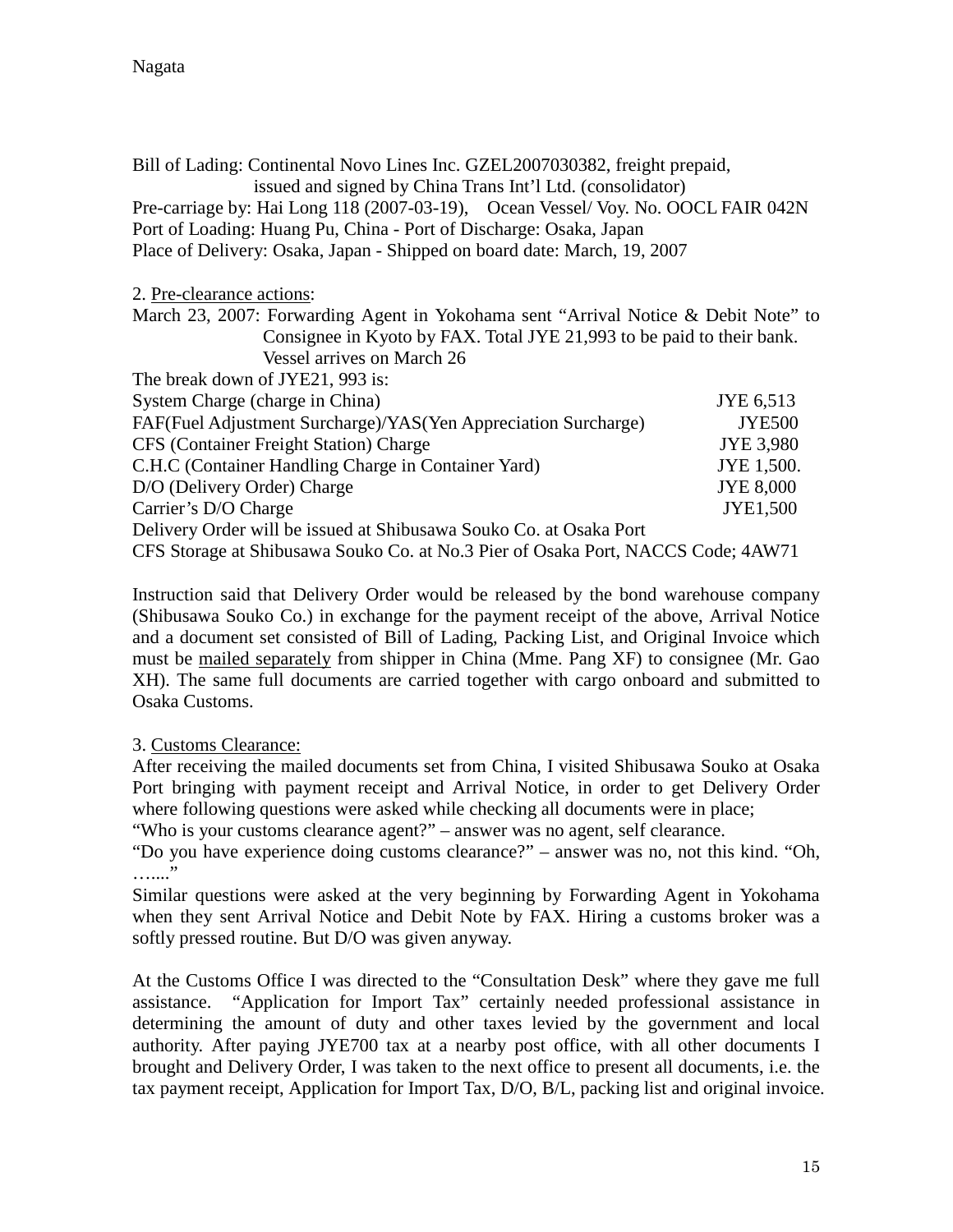Approximately in an hour the customs officer supposedly cross-checked between their documents and submitted documents and cargo, I was given the "Application for Import Tax" with approval stamp. However I was told that the shipment was selected to go for a spot check therefore I needed to have an appointment with the special customs inspector.

This meant that a hired taxi need to be arranged for authorized transportation between the bond warehouse at the No.3 Pier and the inspection area of the Osaka Port customs office, approximately 10 miles away. The goods temporarily released to me by bonded warehouse personnel with customs office permission for inspection. Goods were supposed to be in the inspection site before the inspectors arrived, it was recommended by my taxi driver that buy inspection assistance services from the "Osaka Port Trade Services Center" because nobody is supposed to touch the goods during the inspection except for inspectors and their designated personnel.

After lunch break, two special inspectors arrived from the main customs office equipped with chemical and X-ray detectors and the inspection started. They asked the assistant from Trade Services Center to open all five boxes, physically checked printed restaurant menu which formed the content and finished the inspection in five minutes or so.

The Trade Services Center personnel now allowed the contents to be put back into five cartons, taped and sealed them with "inspected" stickers. He even helped me put them into the hired taxi. The charge for this inspection was JYE 4,290. But the form to fill out to buy their services, called "Request for reforming trading goods", was completed in conjunction with "Application for Import Tax" by serial number. The form implied large sized operations were taking place in this service.

#### 4. Post Customs Clearance:

Having cleared with customs inspection, goods were transported back to the No.3 Pier bond warehouse for the final and official delivery with payment. The final bill from them included:

| Handling charge for Reforming inspection | JYE 2,000 |
|------------------------------------------|-----------|
| Storage charge at bond warehouse         | JYE 2,100 |
| Delivery charge                          | JYE 1,200 |

As there was no transportation service available except for the taxi at the Osaka Port area, the five boxes were transported by the same taxi for about 50 miles from the Osaka Port to Mr. Gao's Chinese restaurant in Kyoto. Total cost of hiring the taxi for approximately four hours was JYE 16,480.

#### 5. Review and summary:

Throughout the process, all the people concerned were ready to follow the laws and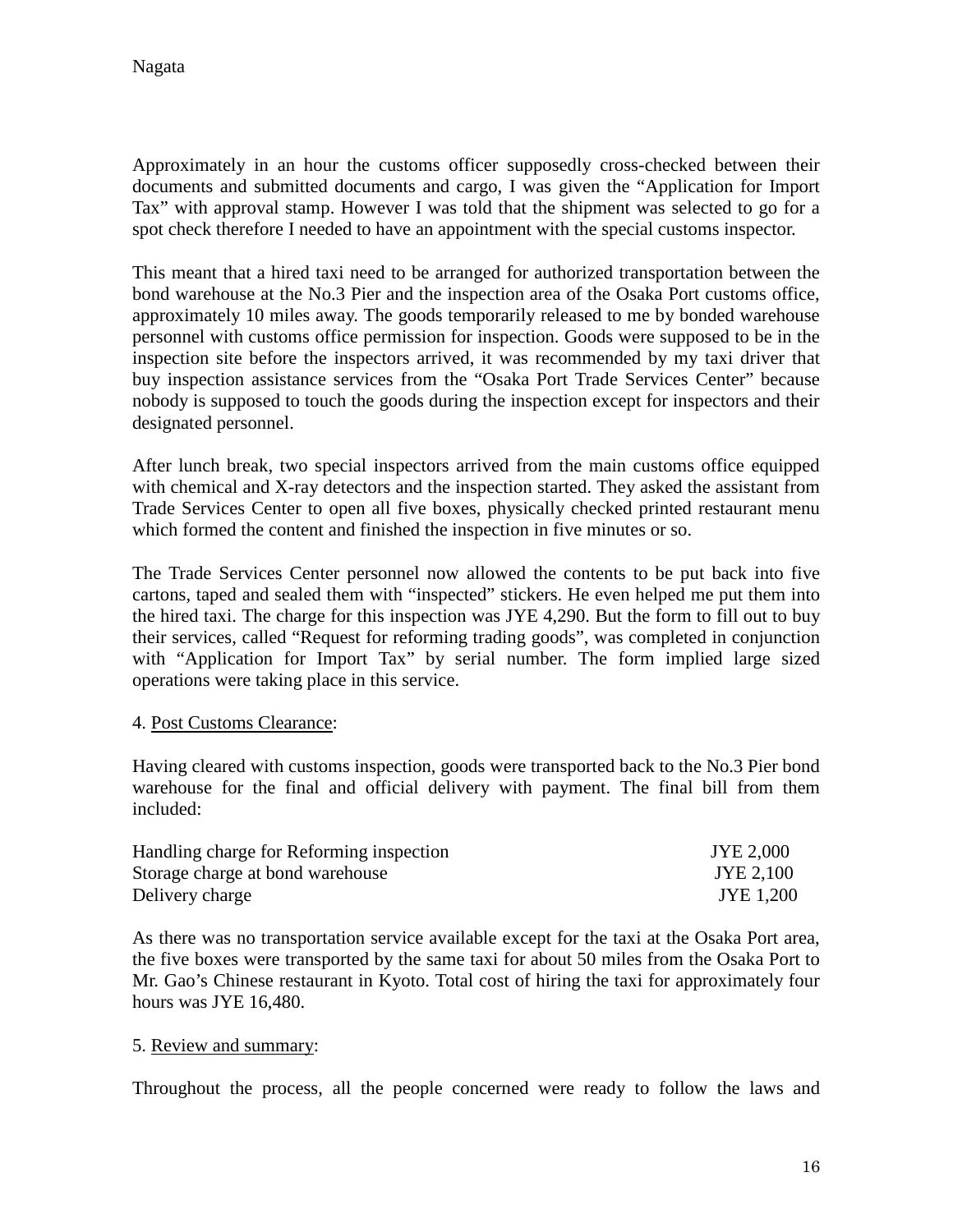regulations. Further they seemed to meticulously observe what the law should expect and more.

Their attitudes seemed conscientious but uncompromising and bureaucratic like a sample of good public servant. This should be acceptable routine to customs officers, but all related private businesses looked monopolistic. General cost of labor (handling charges) seemed not outrageous, even though some services were redundant. At the same time it looked understandable that workers must defend their job. There must be some signals regarding law enforcement coming from government to such private entities. And private entities communicate with government officials for their mutual convenience.

(1) Occupied facilities at the Pier area

When the Port of Osaka went under major construction projects decades ago, like almost all other public projects, government initiatives must have encouraged investment from private entities. Usually banks assist trading companies such as bonded warehouse operators, customs brokers, cargo forwarders, trucking companies, shipping lines to participate in competition to get some share of a project. The pier area looked completely occupied by such conventional stakeholders with their fixed services usually regulated. It left no space for any potential users' needs, for instance rent-a-car services, internet portal stations and convenient stores which I wished I could use.

(2) Prescribed services chain

Shibusawa Souko Co. at No.3 Pier is one of the stakeholders among others such as customs brokers, door-to-door delivery companies. It was a usual scene of similar public facilities with no sign of customer services especially for such customers who chose not to buy customs clearance services from the bonded warehouse or customs broker which connects to other services such as the delivery services.

(3) Competition and Alliances

The trading company in Guangzhou appointed an import trading company at the Port of Yokohama in eastern Japan instead of at Osaka which is closest to the consignee location. This implied wide scale of competition exists among trading companies and carriers, while within each port, more government licensed business is in play. They are bonded warehouses, customs brokers, and customs inspection assistance by trading center services. Their services are in accordance with customs regulations connected with each other in a chain with commission payments sometimes added to bills.

(4) Desirable export and importing

The imported printed material (105 kilos.) was a little larger than that might have considered using the courier service such as DHL, FEDEX or UPS but speed was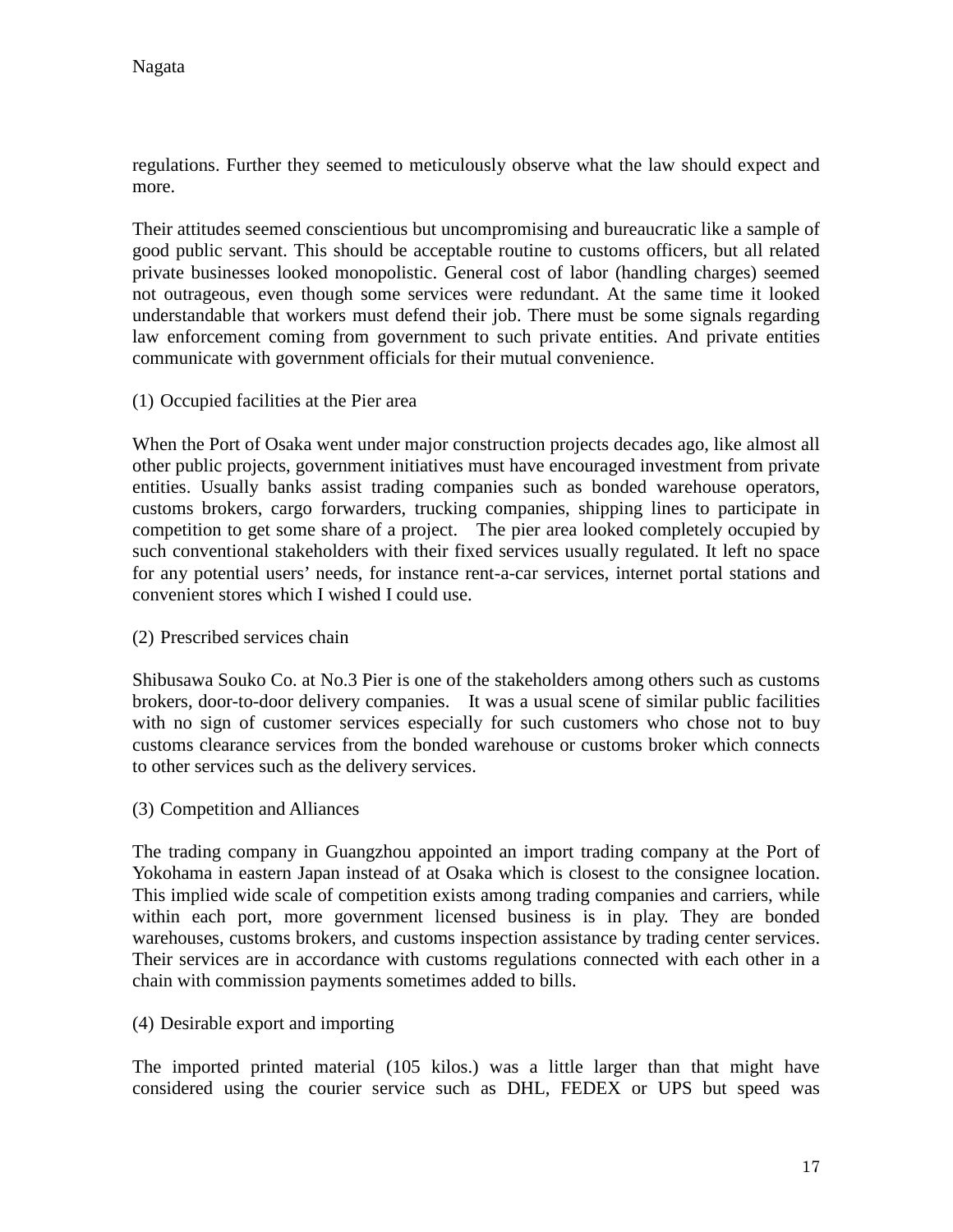unnecessary. But following the courier cargo context, e-freight using the internet portal supply chain ideas were thought desirable and realistic in today's business environment. Samples of cargo portal services are already available on internet in the US market, and may already be in services in the NEA market, too.

In order to put all components of logistic system, such as sea, air, ground transportation, storage warehouse and tens of kinds documentation services all connected by a tracing and tracking computer system in place, those services providers must physically avail themselves at all locations with or without licenses.

#### **CONCLUSIONS**

This study of the EU common transport policy development was intended to search for a strategic direction encouraging NEA market integration. An important question is why it took as long as four decades despite the Treaty of Rome, and the EU institutional bodies in place for the EU to reach the stage of having joint concrete programs by Trans-European Network construction projects. A symbolic story was the way the Treaty of Rome was discussed inviting representatives from Member state. The single internal market idea challenged their reluctance to commit to this idea. Although the EU system relies on national governing bodies, their concerns were prematurely shelved by political pressure. Also in the case of the Trans-European Network projects, their economic assessment was preceded by a political balance among Member states. The work was left to national governments whose primary concern should be to look after the livelihood of their citizens. For some projects it might not be clear who the stakeholders are and what their benefits are. In the worst case, financial burden is prohibitive to expect any interest. EU common transport policy projects are not all positive and pleasant to all. National governments are often placed in a dilemma that they must exercise some work that would the least like to execute.

Traditionally China, Japan and Korea might be characterized as "bureau-centric" states where bureaucracy is the dominant and trusted force for policy making and enforcement. Even the political sectors are not free from them. Therefore nothing can escape government systems run through bureaucracy. When such multinational project were engaged in the NEA, their approaches should be "bottom-up" in comparison to that of EU political top-down.

But in such a bureau-centric structure, lack of transparency and micro-management are two concerns for corruption busters as well as for promoters of pro-competitive market economy. Desirable international arrangements are multilateral conventions and multi-national agreements. Bilateral deals, especially due to too much confidentiality involved, should be discouraged including bilateral air services agreement.

These two issues are crucially important for single market integration as addressed in the 1985 EU Commission Whitepaper "Completing Internal Market". Similar to what the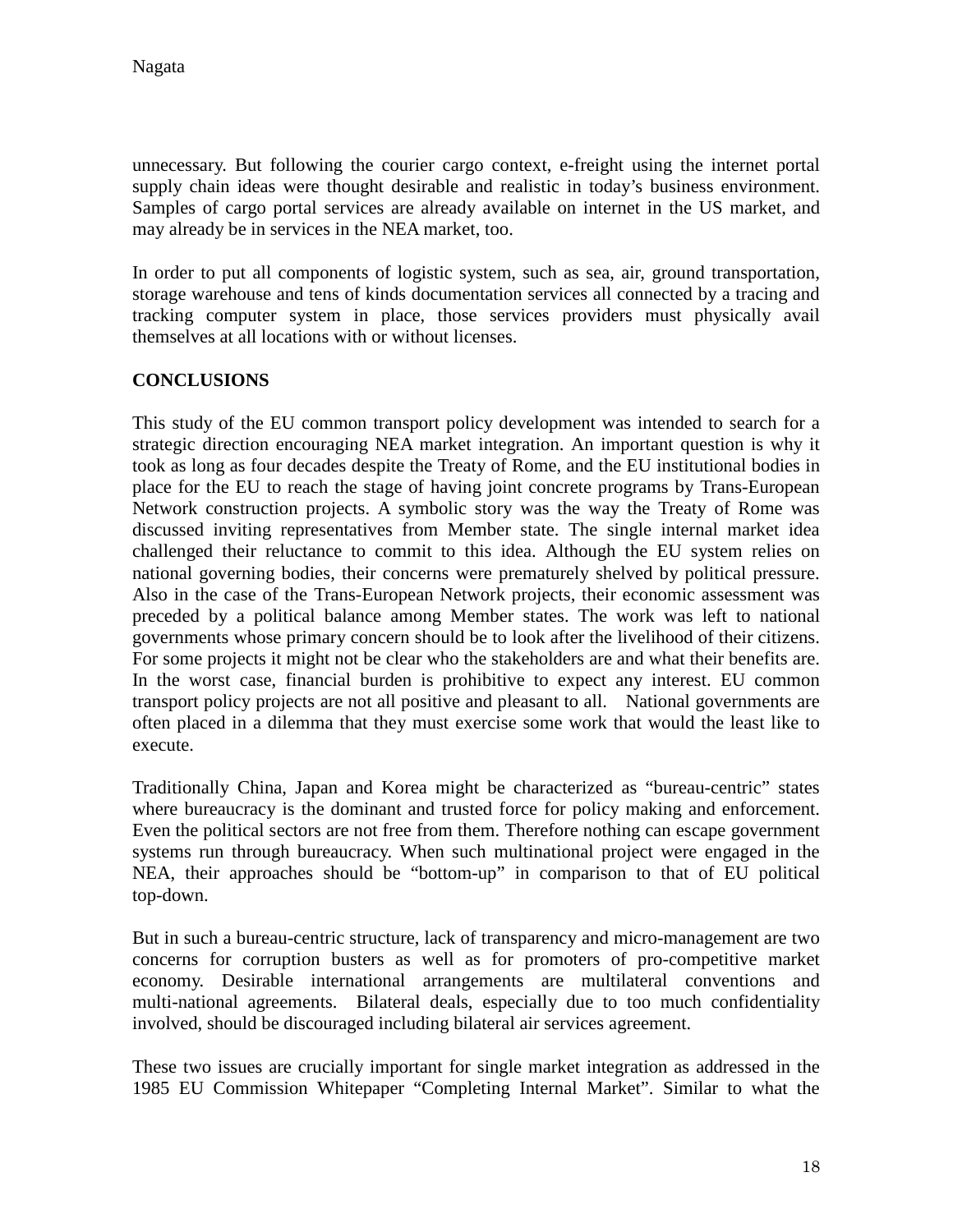Commission addressed, the NEA transport market integration needs to establish a legal framework to encourage and support small and mid-sized business entry into the NEA internal market. It will provide an adequate legal predictability. The 2006 November policy proposal by The Japanese Business Federation focused upon international logistic systems and customs regulation simplification using e-technology. There are also other initiatives for strengthening competitiveness of regional business. They should be in the same direction to add more new businesses into the market for instance, an internet portal logistic system.

NEA transport market integration should already be in progress if many bottom-up reform Government officials should make the changes less painful.

A "Low common denominator approach" can already be applied at every scene of reform activities, as mentioned above. This approach is also understood in an analogical expression by "Cask Theory" which means that the capacity of a barrel (cask) is determined by the lowest lath.

On October 7th, 2003 three top political leaders of China, Japan and Korea signed a "Joint Declaration on the Promotion of Tripartite Cooperation" especially in recognition of the importance of the three countries for stable economic development of ASEAN. As the Cask Theory was applicable to real and full integration of EU, the Declaration of the NEA leaders should be entitled for more attention and respect. A relatively low profile NEA Declaration may be enough for now until real integration in the business fields reaches some visible level.

Koki Nagata Air Transport Research and Advice 4707 Connecticut Ave., NW. Apt. 209, Washington, DC. 20008 USA e-mail address: koki@nagata.com phone/FAX: 1-202-248-7988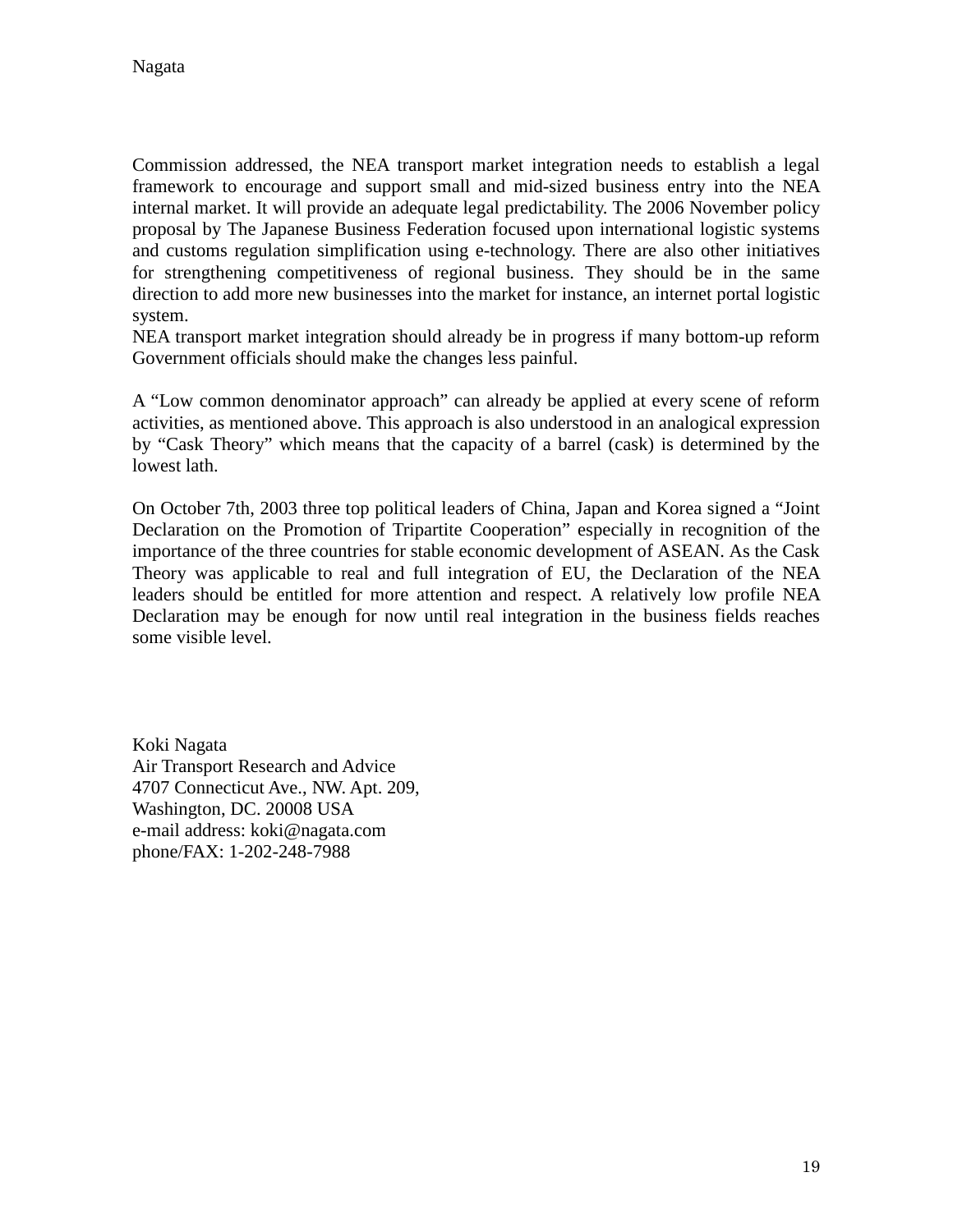# **Bibliography**

#### Primary Sources

Stevens, Handley (2003) Transport Policy in the European Union, The European Union Series, Palgrave Macmillan, UK ISBN 0-33-71695-7(hardback) ISBN 0-33-69352-3(paperback), www.palgrave.com

#### Other Sources

Bitsch, Marie-Therese (1996) History of European Integration

Breyer, Henry (1986) Europe through the Franco-German Reconciliation, Lausanne

Carr, Edward Hallett (1966) The Twenty Years' Crisis, 1919-1939, New York: Macmillan

- De Coninck, Franky (1992) European Air Law New Skies for Europe, Paris: ITA ISBN 2-908537-07-9
- Dempsey, Paul Stephen (2004) European Aviation Law, The Hague: Kluwer Law International ISBN 90-411-22656
- George, Stephen (1996) Regionalism and World Order 2.European Union, 1992 and Fear of "Fortress Europe", London: Macmillan Press ISBN 0-333-63684-8(hardcover) ISBN 0-333-63685-6(paperback)
- Gillingham, John (1991) Coal, steel and rebirth of Europe, 1945-1955 New York: Cambridge University Press ISBN 0-521-40059-7
- Griffiths, Richard T (1988) The Schuman Plan Negotiation: Economic Clauses The Beginnings of the Schuman Plan, Baden-Baden: Nomos Verlagsgessellschaft ISBN 3-7890-1543-1
- European Commission (2002) ECSC 1952-2002, Cox, Pat (President of European Parliament), Monti, Mario (Member of European Commission responsible for competition)
- Mathijsen, Pierre (1958) The Law of the European Coal, Steel Community, Study of Sources , Martinus Hijhoff – La Haye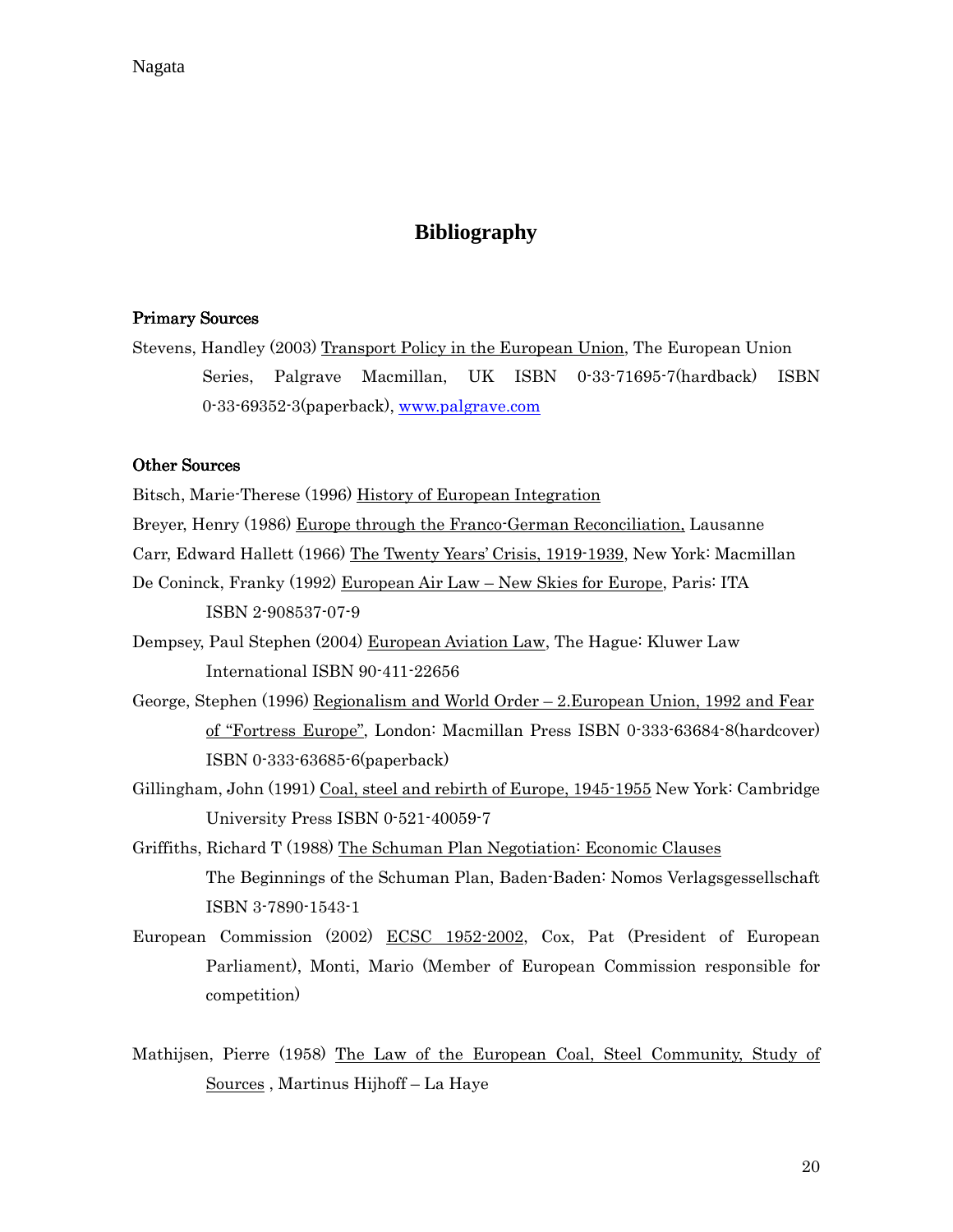#### Nagata

Monnet, John (1980) On the Day, Europe was Born, Lausanne

- Nagata, Koki (1995) Review of international civil aviation regulation at its 50th anniversary, Air Forum 1995-Winter
- Prieur, Raymond (1962) The ECSC, Activity and Evolution, Paris, Mont Chrestien Edition 160 rue St-Jaques
- Takeuchi, Minoru (2004) Study of Japan-China Relations, vol. 5, Beijing ISBN 7-5059-4304-9
- The Korea Transport Institute, The East-West Center (2005) Policymaking for an Integrated Transport Market for China, Japan and Korea, ed. Jae-Hong Kang and Sungwon Lee, 2311 Daehwa-dong, Ilsan-gu, Goyang-s, Gyeonggi-do, 411-701 Korea, ISBN 89-5503-213-7 93320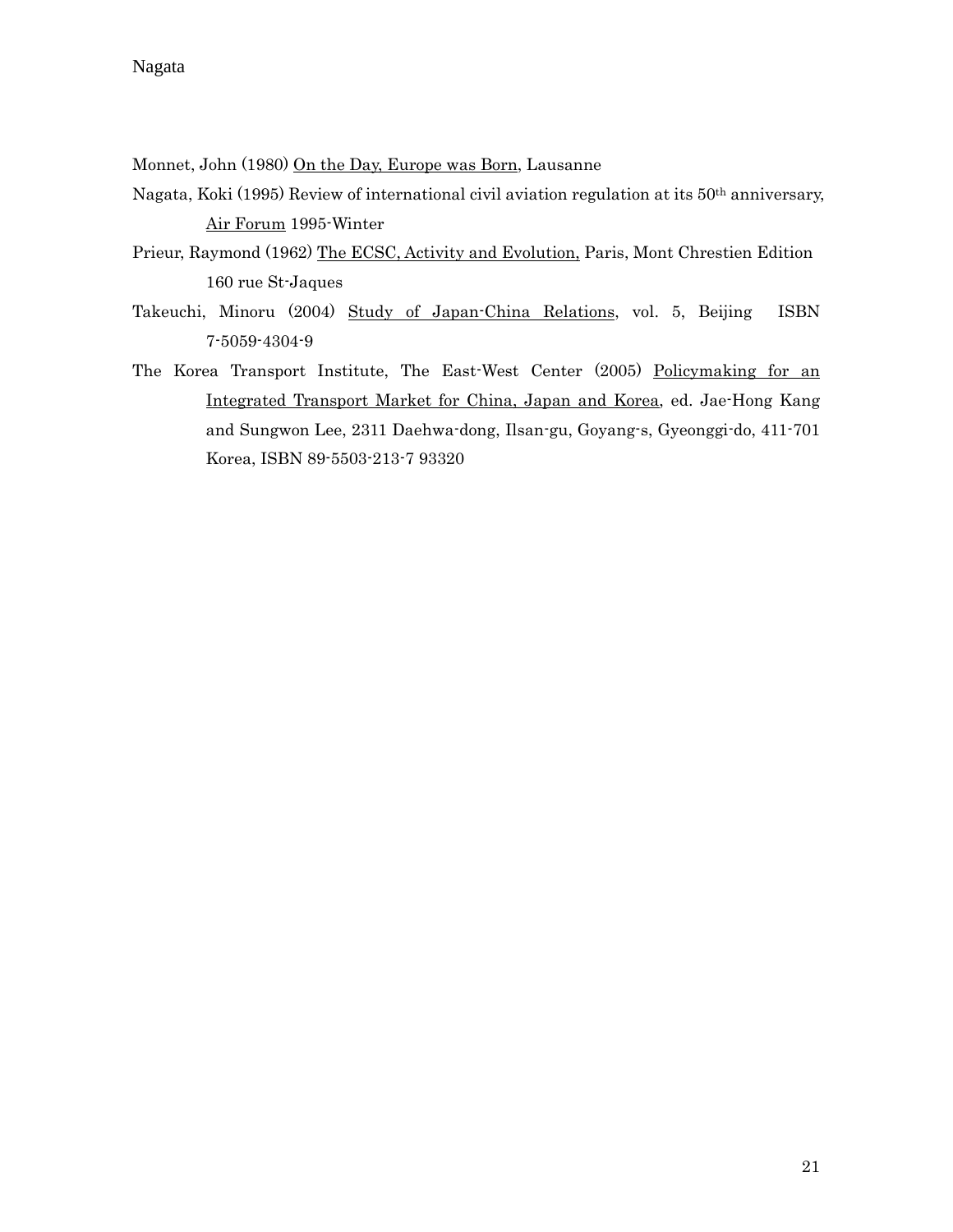ANNEX-1:

#### **The General Agreement On Tariffs And Trade**

Article XXIV Territorial Application--Frontier Traffic--Customs Unions and Free-trade Areas

1. The provisions of this Agreement shalt apply to the metropolitan customs territories of the contracting parties and to any other customs territories in respect of which this Agreement has been accepted under Article XXVI or is being applied under Article XXXIII or pursuant to the Protocol of Provisional Application. Each such customs territory shall, exclusively for the purposes of the territorial application of this Agreement, be treated as though it were a contracting party; Provided that the provisions of this paragraph shall not be construed to create any rights or obligations as between two or more customs territories in respect of which this Agreement has been accepted under Article XXVI or is being applied under Article XXXIII or pursuant to the Protocol of Provisional Application by a single contracting party.

2. For the purposes of this Agreement a customs territory shall be understood to mean any territory with respect to which separate tariffs or other regulations of commerce are maintained for a substantial part of the trade of such territory with other territories.

3. The provisions of this Agreement shalt not be construed to prevent:

(a) Advantages accorded by any contracting party to adjacent countries in order to facilitate frontier traffic;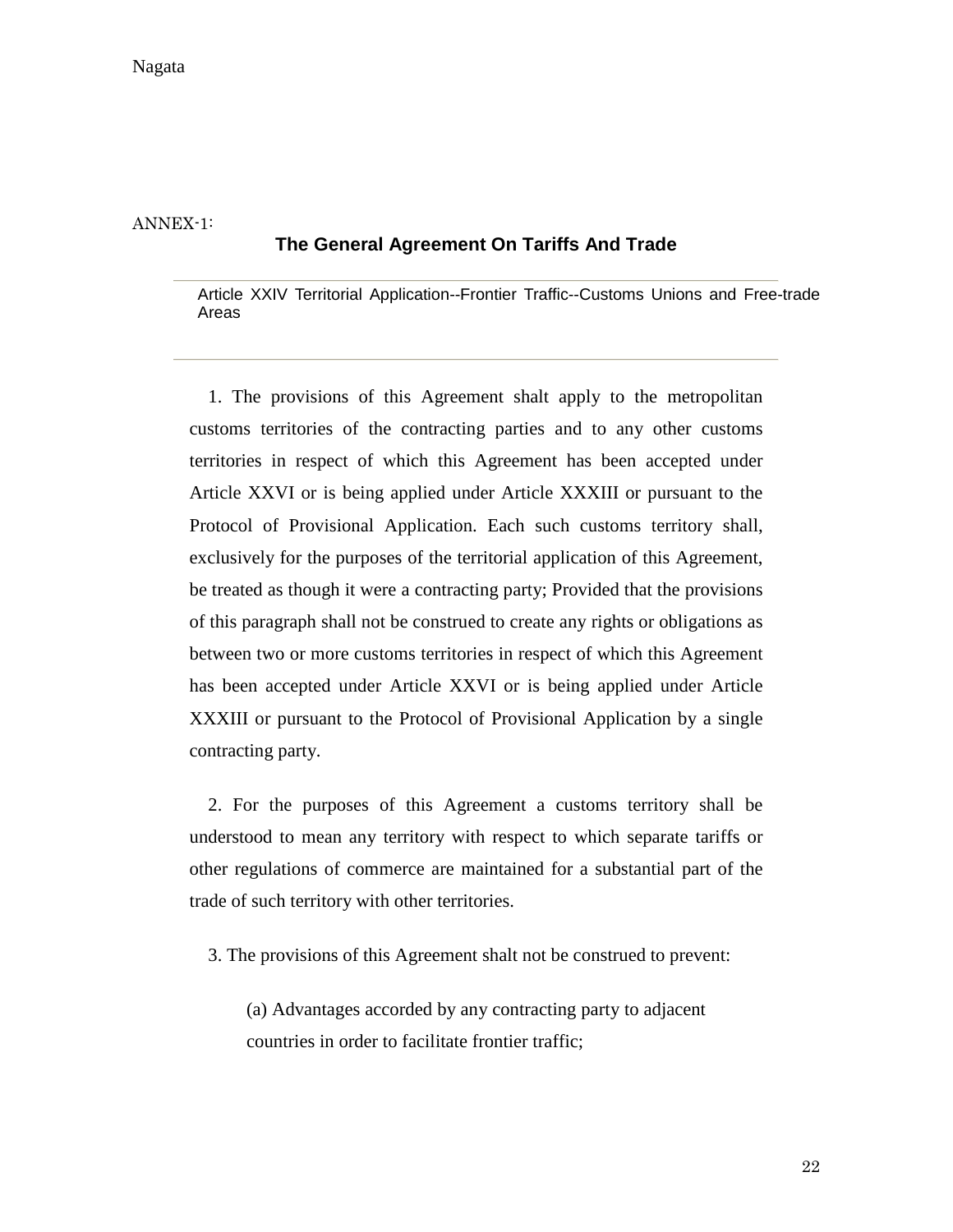Nagata

(b) Advantages accorded to the trade with the Free Territory of Trieste by countries contiguous to that territory, provided that such advantages are not in conflict with the Treaties of Peace arising out of the Second World War.

4. The contracting parties recognize the desirability of increasing freedom of trade by the development, through voluntary agreements, of closer integration between the economies of the countries parties to such agreements. They also recognize that the purpose of a customs union or of a free-trade area should be to facilitate trade between the constituent territories and not to raise barriers to the trade of other contracting parties with such territories.

5. Accordingly, the provisions of this Agreement shall not prevent, as between the territories of contracting parties, the formation of a customs union or of a free-trade area or the adoption of an interim agreement necessary for the formation of a customs union or of a free-trade area; Provided that:

> (a) with respect to a customs union, or an interim agreement leading to the formation of a customs union, the duties and other regulations of commerce imposed at the institution of any such union or interim agreement in respect of trade with contracting parties not parties to such union or agreement shall not on the whole be higher or more restrictive than the general incidence of the duties and regulations of commerce applicable in the constituent territories prior to the formation of such union or the adoption of such interim agreement, as the case may be;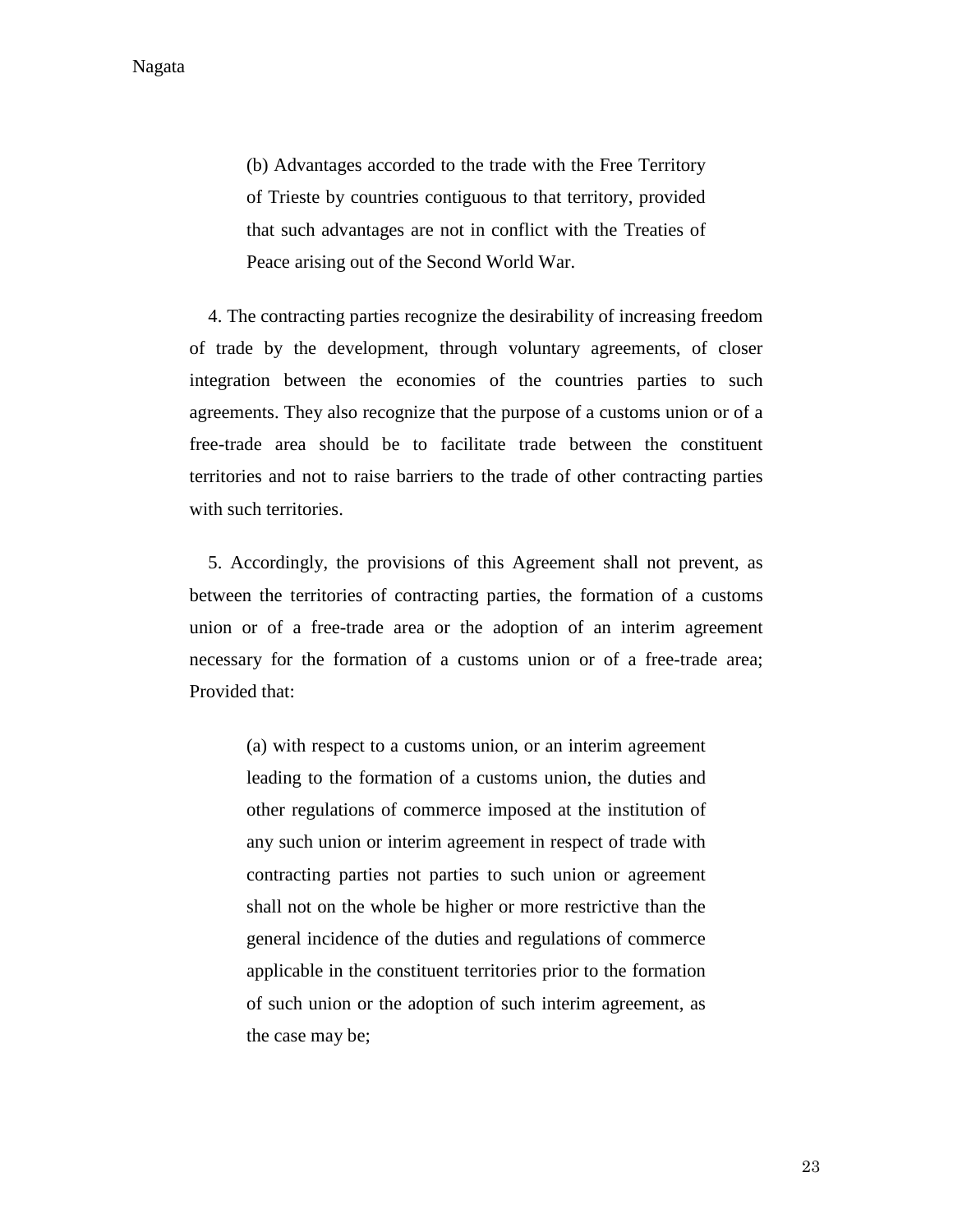Nagata

(b) with respect to a free-trade area, or an interim agreement leading to the formation of a free-trade area, the duties and other regulations of commerce maintained in each of the constituent territories and applicable at the formation of such free-trade area or the adoption of such interim agreement to the trade of contracting parties not included in such area or not parties to such agreement shall not be higher or more restrictive than the corresponding duties and other regulations of commerce existing in the same constituent territories prior to the formation of the free-trade area, or interim agreement, as the case may be; and

(c) any interim agreement referred to in sub-paragraphs (a) and (b) shall include a plan and schedule for the formation of such a customs union or of such a free-trade area within a reasonable length of time.

6. If, in fulfilling the requirements of sub-paragraph 5 (a), a contracting party proposes to increase any rate of duty inconsistently with the provisions of Article II, the procedure set forth in Article XXVIII shall apply. In providing for compensatory adjustment, due account shall be taken of the compensation already afforded by the reductions brought about in the corresponding duty of the other constituents of the union.

7.

(a) Any contracting party deciding to enter into a customs union or free-trade area, or an interim agreement leading to the formation of such a union or area, shall promptly notify the CONTRACTING PARTIES and shall make available to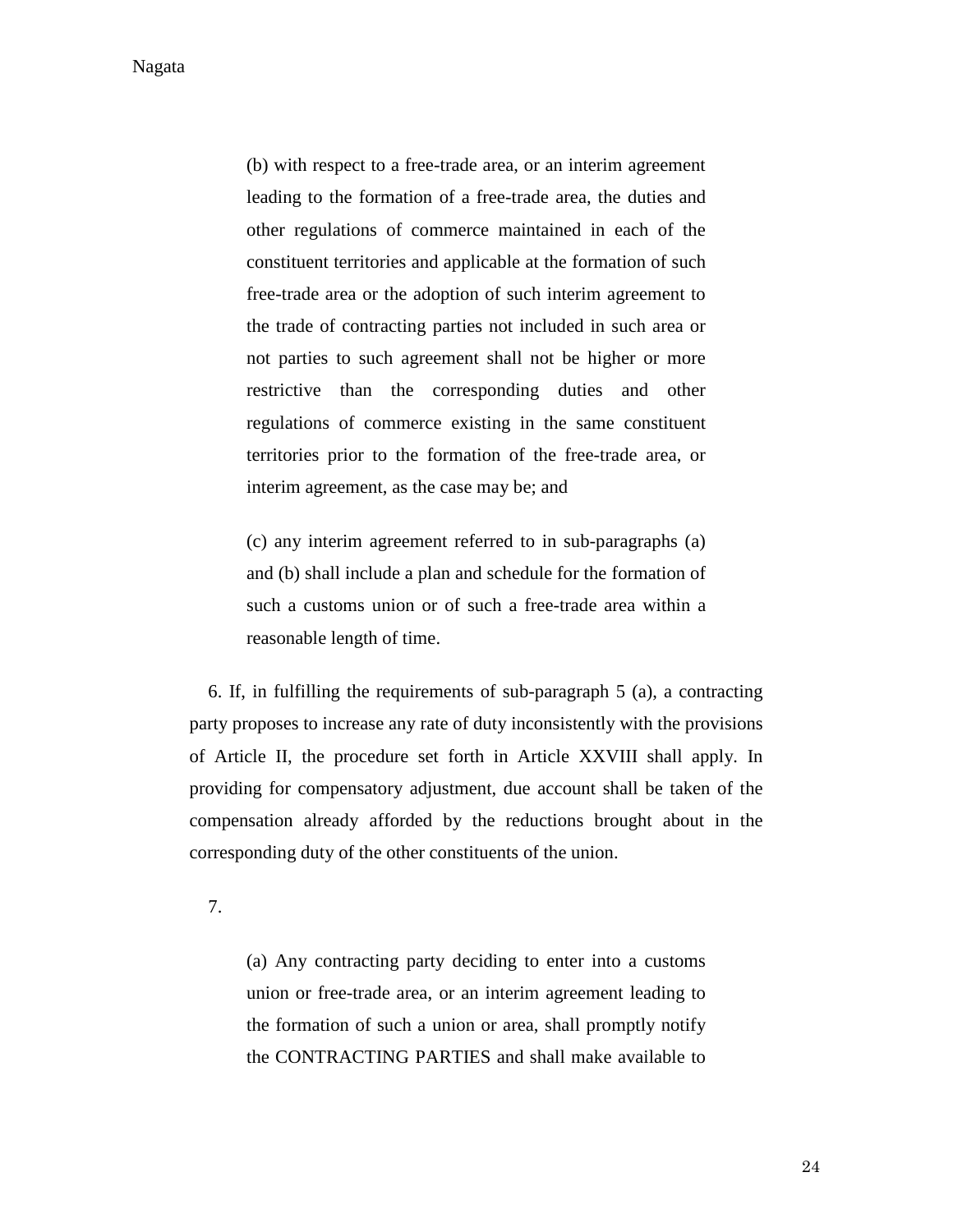them such information regarding the proposed union or area as will enable them to make such reports and recommendations to contracting parties as they may deem appropriate.

(b) If, after having studied the plan and schedule included in an interim agreement referred to in paragraph 5 in consultation with the parties to that agreement and taking due account of the information made available in accordance with the provisions of sub-paragraph (a), the CONTRACTING PARTIES find that such agreement is not likely to result in the formation of a customs union or of a free-trade area within the period contemplated by the parties to the agreement or that such period is not a reasonable one, the CONTRACTING PARTIES shall make recommendations to the parties to the agreement. The parties shall not maintain or put into force, as the case may be, such agreement if they are not prepared to modify it in accordance with these recommendations.

(c) Any substantial change in the plan or schedule referred to in paragraph 5 (c) shall be communicated to the CONTRACTING PARTIES, which may request the contracting parties concerned to consult with them if the change seems likely to jeopardize or delay unduly the formation of the customs union or of the free-trade area.

8. For the purposes of this Agreement: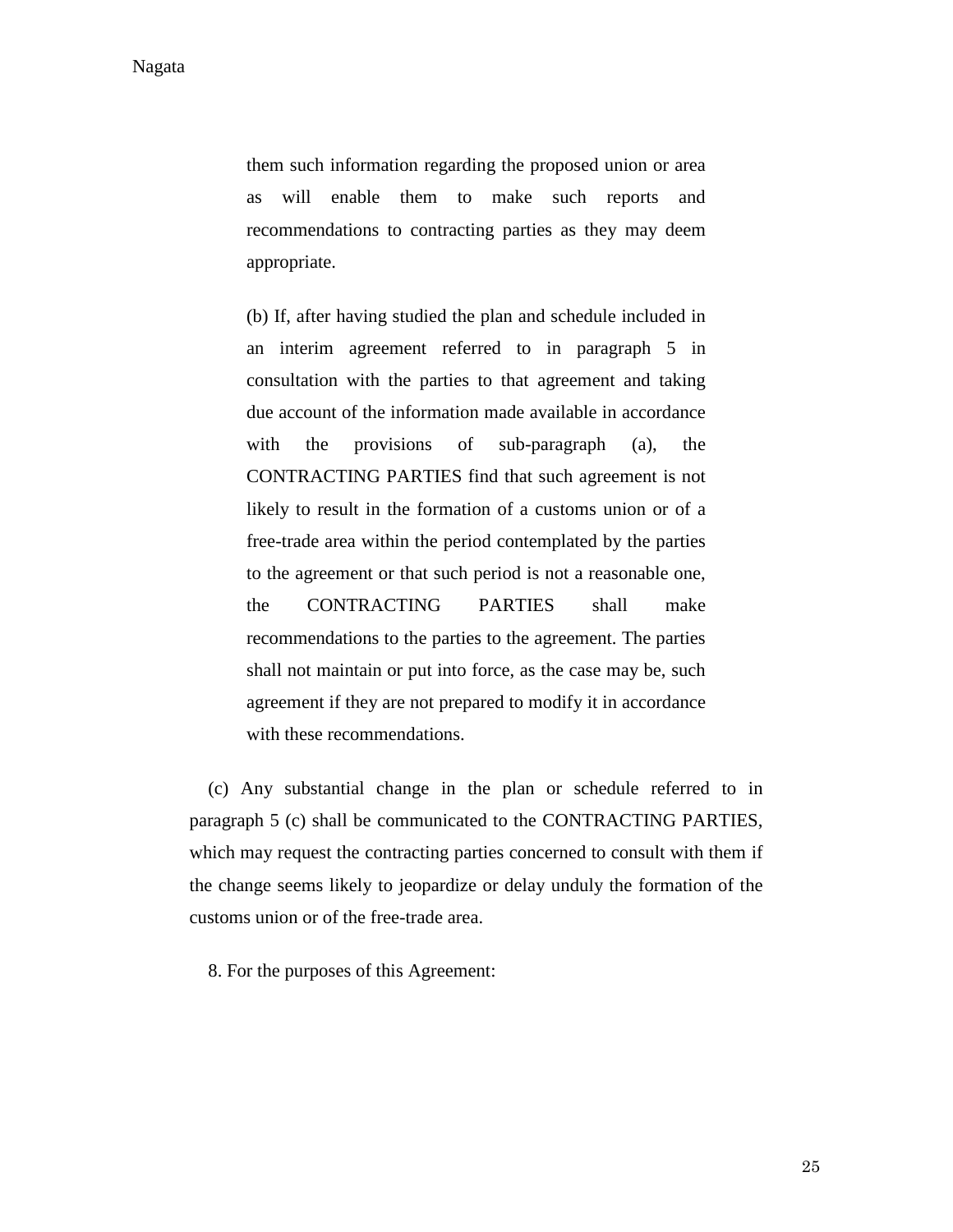(a) A customs union shall be understood to mean the substitution of a single customs territory for two or more customs territories, so that

(i) duties and other restrictive regulations of commerce (except, where necessary, those permitted under Articles XI, XII, XIII, XIV, XV and XX) are eliminated with respect to substantially all the trade between the constituent territories of the union or at least with respect to substantially all the trade in products originating in such territories, and,

(ii) subject to the provisions of paragraph 9, substantially the same duties and other regulations of commerce are applied by each of the members of the union to the trade of territories not included in the union;

(b) A free-trade area shall be understood to mean a group of two or more customs territories in which the duties and other restrictive regulations of commerce (except, where necessary, those permitted under Articles XI, XII, XIII, XIV, XV and XX) are eliminated on substantially all the trade between the constituent territories in products originating in such territories.

9. The preferences referred to in paragraph 2 of Article I shall not be affected by the formation of a customs union or of a free-trade area but may be eliminated or adjusted by means of negotiations with contracting parties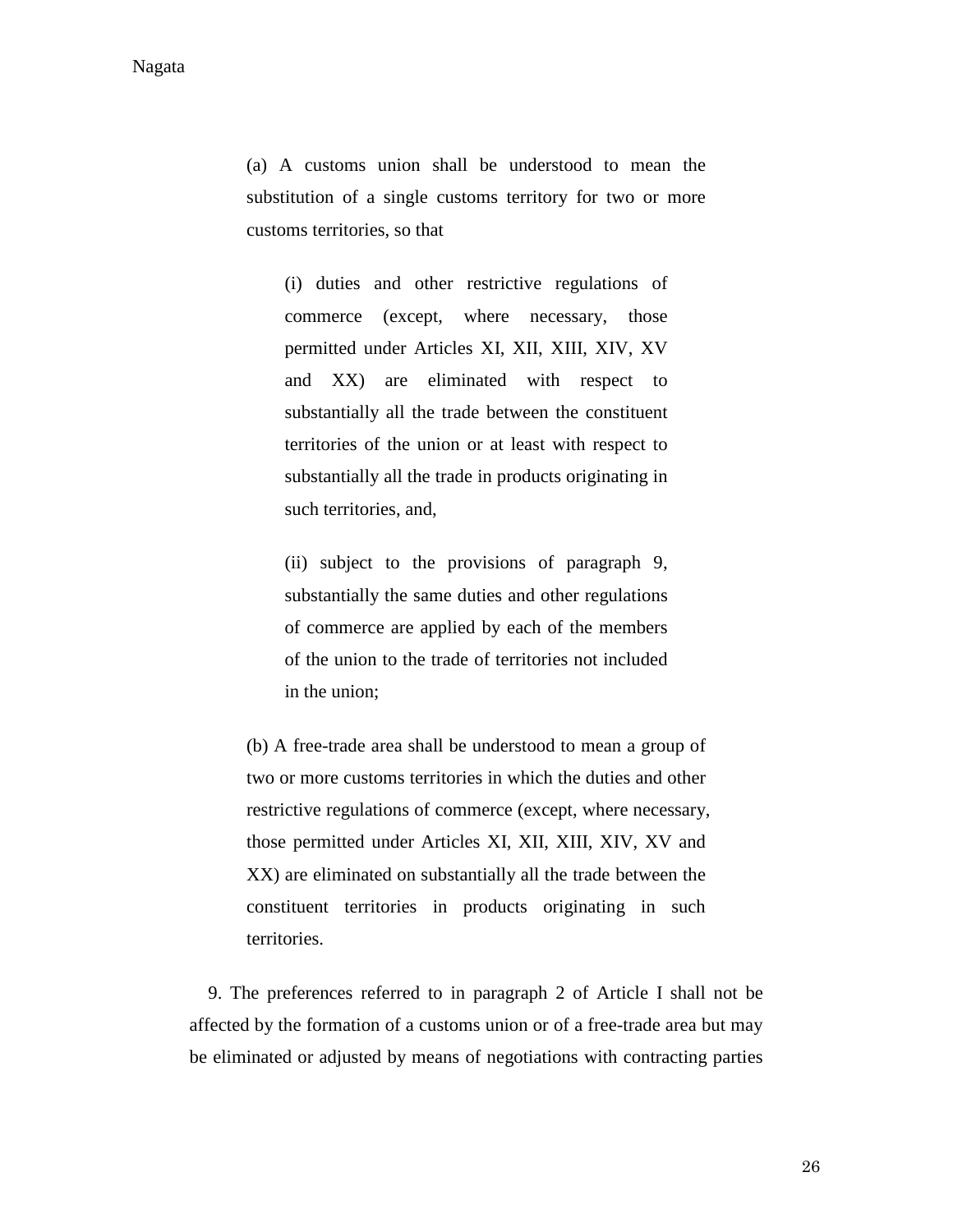Nagata

affected. This procedure of negotiations with affected contracting parties shall, in particular, apply to the elimination of preferences required to conform with the provisions of paragraph 8 (a) (i) and paragraph 8 (b).

10. The CONTRACTING PARTIES may by a two-thirds majority approve proposals which do not fully comply with the requirements of paragraphs 5 to 9 inclusive, provided that such proposals lead to the formation of a customs union or a free-trade area in the sense of this Article.

11. Taking into account the exceptional circumstances arising out of the establishment of India and Pakistan as independent States and recognizing the fact that they have long constituted an economic unit, the contracting parties agree that the provisions of this Agreement shall not prevent the two countries from entering into special arrangements with respect to the trade between them, pending the establishment of their mutual trade relations on a definitive basis.

12. Each contracting party shall take such reasonable measures as may be available to it to ensure observance of the provisions of this Agreement by the regional and local governments and authorities within its territory.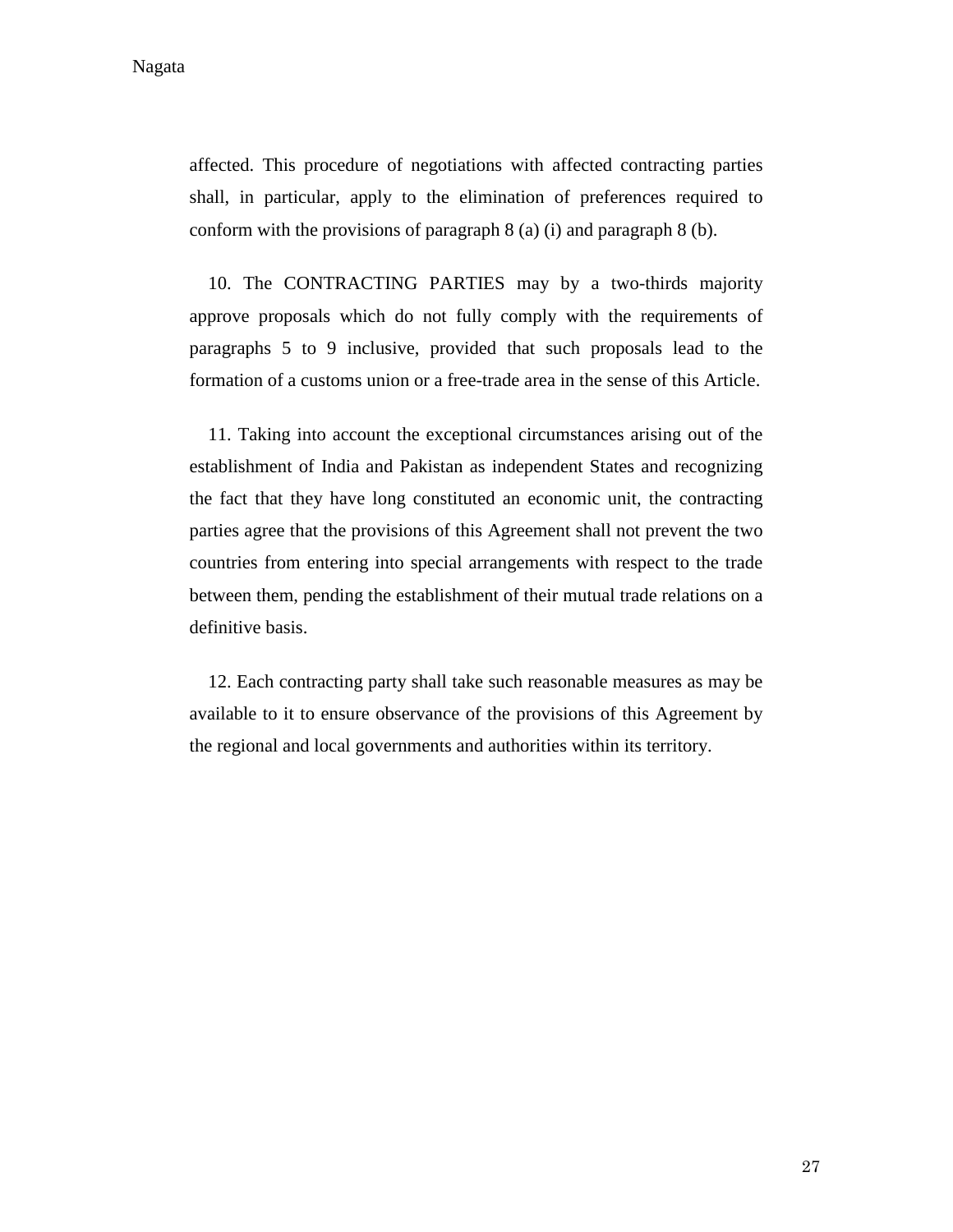Nagata

# ANNEX-2<br>VI. CREATION OF SUITABLE CONDITIONS FOR INDUSTRIAL COOPERATION

- 133. The removal of internal boundaries and the establishment of free movement of goods and capital and the freedom to provide services are clearly fundamental to the creation of the internal market. are clearly fundamental to the creation of the internal market.<br>Nevertheless, Community action must go further and create an<br>environment or conditions likely to favour the development of<br>cooperation between undertakings. S especially in the case of small and medium sized enterprises, which especially in the case of small and medium sized enterprisecy modes<br>are particularly sensitive to their general environment precisely because of their size.
- 134. In spite of the progress made in creating such an environment, opperation between undertakings of different Member States is<br>cooperation between undertakings of different Member States is cooperation between undertakings of different near and administrative<br>still hampered by excessive legal, fiscal and administrative<br>problems, to which are added occasional basis which are more a problems, to which are added occasional observed which. It is, reflection of different mental attitudes and nability.<br>however, the Commission's function to take steps to deal with any however, the Commission's function to take steps to digital the distortion of competition arising from the partitioning of markets distortion of competition arising from the partitioning<br>by means of agreements on business practices or undisclosed aid by means of agreements on business practices or discussed to apply<br>from public funds. The Commission will also continue to apply from public funds. The commission will also concinual undertakings<br>competition rules by authorizing cooperation between undertakings competition rules by authorizing cooperation between dilate can promote technical or economic progress within the framework of a unified market.
- 135. The Commission will also seek to ensure that Community budgetary The Commission will also seek to ensure that community budgetor!<br>and financial facilities make their full contribution to the and financial facilities make their fute contribution.<br>development of greater cooperation between firms in different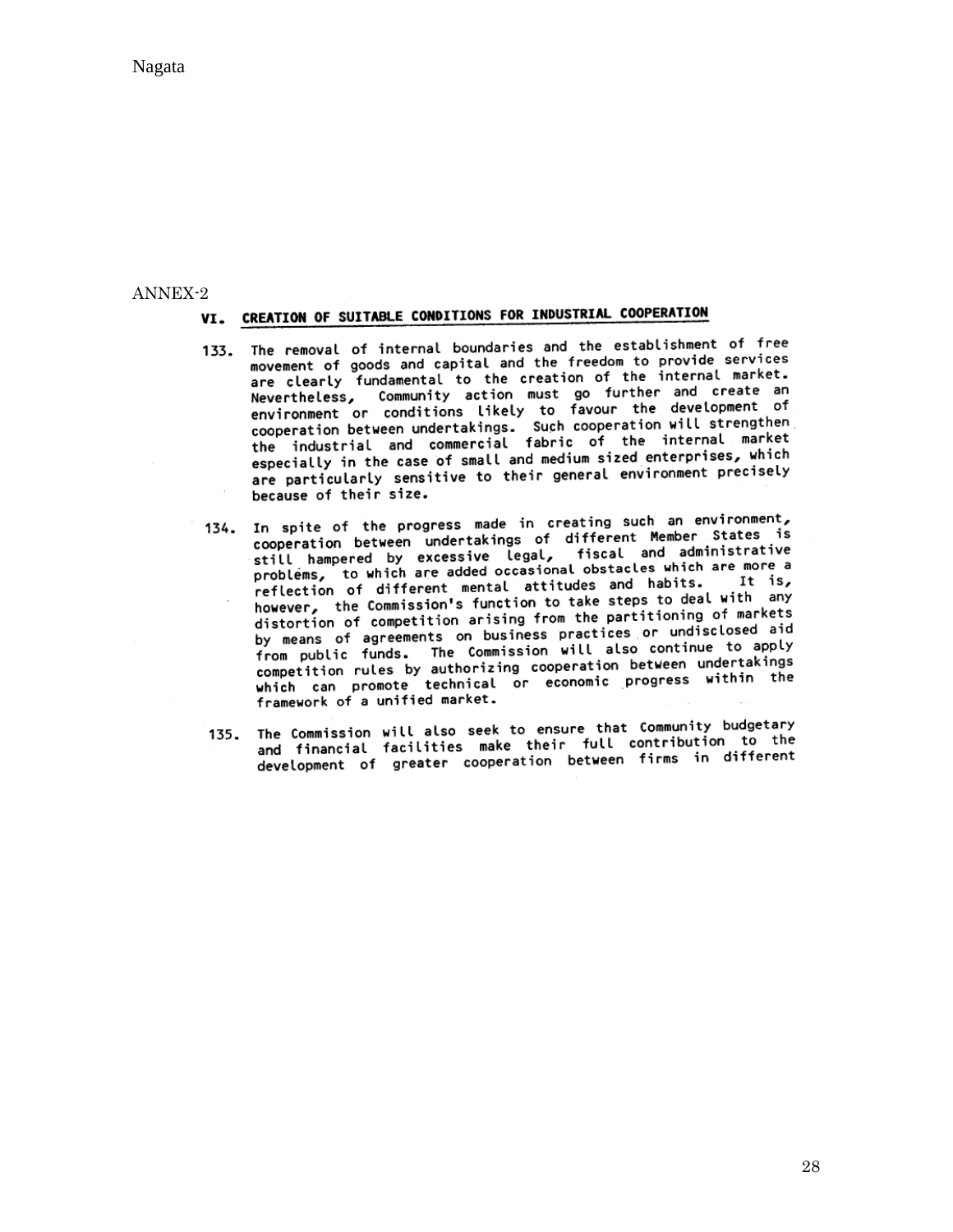Member States. It will seek to guide future research programmes in this direction, both at the precompetitive research stage and at the stage of pilot or demonstration projects. The ESPRIT and BRITE programmes now underway have already had a very positive impact on European firms in terms of the opportunities for cooperation which The Regional Fund must also be enabled to they represent. contribute to greater cooperation between firms.

#### Creation of a legal framework facilitating cooperation between enterprises.

- 136. The absence of a Community legal framework for cross-border activities by enterprises and for cooperation between enterprises of different Member States has led - if only for psychological reasons - to numerous potential joint projects failing to get off the ground. The Community is now, for the first time, setting the stage for a new type of association to be known as the "European Economic Interest Grouping" that will be governed by uniform Community legislation and will make it easier for enterprises from different Member States jointly to undertake specific activities.
- 137. Also, it is worth noting that a Council decision is still awaited on the proposed statute for a European Company. The Commission is<br>on the proposed statute for a European Company. The Commission is on the proposed statute for a European company. conscious that the creation of an operator esset forment for the<br>level holds considerable attraction as an instrument for the level holds considerable attraction as an instrument for the<br>industrial cooperation needed in a unified Internal Market. A industrial cooperation needed in a unified filterial by 1992. In<br>decision on the proposed statute will clearly be needed by 1992. In decision on the proposed statute with clearly be needed by the and<br>the interim period, the Commission intends to concentrate on<br>measures to approximate national laws and does not preclude the<br>seasures to approximate nation measures to approximate national tams and does no possibility of amending its European Company proposal in order to possibility of amending its european company proposer in measures.
- 138. The small number of one-man businesses apart, enterprises are The small number of one-man businesses apart, encorprised the<br>generally organised in the form of companies or firms, and the generally organised in the form of companies of films, when<br>Community rule on non-discriminatory treatment applies to them when Community rule on non-discriminatory treatment appends to entries<br>formed in the Community. This rule is of prime importance where the acquisition of shareholdings is concerned.
- 139. There is a case, however, for making better use of certain There is a case, however, for making better and the<br>procedures such as offers of shares to the public for reshaping the procedures such as offers of snares to the public for resulting<br>pattern of share ownership in enterprises, since the rules pattern of share ownership in enterprises, since the<br>currently in force in this sphere vary a great deal from one<br>currently in force in this sphere vary a great deal from one currently in force in this sphere vary a great deal intractive.<br>country to another. Such operations should be made more attractive. country to another. Such operations should be made more thanks on<br>This could be done by requiring minimum guarantees, particularly on This could be done by requiring minimum guarantees, particle it would be<br>the information to be given to those concerned, while it would be the information to be given to those concerned, which the information is the Member State to devise procedures for monitoring such<br>left to the Member State to devise procedures for which the powers of left to the Member State to devise procedures for monitoring<br>operations and to designate the authorities to which the powers of operations and to designate the authorities to which the peace of supervision were to be assigned. A proposal will be made in 1987 and the necessary decisions should be taken by 1989.
- As and when the internal market is developed further, enterprises<br>As and when the internal market is developed firms will become more and As and when the internal market is developed further, someone and<br>incorporated in the form of companies or firms will become more and 140. incorporated in the form of companies or firms with become more<br>more involved in all manner of intra-Community operations,<br>resulting in an ever-increasing number of links with associated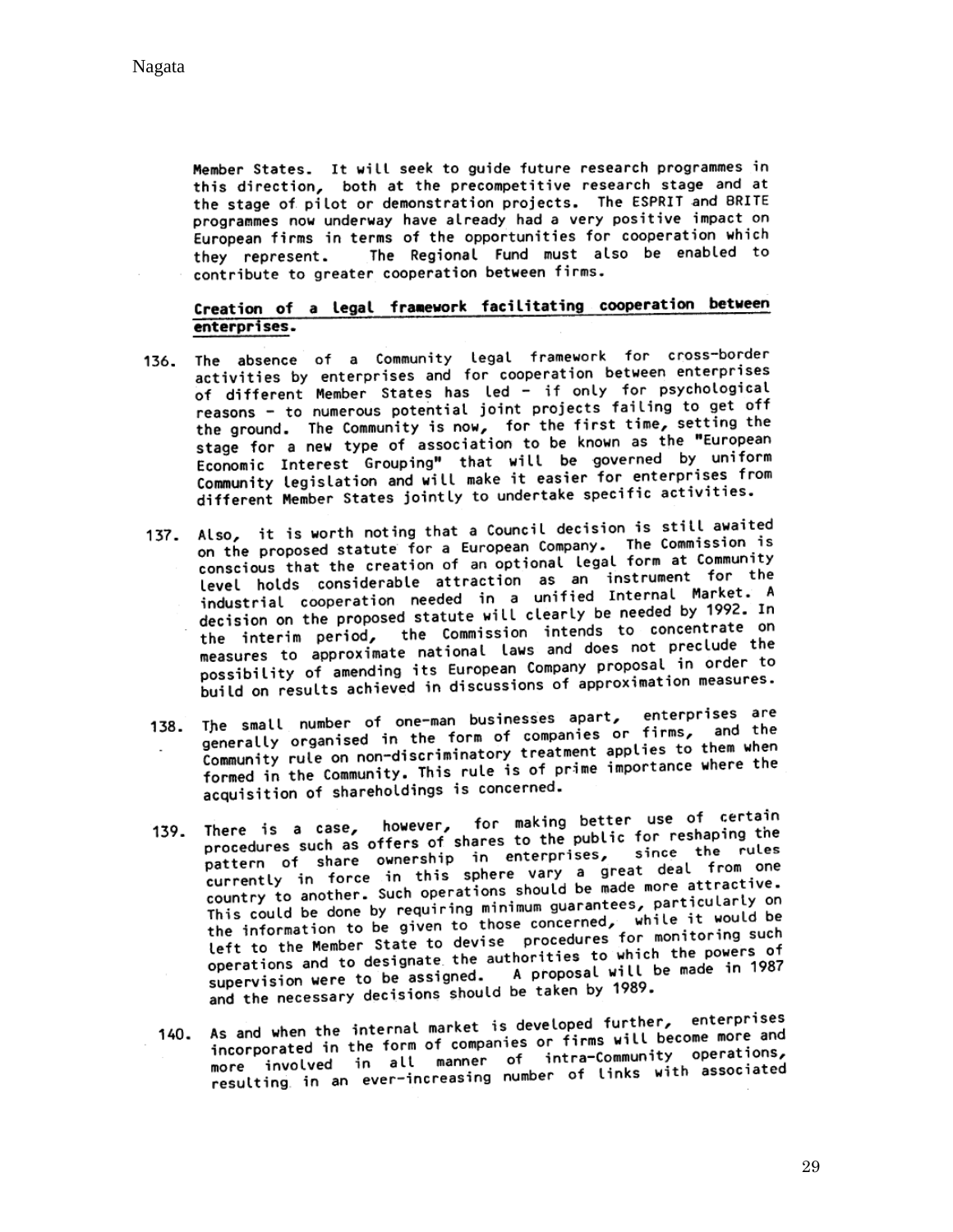enterprises, creditors and other parties outside the country in which the registered office is located. To keep pace with this trend, a series of measures have already been taken or are under discussion aimed at coordinating Member States laws, especially those governing limited companies, which, in economic terms, constitute the most important category.

- 141. Admittedly, this approximation of legislation is designed to secure equivalent protection for those concerned but these are, to a very large extent, enterprises too. In point of fact, by improving the legal relationship between enterprises, the coordination of company law has at the same time improved cooperation between them.
- 142. Nevertheless, a company constituted under a specific national law does not enjoy the same facilities as a natural person when it comes to moving from one Member State to another. The traditional ways of setting up in another Member State involve the<br>establishment of subsidiaries or branches, for which nondiscriminatory treatment is expressly laid down in the Treaty of Rome. As things stand now, however, the legal position of branches<br>set up by companies from other Member States is far from<br>set up by companies from other Member States is far from set up by comparies from other fields. Thus, to the extent that<br>certain matters affecting the corporate sector have already been harmonised, branches established in the Community and forming an integral part of an enterprise should also reap the benefits of such harmonisation under a legislative policy of deregulation. With this in mind, the obligation, say, to publish accounts relating<br>only to the activities of a branch established in the Community should be dispensed with in all cases, provided a copy of the should be dispensed with in all cases, provided registration body<br>parent company's accounts is filed with the registration body parent company's accounts is little with the registration accounts in permit a decision by the Council in 1988.
- 143. If it is to satisfy the needs of a genuine internal market, the Community cannot concentrate simply on the arrangements for community cannot concentrate simply on the make it easier for enterprises to set up in other Member States. Enterprises must<br>enterprises to set up in other Member States. Enterprises must also be able to engage in cross-border mergers within the community. This facility could constitute the last stage in a<br>process of cooperation beginning, for example, with the process of cooperation beginning. On the face of it, adoption of the Commission's proposal for a tenth Directive seems to pose fewer difficulties especially as it could, to a very large extent, settle the matter by reference to the rules already in force on internal mergers.
- 144. In practice, cooperation will result more often than not in the creation of a group of legally separate but associated enterprises. creation of a group of tegatly separate but associated them.<br>This development is already the subject of coordination in the This development is atready the subject of social massible to stop<br>field of consolidated accounts. However, is it possible to stop<br>there? The fact is that the transparency of the group is not the only issue at stake. A fair balance must also be struck between the interests of the group as a whole and its members, especially minority shareholders and creditors of subsidiaries. However,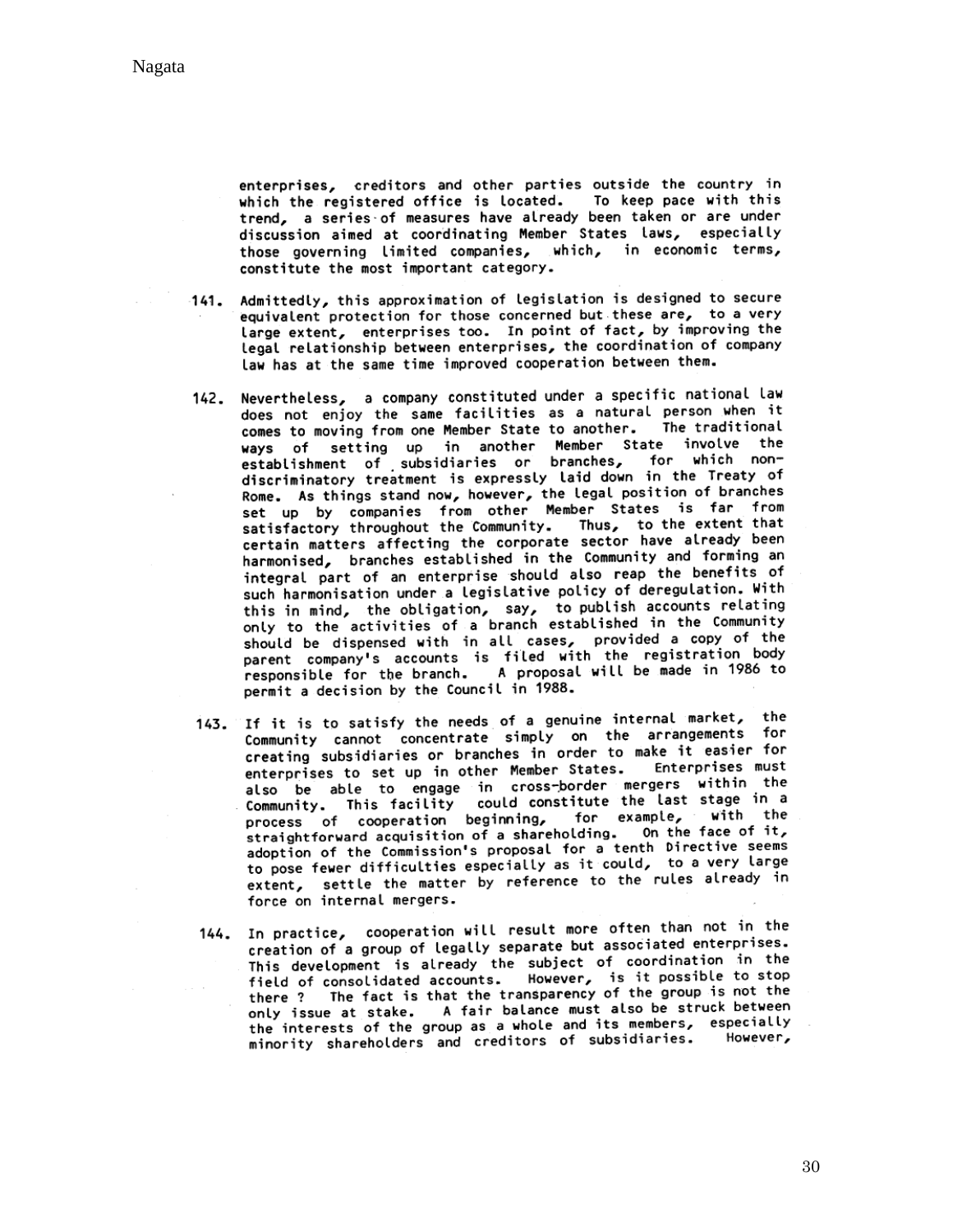there are serious gaps in most Member States' legislation on the<br>matter, which is still too closely modelled on the idea of company<br>autonomy, an idea largely overtaken, it would seem, by the degree<br>of concentration that no of concentration that now exists. Depending on the outcome of<br>current consultations, the Commission is considering making a<br>proposal to this end.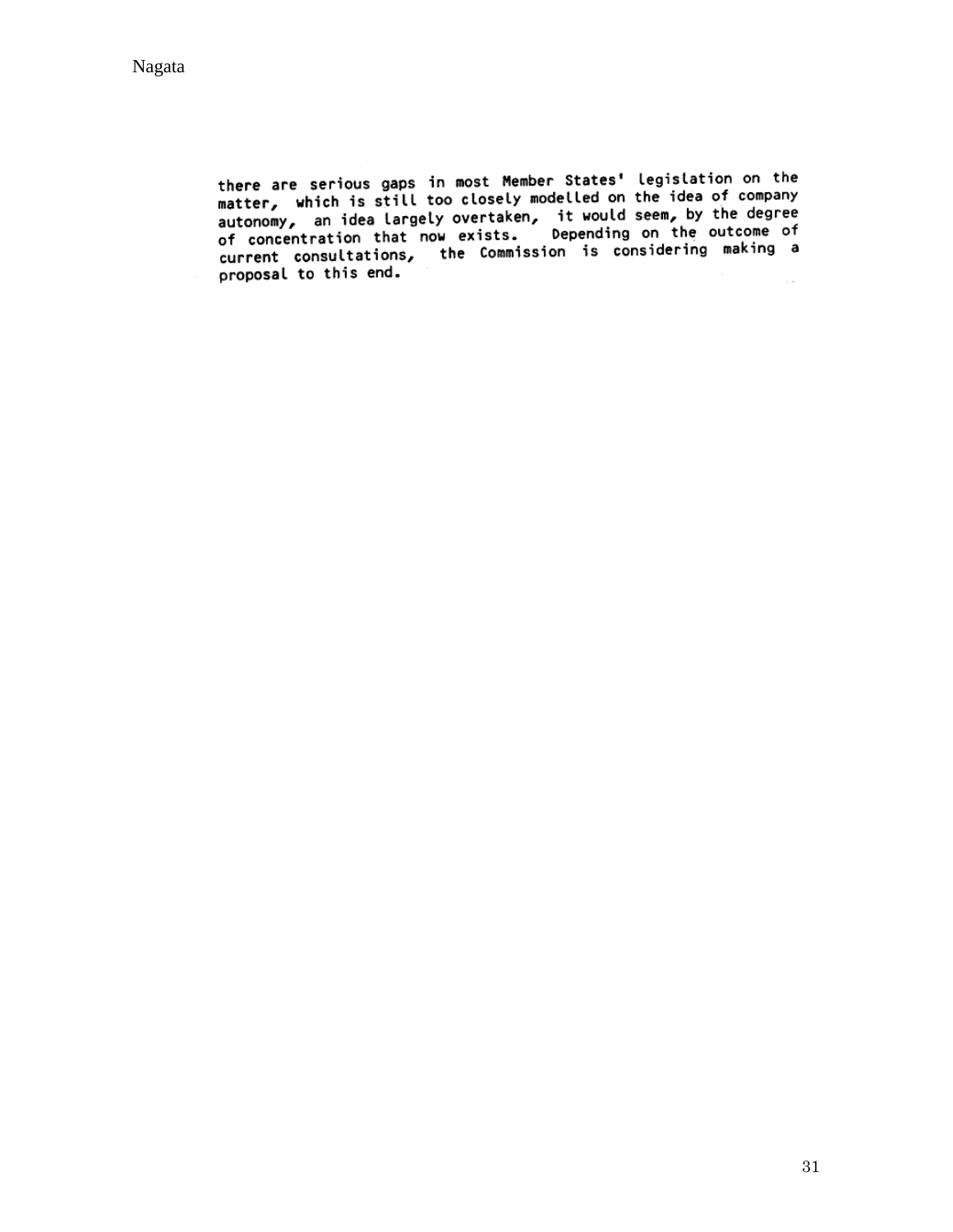# **Joint Declaration on the Promotion of Tripartite Cooperation among the People's Republic of China, Japan and the Republic of Korea Bali, Indonesia, October 7th , 2003**

WE, the heads of Government/State of the People's Republic of China, Japan and the Republic of Korea met during the ASEAN+3 Summit held in Bali, Indonesia on October 7th , 2003. We reviewed and acknowledged the positive progress in the development of our bilateral relationships and trilateral cooperation. For the further promotion and strengthening of our tripartite cooperation in the new century, we hereby issue a joint declaration as follows:

**I**

With geographical proximity, economic complementarity, growing economic cooperation and increasing people-to-people exchanges, the three countries have become important economic and trade partners to one another, and have continuously strengthened their coordination and cooperation in regional and international affairs.

The cooperation among the three countries demonstrates the gratifying momentum for the development of their relations. Their leaders have held regular informal meetings since 1999. Their departments of various areas have established mechanisms for meetings at the ministerial, senior official and working levels. The three countries have developed fruitful and effective cooperation in priority areas such as economy and trade, information, environmental protection, human resources development and culture.

The three countries have actively supported and participated in various forms of regional cooperation such as Asia-Pacific Economic Cooperation (APEC) and Asia-Europe Meeting (ASEM). As a major driving force for cooperation under the 10+3 framework, the three countries have taken an active part in implementing the projects recommended by the East Asia Study Group (EASG) Final Report, furthered Mekong sub-regional cooperation, and made positive contributions to the Initiative for ASEAN Integration (IAI).

In this context, we, the Leaders of the three countries recognized that a solid foundation has been laid for the promotion of the tripartite cooperation among China, Japan and Korea. We were convinced that advancing and deepening the tripartite cooperation will not only serve to further promote the stable development of bilateral relations between China-Japan, China-Korea and Japan-Korea but also contribute to the realization of peace, stability and prosperity throughout East Asia.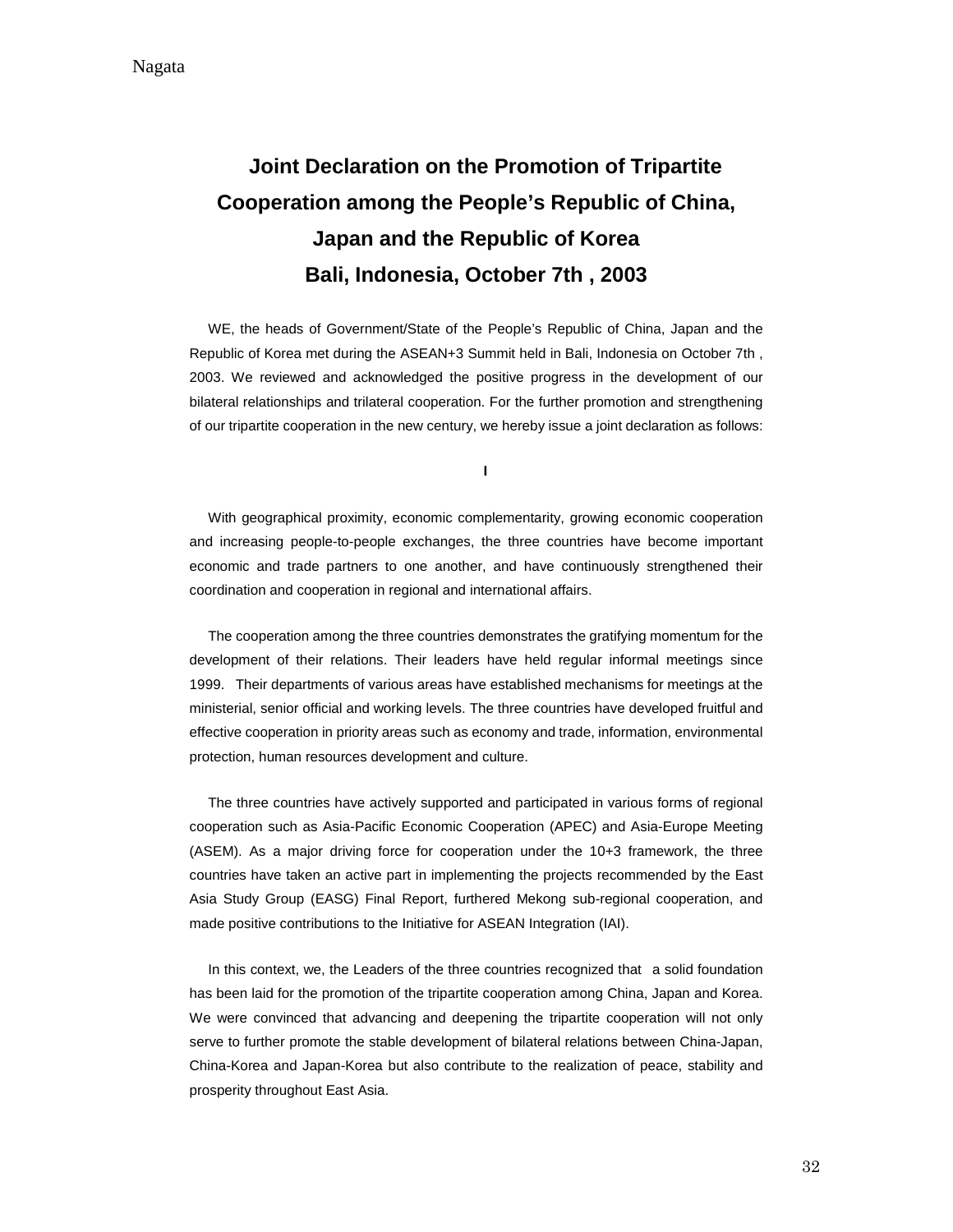**II**

The advent of globalization and informationalization era has brought with it huge opportunities for development as well as many new challenges to all countries in the world. As important countries in Asia and the whole world, China, Japan and Korea share responsibilities to maintain regional peace and stability and promote common development for all countries. The tripartite cooperation is aimed at boosting development, strengthening East Asian cooperation and safeguarding peace and prosperity at the regional and global levels.

To this end, we, the Leaders of the three countries shared the following fundamental views:

1. The tripartite cooperation will be pursued in accordance with the purposes and principles of the UN Charter and other universally recognized norms governing international relations.

2. On the basis of mutual trust and respect, equality and mutual benefit and with a view to securing a win-win result for all, the three countries will seek ways to strengthen their across-the-board and future-oriented cooperation in a variety of areas, including economic relations and trade, investment, finance, transport, tourism, politics, security, culture, information and communication technology (ICT), science and technology and environmental protection.

3. With the governments of the three countries being the main players in the tripartite cooperation, they will encourage business and academic communities and various non-governmental organizations to play their parts.

4. The tripartite cooperation is an essential part of East Asian cooperation. The three countries will, through regional cooperation in diversified forms such as ASEAN+3, continue to strengthen coordination and support the process of ASEAN integration. The three countries will promote economic cooperation and peace dialogue in Northeast Asia for the stability and prosperity in the region.

5. The tripartite cooperation will be carried out in a transparent, open, non-exclusive and non-discriminatory manner. The three countries will maintain their respective mechanisms for cooperation with other countries so as to benefit from one another's experience in the interests of their mutual development.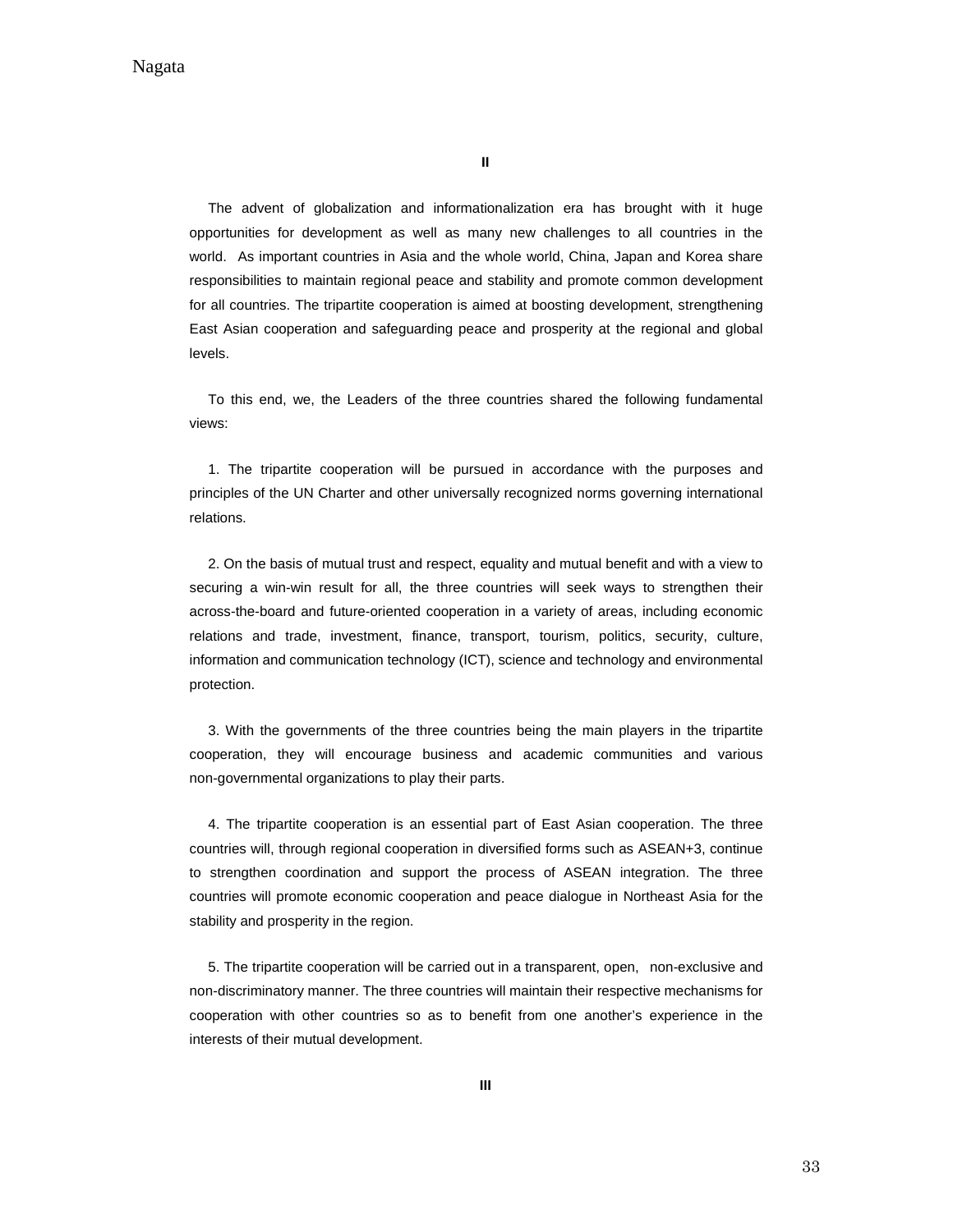To promote substantial progress in cooperation among our countries, we, the Leaders of China, Japan and Korea stressed the need to expand and deepen the tripartite cooperation in the following areas in a steadfast manner, starting with easier projects and gradually expanding the scope and depth of cooperation.

1. Cooperation in trade and investment. The three countries will develop economic cooperation and trade marked by mutual trust and complementarity in order to maximize the growth potentiality of all countries in the region and eventually to achieve common prosperity. The three countries will also endeavor, in consistence with related WTO rules, to strengthen coordination with a view to creating an attractive environment for trade and investment.

The three countries will make joint efforts to push forward the Doha Development Agenda (DDA) negotiations with a view to improving market access and strengthening the rules in a well-balanced manner, such as strengthening discipline on anti-dumping. The three countries will endeavor to prevent abusive and arbitrary application of WTO rules.

The three countries will strengthen dialogue and cooperation on trade facilitation among their customs and transport authorities and continue exchange and cooperation between their quality supervision, inspection and quarantine authorities through the existing channels. They also emphasize the importance of food safety and animal and plant health in trade, in conformity with relevant WTO agreements.

The three countries will strengthen cooperation and protection of intellectual property rights including through the promotion of public awareness, personnel exchanges, experience sharing and law enforcement.

Appreciating the progress of the joint study on the economic impact of a free trade agreement (FTA) conducted by their respective research institutes, the three countries will explore, in a timely manner, the direction of a closer future economic partnership among the three countries.

To facilitate trade and investment as well as to promote exchange of people in Northeast Asia, the three countries will promote existing dialogue and cooperation with a view to developing international civil air transport among the aeronautical authorities of the three countries.

The three countries recognize the importance of inward foreign direct investment (IFDI) for the enhancement of each domestic economy and welcome the various efforts that have been made for the promotion of IFDI. They confirm their intention to take further steps to promote

34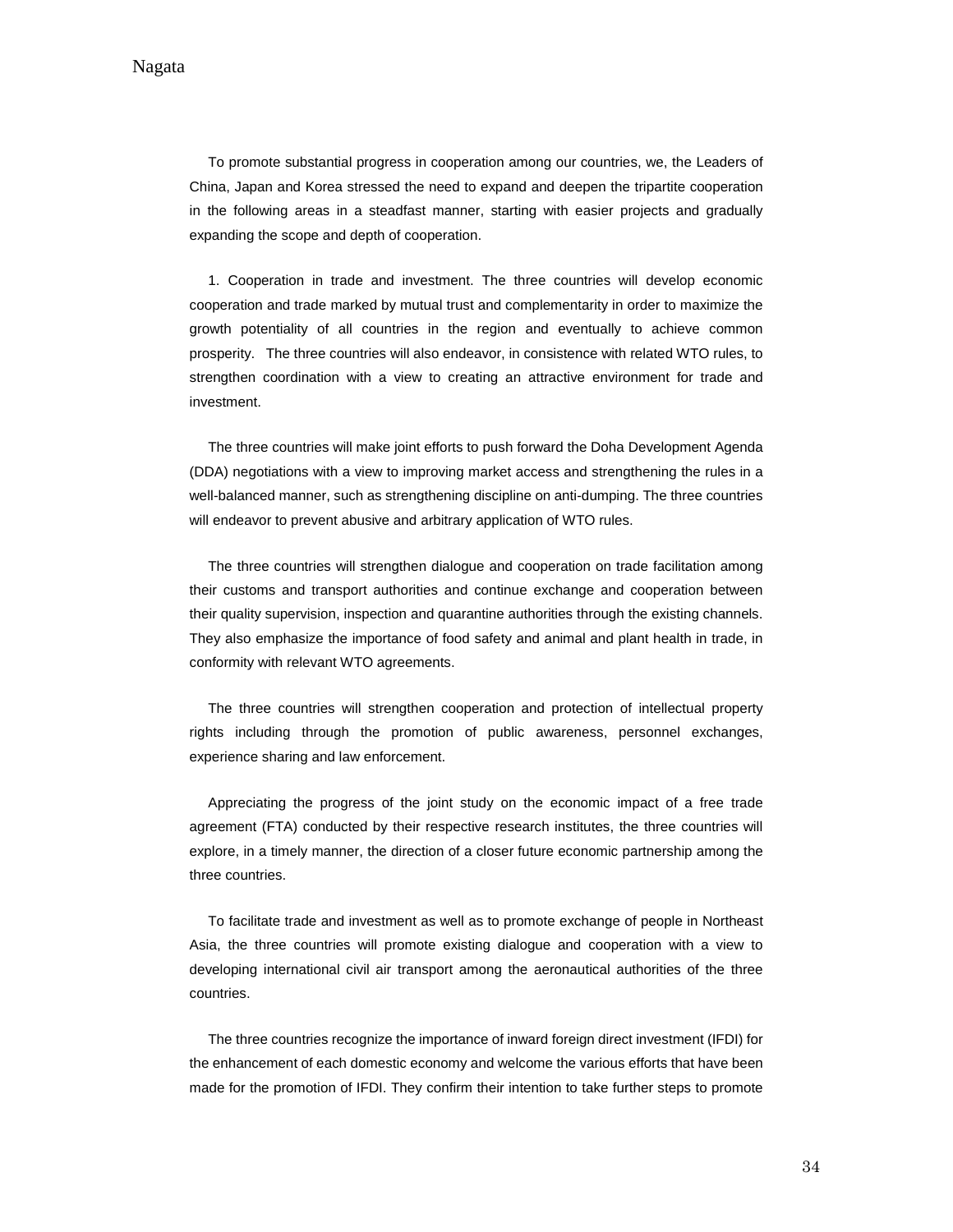IFDI including addressing specific issues raised by their investors in a fair and transparent manner. In this light, they will launch an informal joint study on the possible modality of trilateral investment arrangements.

The three countries will make full use of the existing bilateral and trilateral consultations while strengthening exchange of information and prior consultations so as to minimize the possibility of any trade dispute.

2. Cooperation among information and communication technology (ICT) industries. The three countries will enhance, as a priority, exchange and cooperation in broadband communications, mobile communications and e-business. They will continue to advance high-tech communication R&D and promote exchanges in such areas as new generation communications network and the third generation mobile communications. They will also expand the application of ICT in all sectors of society while ensuring its security. Meanwhile the three countries will seek to play a positive role in building a broadband network throughout Asia, accelerate the development of internet industry and facilitate the flow of information within Asia.

3. Cooperation in environmental protection. The three countries will, under various frameworks such as the Tripartite Environment Ministers Meeting (TEMM), intensify cooperation in addressing common environment concerns, such as dust and sandstorms and their monitoring and early warning, acid deposition monitoring, air, water and marine pollution, and climate change. They will also expand exchange and cooperation in green industries and technology and facilitate dialogue and cooperation on water resources management, forest conservation, reforestation and conservation of biodiversity. In order to promote sustainable development, the three countries will strengthen consultations and cooperation on major regional and global environmental issues.

4. Cooperation in disaster prevention and management. The three countries will promote cooperation and dialogue in this field with a view to preventing or mitigating the damage from disasters such as storms, typhoons, floods and earthquakes.

5. Cooperation in energy. The three countries will expand their mutually beneficial cooperation in the field of energy and work together to strengthen regional and global energy security.

6. Financial cooperation. To promote financial stability in the region, the three countries will continue to strengthen dialogue on economic policies and implement the Chiang Mai Initiative. They will deepen regional financial cooperation in the future, including the exploration of the possibility of establishing a regional financing and stability mechanism and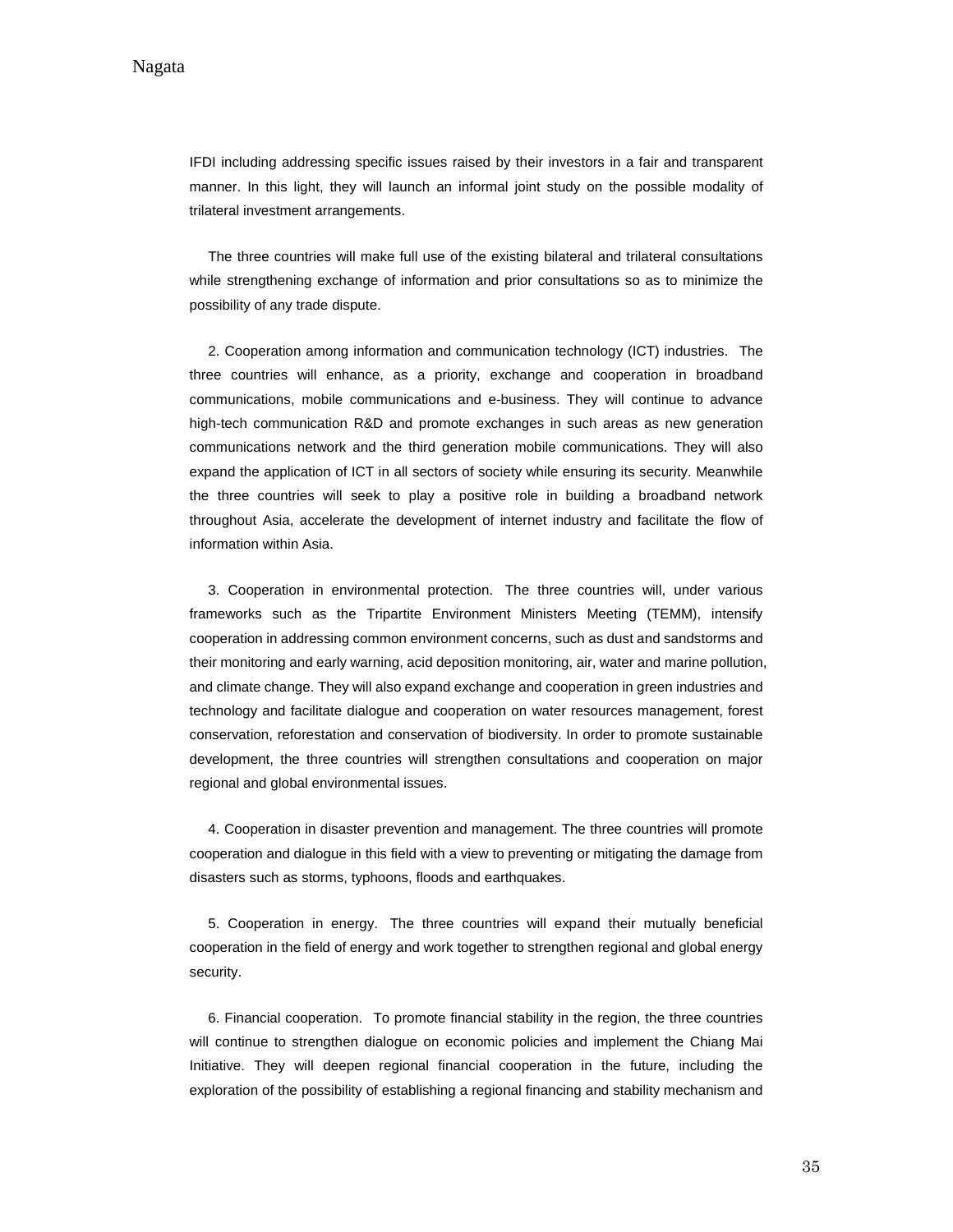developing the regional bond market. The three countries will strengthen their cooperation and coordination in international financial institutions with a view to attaining well-balanced economic development in the region and the Millennium Development Goals.

7.Cooperation in science and technology. The three countries will promote and facilitate scientific and technological cooperation at various levels, including in such areas as succeeding in ITER Project, to strengthen capacities to deal with issues of common concern and advance new technologies with a view to opening up new industry sectors.

8. Cooperation in tourism. The three countries will further boost the tourism industry, encouraging expansion of tourism among the three countries through appropriate measures, and strengthen exchange and cooperation among tourism authorities and industries in such areas as development of tourism infrastructure and circular tours going around the three countries for residents outside of the three countries, for example, residents of Europe or North America.

9. Cooperation in fishery resource conservation. The three countries will cooperate, bilaterally or trilaterally, to promote the sustainable use and conservation of fishery resources through effective fishery management.

#### **IV**

10. For the purpose of enhancing mutual understanding and trust and expanding diverse channels for exchanges for better trilateral cooperation in the future, the three countries will strengthen cooperation in a variety of areas, such as people-to-people contacts, culture, education and human resources development, news media, public health and sports.

The three countries will continue to encourage and facilitate personnel exchanges to increase contacts among youth and young leaders. They will also vigorously develop cultural exchange and cooperation to enhance cooperation in such areas as the preservation and development of tangible and intangible cultural heritage, cultural diversity and dialogue among civilizations.

The three countries will continue to support the tripartite cooperation in the field of education. They will enhance cooperation to expand student exchanges among their institutions of higher education, promote mutual institutions' recognition of academic records, degrees and credits, and encourage language teaching and cultural exchange among the three countries.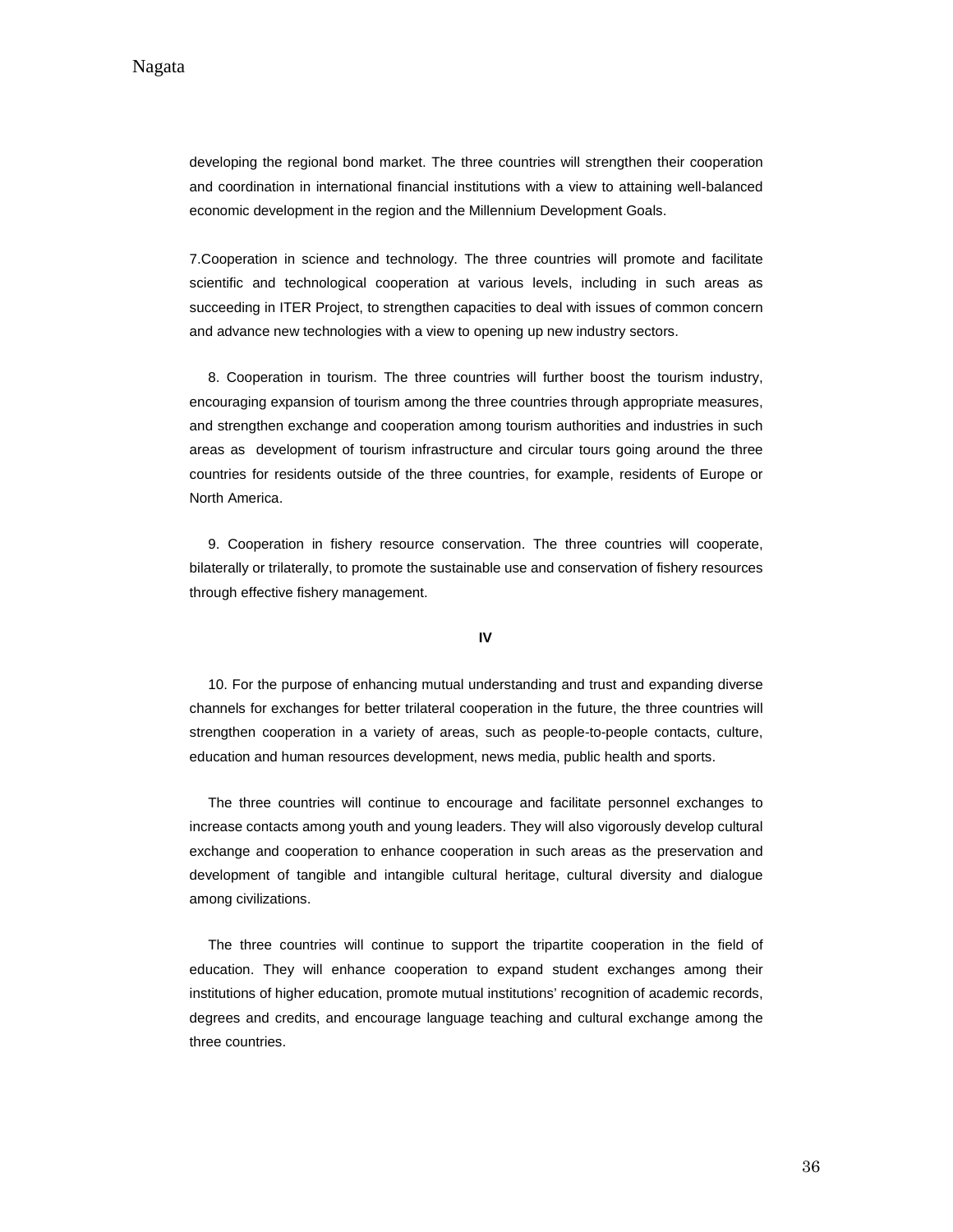The three countries will encourage communication and cooperation among their media organizations through joint seminars or in other forms with close communication among the three governments.

The three countries will expand exchange and cooperation among local governments by arranging sister cities among the three countries or by other means.

For the enhancement of mutual understanding and friendship among their peoples, the three countries will encourage diversified forms of exchange and cooperation among the sports communities of the three countries such as organizing football and table tennis matches.

**V**

11. The three countries will strengthen cooperation in international affairs and continue to support the core role of the United Nations in maintaining world peace and stability. They will promote dialogue and consultations on UN related issues, including the strengthening and reforms of the UN.

12. The three countries will make concerted efforts to press ahead with Asian regional cooperation in various forms. They will step up the process of implementing the measures put forward in the Final Report of the East Asia Study Group, promote the 10+3 cooperation in the direction of East Asia cooperation, and support ASEAN's key role in this process. They will further enhance cooperation within such mechanisms as ASEAN Regional Forum (ARF), Asia-Pacific Economic Cooperation (APEC) and Asia-Europe Meeting (ASEM).

13. The three countries will strengthen security dialogue and facilitate exchange and cooperation among the defense or military personnel of the three countries.

The three countries will strengthen exchange of views and cooperation in disarmament, as well as prevent and curb proliferation of weapons of mass destruction and their means of delivery, based on international regimes, through political, diplomatic and administrative measures including effective export controls, while recognizing the importance of complying with the related international norms.

The three countries reaffirm their commitment to a peaceful solution of the nuclear issue facing the Korean Peninsula through dialogue and to the denuclearization of the Korean Peninsula, while addressing all the concerns of the parties and working together to maintain peace and stability on the Peninsula.

37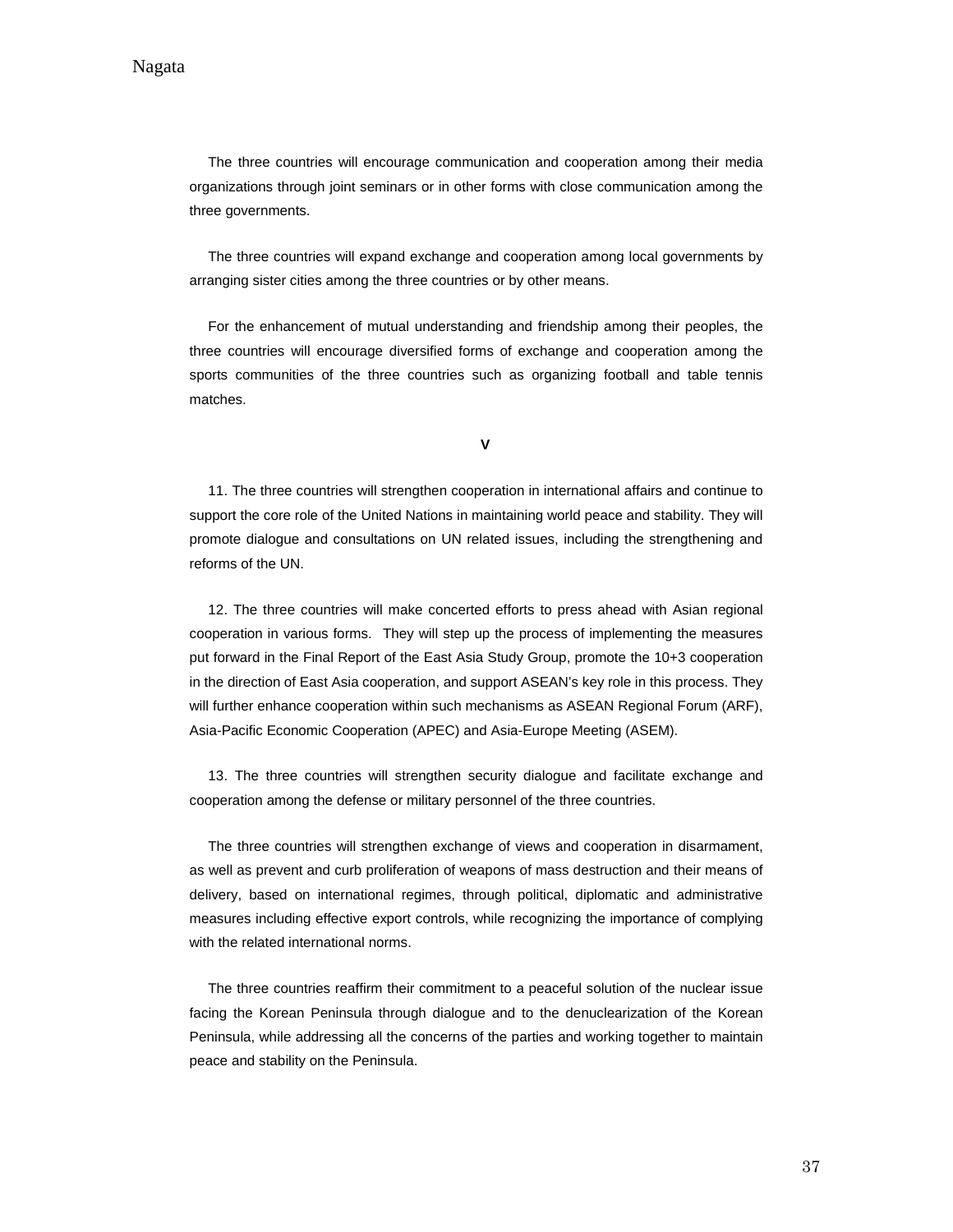14. The three countries will reinforce their cooperation in preventing infectious diseases including Severe Acute Respiratory Syndrome (SARS) and combating crimes and terrorism, sea piracy, people smuggling, trafficking in illegal drugs and related crimes, money laundering, international economic crimes, cyber-crimes and other transnational crimes through effective cooperation among their respective authorities.

**VI**

WE, the Leaders of China, Japan and Korea shared the view that it was essential to have a wide range of channels for an effective tripartite cooperation. Accordingly, we decided to hold our summit meetings continuously. We will support the effective operation of on-going meetings at the ministerial level in foreign affairs, economy and trade, finance, environmental protection, information and telecommunications, and patents, and endeavor to hold similar meetings in other areas. We also decided to set up a three-party committee to study, plan, coordinate and monitor the cooperation activities currently under way or envisaged by this Joint Declaration. The committee will submit progress reports to the annual summit meeting. [End]

WEN Jiabao Premier of the State Council People's Republic of China

\_\_\_\_\_\_\_\_\_\_\_\_\_\_\_\_\_\_\_\_\_\_

\_\_\_\_\_\_\_\_\_\_\_\_\_\_\_\_\_\_\_\_\_\_

 $\frac{1}{2}$  ,  $\frac{1}{2}$  ,  $\frac{1}{2}$  ,  $\frac{1}{2}$  ,  $\frac{1}{2}$  ,  $\frac{1}{2}$  ,  $\frac{1}{2}$  ,  $\frac{1}{2}$  ,  $\frac{1}{2}$  ,  $\frac{1}{2}$  ,  $\frac{1}{2}$  ,  $\frac{1}{2}$  ,  $\frac{1}{2}$  ,  $\frac{1}{2}$  ,  $\frac{1}{2}$  ,  $\frac{1}{2}$  ,  $\frac{1}{2}$  ,  $\frac{1}{2}$  ,  $\frac{1$ 

KOIZUMI Junichiro Prime Minister Japan

ROH Moo-hyun President Republic of Korea

Signed at Bali, Indonesia this 7th day of October 2003 in tripartite in the English language.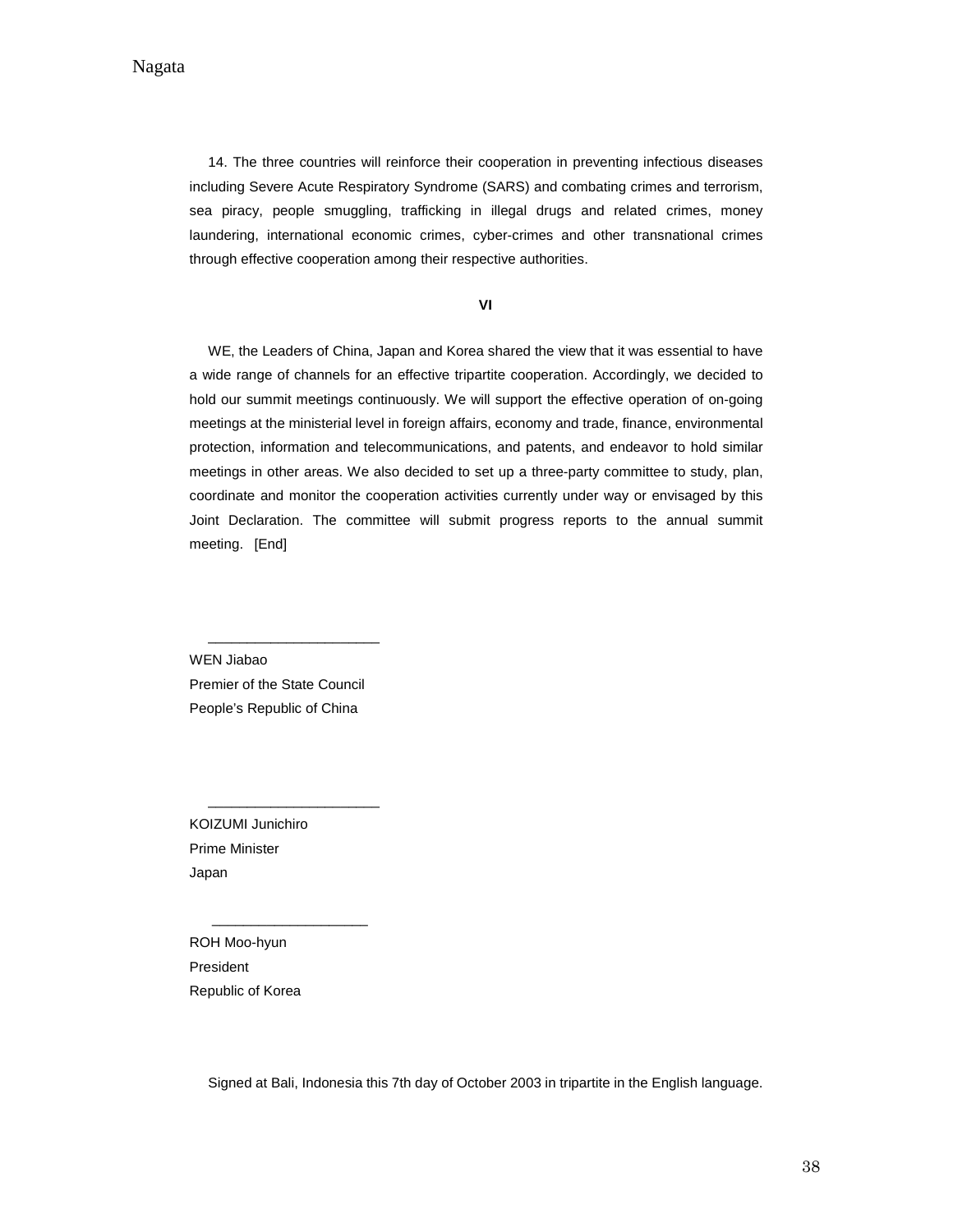Nagata

ANNEX-4

# "Requesting Fundamental Reform of Trading system." A concrete reform direction promoting Global Supply Chain

November 21, 2006 The Japanese Business Federation

#### Introduction

 $\overline{a}$ 

In order to strengthen international competitiveness of Japanese industries, The Japanese Business Federation has long been appealing for efficient and simple procedures for export/import and port and harbor services. Especially together with eight other relative organizations, it jointly issued a proposal in June 2004 titled "Proposal for Efficient and Simple Procedures for Export/Import and Port and Harbor Services".

This joint proposal achieved some nominal improvement known such as belated ratification of Convention on Facilitation of International Maritime Traffic (Convention on FAL)<sup>13</sup> and introduction of "Application Procedures for designated Exporters with good Compliance Record". However they did not result in the real effects because actions taken did not go beyond boundaries of respective Ministries and Agencies jurisdiction.

Firstly for the purpose of strengthening international competitiveness for Japanese industry, the trade and commerce policy in particular trade and distribution policies must keep consistency with the strategic direction and relevant systems restructured to meet the purpose. Keeping this in mind, Ministry of Finance, Ministry of Land, Infrastructure and Transport, and Ministry of Economy, Trade and Industry etc. must jointly establish a structure urgently realizing smooth trade practices such as the development of global supply chain among enterprises and follow up the current international actions searching the balance between smooth trade practices and stronger security measures. All systems and procedures currently enforced must be reviewed thoroughly from the scratch so that they can provide full support to user enterprises. Such restructuring actions should suit to circumstances, also be practical and convenient -for example support competitive companies and those keeping good compliance records to use entrepreneurial strength-. Such actions are indispensable steps forward to realize "Asian Gateway" concept pronounced by Abe Cabinet which must be free from any barriers caused by divided authorities by different ministries and agencies.

Based upon the above context, The Japanese Business Federation renews its request specifically focusing upon the organization and system for the trade, the new direction to

<sup>13</sup> FAL(Convention on Facilitation of International Maritime Traffic) is one of 50 some treaties under UNIMO (UN. International Maritime Organization). In order to alleviate growing complication in Maritime transportation caused by different information in different format demanded by different countries and by different authorities adopted in **1965**. Japan **ratified in September 2005**, after 60days became effective as from November 1, 2005.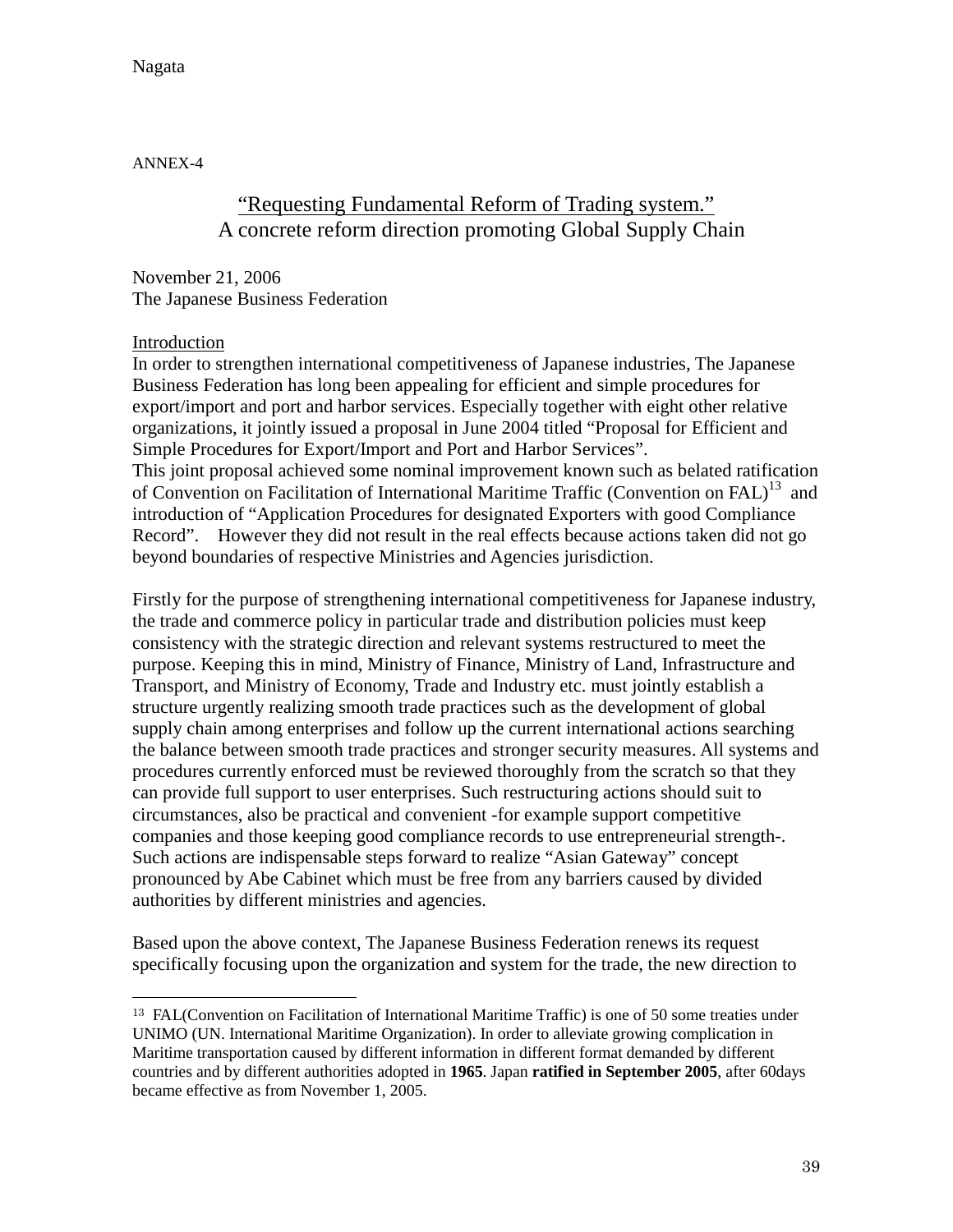revamp the system fundamentally, not by modification of the existing system.

#### **1.Change of Business Environment surrounding Japanese Enterprises**

#### (1) Lost advantage in Japan's system and infrastructure

Enterprises are trying to establish a process chain consisting of product development, design, resources procurement, production and sales in global scale so that they can achieve the short lead time and minimum inventory costs while meeting the needs of market most directly. The process chain has become more complicated in recent years. The frequencies of trade transactions between the start and the end when consumers of domestic and overseas receive the final product are ever increasing. It is most obviously observed in automobile, electrical and electronic products distribution. Such enterprises as those who have to compete fiercely in the global market are raising their voices requesting Japanese trading systems be globally compatible and simple in structure.

Responding to such circumstances, The Japanese Business Federation proposed in policy paper of June 2004 (i) Simplification of various procedures for Export/Import and Port and Harbor services (ii) Conversion of all application documents into electronic basis, and (iii) Single information source based upon common information sharing. These measures designed taking full advantage of IT, aiming at simultaneous effects for improved efficiencies of cargo distribution and security. Despite the proposals, there are much remain unchanged in all area of trade system including application system, regulation, infrastructure and organization. Japanese trade regulation and infrastructure have not been improved fast enough, nor fulfilled the needs of user enterprises. As the result the position of Japan in these regards lost superiority in comparison to other Asian countries such as Korea and Singapore. This is obvious in an example of Port and Harbor which serve logistical function in national trade strategies. Shanghai Port and Pusan Port, for example, gained in cargo handling volume greatly in recent years while Japanese ports and harbors have allowed their lead.

Today's Japanese trade regulations and procedures based upon Customs Law of 1954 is the main cause of difficulties for Japanese enterprises which is trying to develop the global supply chain. It is commonly recognized that the government is supposed to provide the better business environment for the needs of enterprises in global competition, however current Japanese regulations, operational systems and IT infrastructure are no longer capable of responding to the request from them.

#### (2) Problems regarding current Regulation, System and others.

#### (i) Export/Import Customs Regulations

Japanese Customs clearance procedures for containerized door-to-door shipment oblige users to pay extra costs by stopping the cargo flow. To resolve this problem, first Customs Law must be revised fundamentally after study of advanced regulations and procedures of foreign countries. In response to June 2004 proposal of The Japanese Business Federation, government made a partial revision of Customs Law to allow a simplified export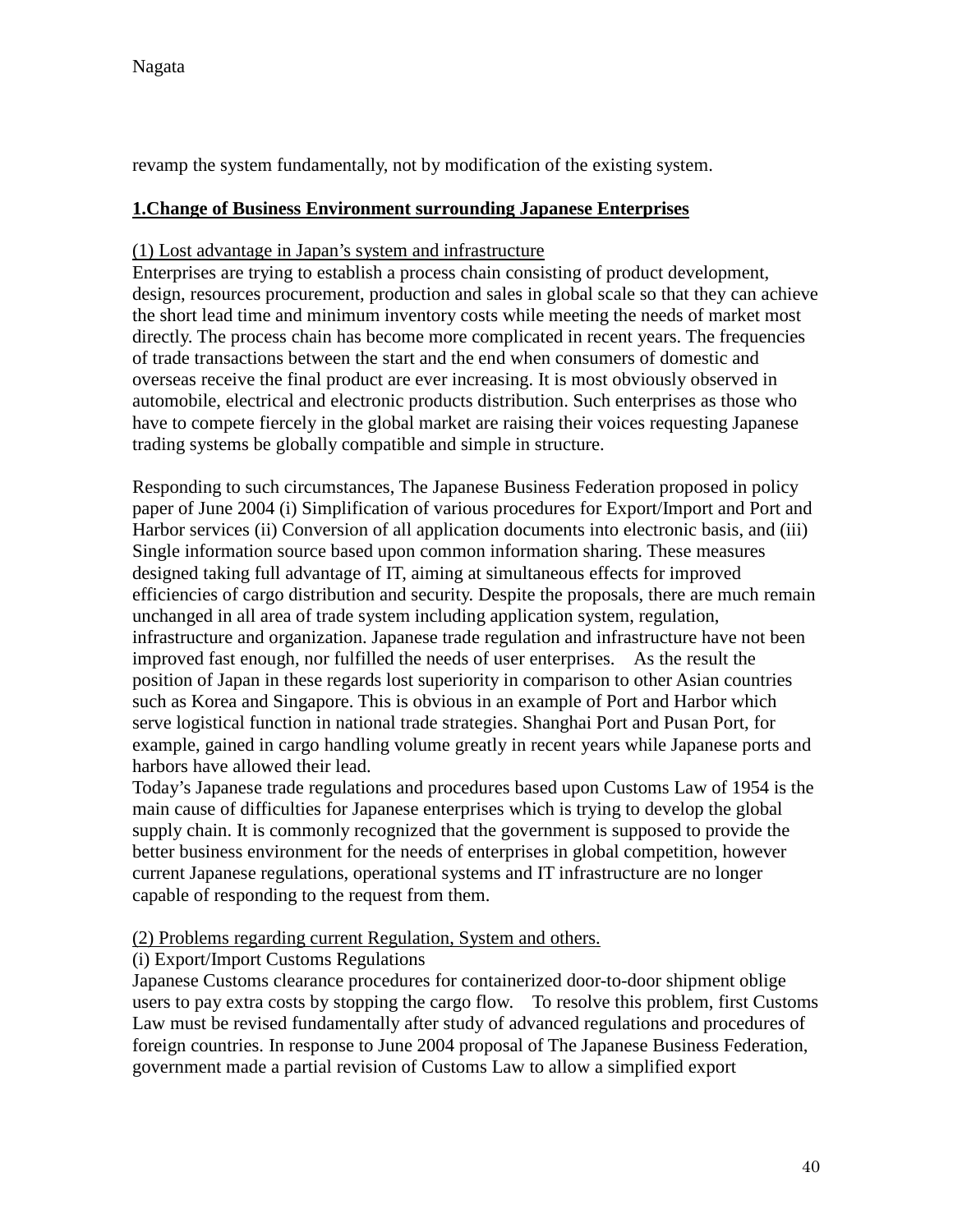$\overline{a}$ 

application for Designated Exporter's Application Procedure<sup>14</sup> where exporters with good compliance record can apply exceptionally for export customs clearance outside the bonded area. But this exceptional procedure does not apply to consolidated cargo. This means that high speed/high cost shipment tended to be consolidated for air freight can not enjoy this new procedure. Moreover there are many restrictive conditions attached to it, for example moving shipment on transportation can not clear the customs, timing and place of application pre-determined and not flexible, no choice for applying customs office, too rigid compliance program. Because of these inflexible restrictions, this new procedure is not convenient as the result not many users are applying. Also for import there is Simple Application Procedure<sup>15</sup> which also has restrictive conditions, for example import must be continuous in a year and require collateral. Due to these conditions, there are not many who use this.

#### (ii) Standard of Compliance

In Japan, there are compliance programs hosted by different ministries and agencies under Foreign Exchange Control Law for example, compliance program for Trade Supervision related to National Security and compliance program for Designated Exporter's Application Procedure. The standards of compliance are determined by authorities and controlled vertically. Enterprises who want to establish their unified compliance guide are in extreme difficulty to complete the standard compliance system.

(iii) Next Generation Single Window

Single Window System introduced in 2003 has been in the initial stage where then existed administration systems were simply connected. No simplification and review to comply with international standard were made to improve the system. The idea of this system should be single window one-stop service in which the export/import data input takes place only once at one place with that all related procedures complete by one action. But there is no improvement in usefulness of the system. With regards to the system development for the next generation single window system, procedures involve multiple government offices are not yet simplified to desired level therefore enterprises are skeptical of the true effect of the single window system.

(3) The needs of the Security Measures meeting global trends.

Assurance of security is the global issue since  $9/11$  terrorism in the US. The US rule<sup>16</sup> requiring manifest submission bound for the US ports prior to 24 hours of cargo loading

<sup>14</sup> Designated Exporter's Application Procedure: aiming at simultaneous effects for strengthened security and improved efficiencies for international cargo distribution, designated exporter with good compliance record can apply for export authorization without placing the cargo into bonded area, directly from exporter's storage. Effective from March 2006.

<sup>15</sup> Simple Application Procedure: separating import application and duty application procedures, cargo delivery can be made before the tariff duty procedure completed. This procedure is available to designated importers for continuous shipment provided that they strictly comply with the laws and regulation. Importers must be designated by the head of Customs office beforehand.

<sup>16</sup> US rule of manifest submission prior to 24 hours of cargo loading: US customs require cargo information prior to 24 hours of loading of US bound shipment at foreign port. This became effective February 2003.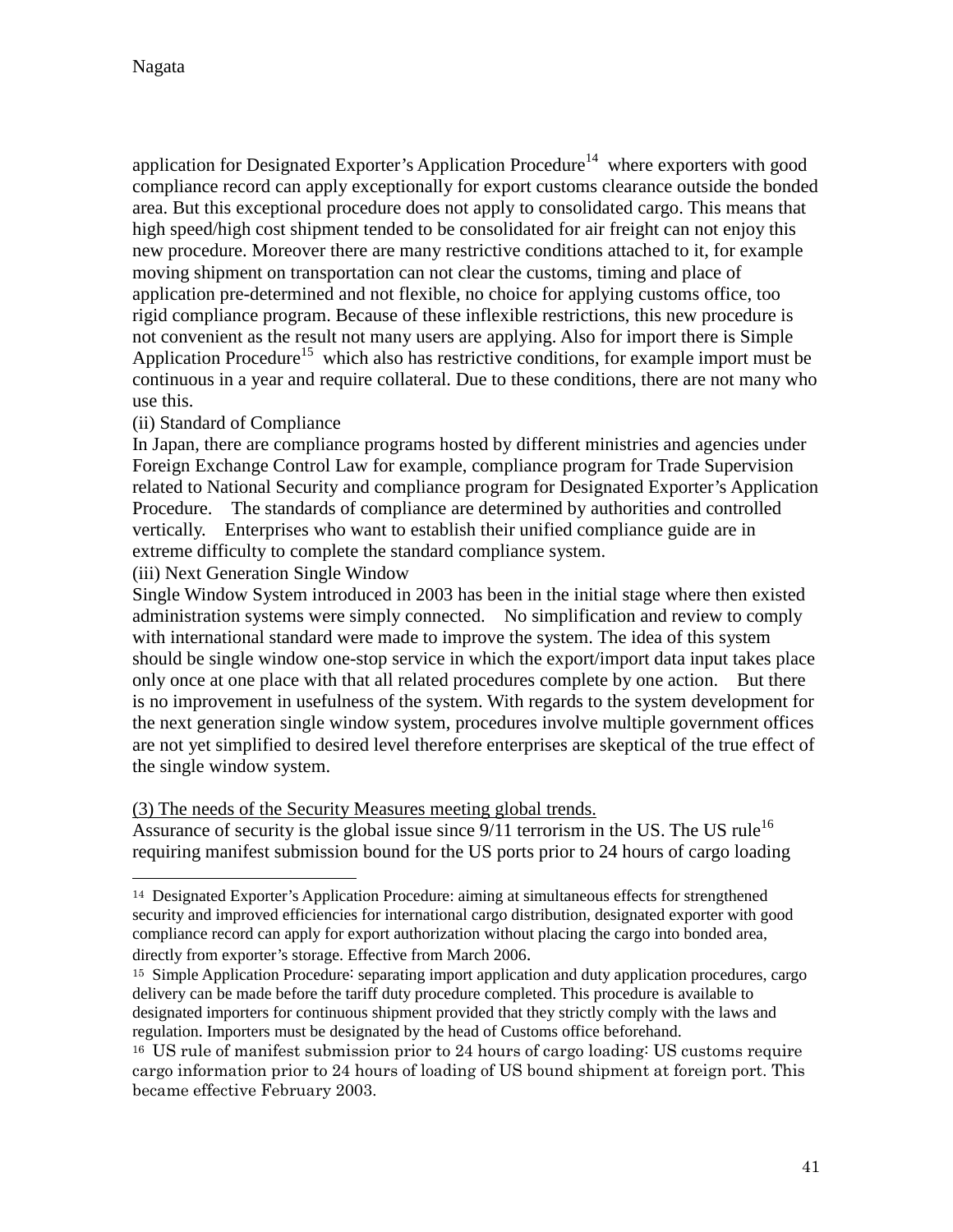Nagata

gave a great impact to the industry. For example the effort to shorten the lead time was nullified by this single order. On the other hand at  $WCO^{17}$ , "Framework of Standard for the Security and Streamlining of International Trade" was adopted by which implementation guidelines have been developing under international frameworks such as  $AEO^{18}$  and  $ACl^{19}$ . Following the US examples, EU also is about to announce their Supply Chain Security Regulation to implement the WCO framework agreement. All enterprises of Japan involved with international business must comply with policies of each country introduces. Responding to these actions of international community, Japan also should urgently start establishing concrete AEO, ACI policies based on WCO agreement. They must be harmonious with regulations and practices of other countries and desirable of developing mutual certification program, and introducing clear incentives for private enterprises. In order to realize both strengthened security and efficient international distribution in a balanced manner, it is imperative that policy making must be based on the business reality of private industries, avoided the vertical controls system by different ministries and agencies, and established a government and private sector integrated enforcement structure following comprehensive trade strategy of Japan. Of course such Japanese regulations and practices must be compatible with those of other nations.

#### **2. Concrete Proposals.**

In order to cope with changes of business environment surrounding Japanese enterprises, competent ministries and agencies must restructure following regulations, procedures and systems to fit themselves to today's environment. As prerequisites, they must first understand the flow of supply chain that industry and individual enterprises are following, then eliminate boundaries between ministries and agencies, strengthen mutual linkages, share data in common.

(1) Regulation and System Design that satisfy both Efficiency and Security in Trade. Compliance System should be established based on AEO, ACI policies of WCO agreement which satisfy both efficiency and security. Using international cooperation and government private partnership, reformed structures for trade regulations and systems must urgently be introduced, so that realize simplification of procedures using compliance program, and full computerization taking full advantage of IT.

(i) Full computerization based on WCO ACI policy Fully computerized trade procedures based upon WCO ACI guideline should be introduced.

<sup>&</sup>lt;sup>17</sup> World Customs Organization: an international organization established in 1952 for the purposes of fostering harmonization and unification of customs regulations of individual countries thus contributes to the development of international trade. Currently 16o countries and regions participate.<br><sup>18</sup> Authorized Economic Operators: <sup>15</sup>

<sup>18</sup> Authorized Economic Operators: designated companies having excellent security administration record for cargo safety. Currently at EU the revision of customs regulation is under study in order to require a prior application regarding security procedures. In this scheme, such incentives as shorter time frame for advance filing for cargo arrival and departure and elimination of some documentation etc. are considered for "authorized operators".

<sup>&</sup>lt;sup>19</sup> Advance Cargo Information: prior information to be submitted to customs regarding shipment.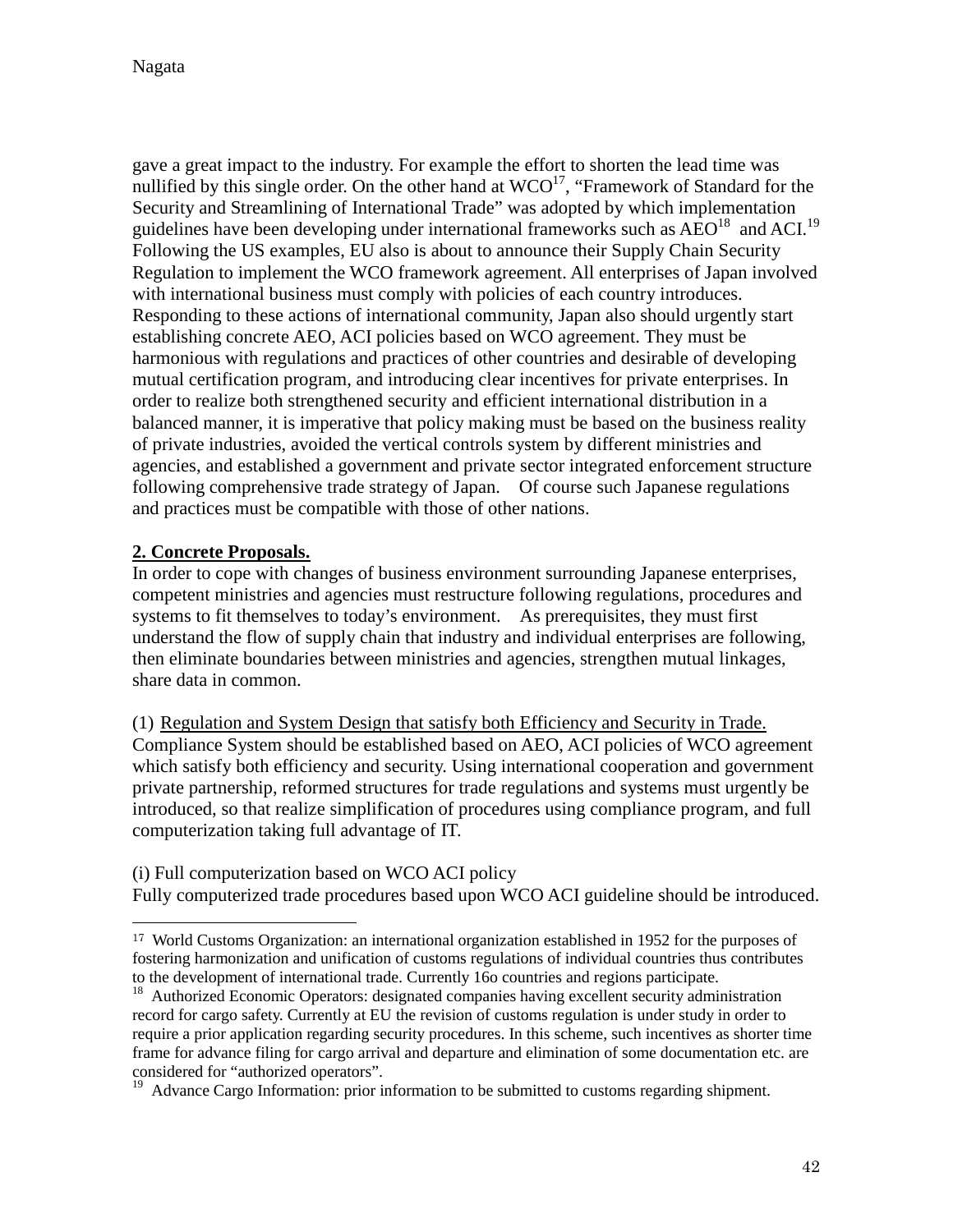Next Generation Single Window System to be launched in 2008 must perform the real one stop service that should only be realized after complete administrative reform of various procedures (including customs clearance, port and harbor services procedures, immunization and quarantine procedures, embarkation application procedures for crew members etc.) across different ministries and agencies.

Only after realizing the above, Japanese Single Window System shall be open to ASEAN single window system through G to G linkages, then it shall become a part of global and truly open structure of trade IT system. As an illustration, if customs offices of different countries mutually examine an e-based cargo data before loading, this action alone can shorten lead time for distribution of good as well as time for security inspection against terrorism. Through such service as above, IT infrastructure of Japan can become an integral part of worldwide IT infrastructure which contributes to security and international distribution system.

#### (ii) Establish Compliance Program based on WCO AEO policy

Current vertical administrative control imposed by different ministries and agencies are harmful to enterprises. Trade compliance standards issued by individual authorities are overlapping among them and complicate compliance programs of enterprises. Therefore they must first of all be cleaned. Then new unified single compliance system applicable throughout Japan must be established together with an introduction of a system to assist enterprises for building individual compliance programs. Japan is required to have a compliance program based on WCO AEO policy then provide an incentive program to enterprises applying simplified procedures by rewarding them according to the degree of compliance. Further companies recognized as excellent by Japanese compliance program should be rewarded by the simplified customs clearance also in overseas ports. To facilitate this, mutual recognition of such incentive program must be agreed with advanced countries. A pilot program for such mutual recognition should be implemented first between the US, then should be expanded to EU.

#### (iii) Fundamental reform of Export/Import Customs Procedures

For export customs inspection, revision of Bond Storage Principle is essential. For import inspection the Two Steps Application Procedures should become the principle policy. In order to realize these Export/Import Customs Regulations must be fundamentally revised. First under the current Bond Storage Principle all cargo once licensed for export considered as bonded cargo, therefore must be kept in bonded area, but if such cargo kept securely, the physical placement in bonded warehouse should not necessarily be mandatory. Some argue that bonded storage is better for the security purpose however in advanced countries such as in Europe, the USA, further Korea and Singapore, processes are securely conducted without placing licensed cargo in bonded storages. The effect of shortening the lead time for export process is substantial, if Bond Storage Principle be revised accordingly, together with an introduction of post-export reporting procedures to be allowed for companies with excellent compliance records. In this context, fundamental reform is strongly requested. Second, as regards to Two Steps Application Procedures, under which cargo can be delivered prior to Application for Import Tax, has become a principle procedure applied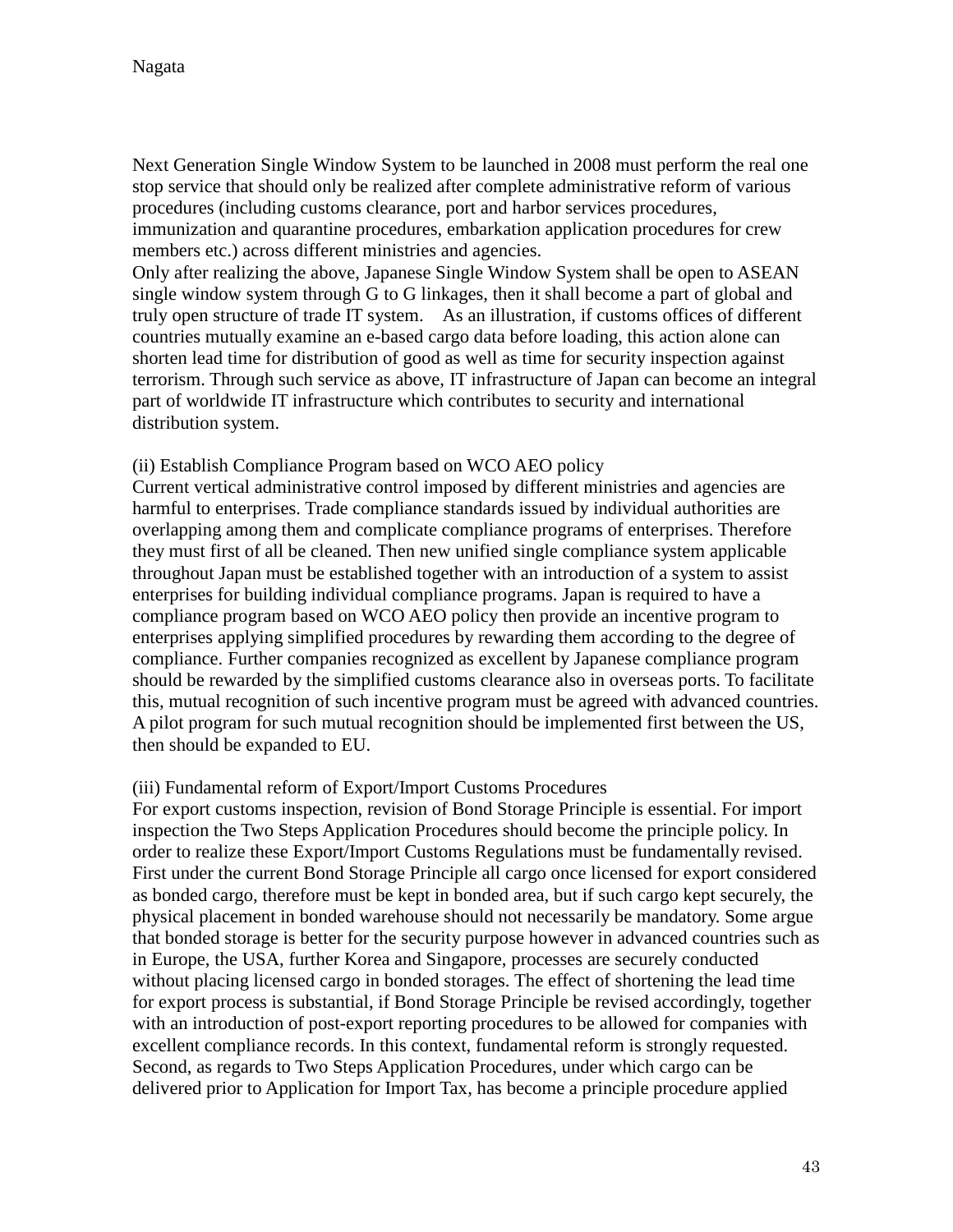customary in the USA. Such Two Steps Application Procedures should also be a principle for Japan.

A partial revision of existing exceptional measures, Designated Exporter's Application Procedure and Simple Application Procedure, could not fulfill today's demand. Therefore, referring to the circumstances and practices in other countries, principles of Export/Import Customs Regulation need to be re-examined and Customs Law should be fundamentally revised as its consequence.

(2) Relaxation of Regulation and Procedures regarding Product Originating Certificate. As a trade strategy, Japanese government has been promoting Economic Partnership Agreement (EPA), Free Trade Agreement (FTA) with other countries. In order to improve such user benefits as preferential duties by EPA and FTA, government should review it own Product Originating Certificate regulations and procedures.

(i) Practical improvement needed in Product Originating Certificate issuance procedures. Designated agencies issue Product Originating Certificate based on EPA. But the costs for the certificate such as issuance fee are more expensive than some other countries. Also due to the way EPA agreed, procedures resulted to be complicated and time required from preparation to certificate issuance is uncertain.

As an immediate solution, overall simplification in the review process for submitted documents need to be studied urgently in order to reduce the burden of applicants. The direction of such study should be toward shortening review time and increased transparency, which in effect reducing cost of certificate issuance.

As for more fundamental solutions to be applied in parallel with "Government Certificate", a certification process for "Designated Exporters" who has excellent compliance records may be allowed to issue self-certificate. And also they may be given package certificate for a period of time preauthorized.

(ii) Improvement in transparency and convenience for Product Originating regulations. Development in smooth trade is the essential purposes described in EPA and FTA. Governments are obliged to introduce Product Originating regulations which is easy for business enterprises. But in some cases where governments establish Product Originating regulations based on their own standard, requirement and procedures, the same product is ruled in different Product Originating regulations, known as "Spaghetti Bowl Syndrome". Such must not be the case for Japan.

In this connection, Japan should take a lead among East Asian EPA countries in establishing the most convenient Product Originating regulations for users. In more concrete terms, the simple and clear Product Originating standards, in particular the method currently applied using "Rules to alter Tariff Numbers", which give options to applicants in deciding shipment criteria, should be strongly promoted in international trade widely.

Further more the improvement in transparency of Product Originating regulations regarding especially practices, interpretation, format etc. (for example by using Website, workshops and other means improvement in information dissemination, fast publication of explanation books and directories), and also common usage of real time information disseminated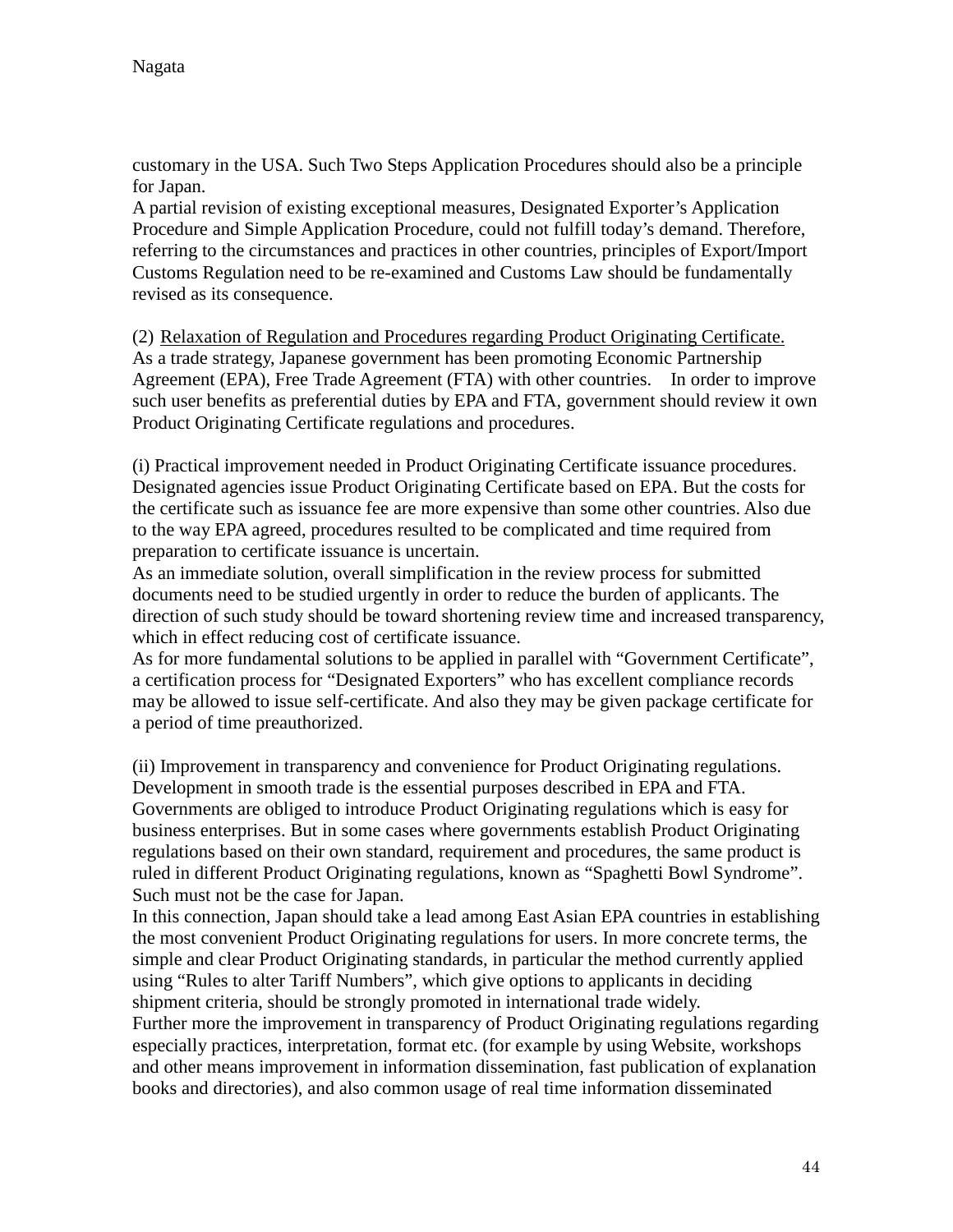$\overline{a}$ 

region-wide by electronic based Product Originating Certificate are essential priority works to be undertaken urgently.

(3) Improvement in procedures for expanding integration in Port and Harbor administration Such distribution infrastructure as port and harbor, airport, etc. are critically important for trade strategy therefore need to be physically maintained and their operations should be always reviewed for up-to-date strategic purposes.

If hard and soft infrastructures are not meeting the needs of supply chain that all global enterprises are trying to apply, Japan could not take advantage of her gigantic market power, as the result lose her global position.

Especially in the case of port and harbor of Japan, there is a post World War II history. Traditionally operation and management of port and harbor were released to local governments consequently, they are tended to be contained in respective localities. But now, in order to strengthen international competitiveness, such divided operation must be changed to integrate into wider context establishing urgently a new structure that enable to perform a unified operation. Among others, the study should be launched immediately to examine effectiveness of "Port Authority<sup>20</sup>" to which major ports and harbors must report to.

International and domestic distribution system should be designed to integrate each other seamlessly with low cost. As an illustration for future research studies, railway connection at a container yard where inland-depot<sup>21</sup> to be facilitated and domestic vessels for feeder operation directly join to an overseas container vessel, which may ease the tendency of an excessive concentration to port and harbor functions. There are some examples such as of Pusan Port where government established high level distribution hub (port and harbor logistics hub) with duty exemption or tax reduction measures and also with extensive software support designated as the national strategic project. Japan should also study to build a strategic port and harbor logistics hub within a hinterland of a container terminal. Today, unfortunately even reporting forms are diverse by port and harbor administration therefore applicants have to submit different forms in accordance with different port and harbor they may choose. Procedures are still on paper forms, thus remain inefficient. The government must take the lead now in unifying reporting forms, changing to paperless culture and then connecting all into true one stop service in the Next Generation Single Window covering all applications across administrators of port and harbor.

#### (4) Strengthened linkages, horizontal policy coordination and decision making among

<sup>&</sup>lt;sup>20</sup> Port Authority: a form of administrative organization seen in Europe and North America which is operated under a consortium of public enterprises. London and New York are typical examples which are run in principle under independent accounts, sometimes they can operate airport, bus terminal in packages.

<sup>21</sup> Inland Depot: facility located inland distant from port and harbor or airport which should have customs clearance services and bonded warehouse. This supports manufacturers located inland can bring exporting goods to inland depot where customs dispatched office can serve for export clearance. This facility can provide faster customs clearance services, and lower transportation cost to the airport or port and harbor, also can be exempted from VAT.